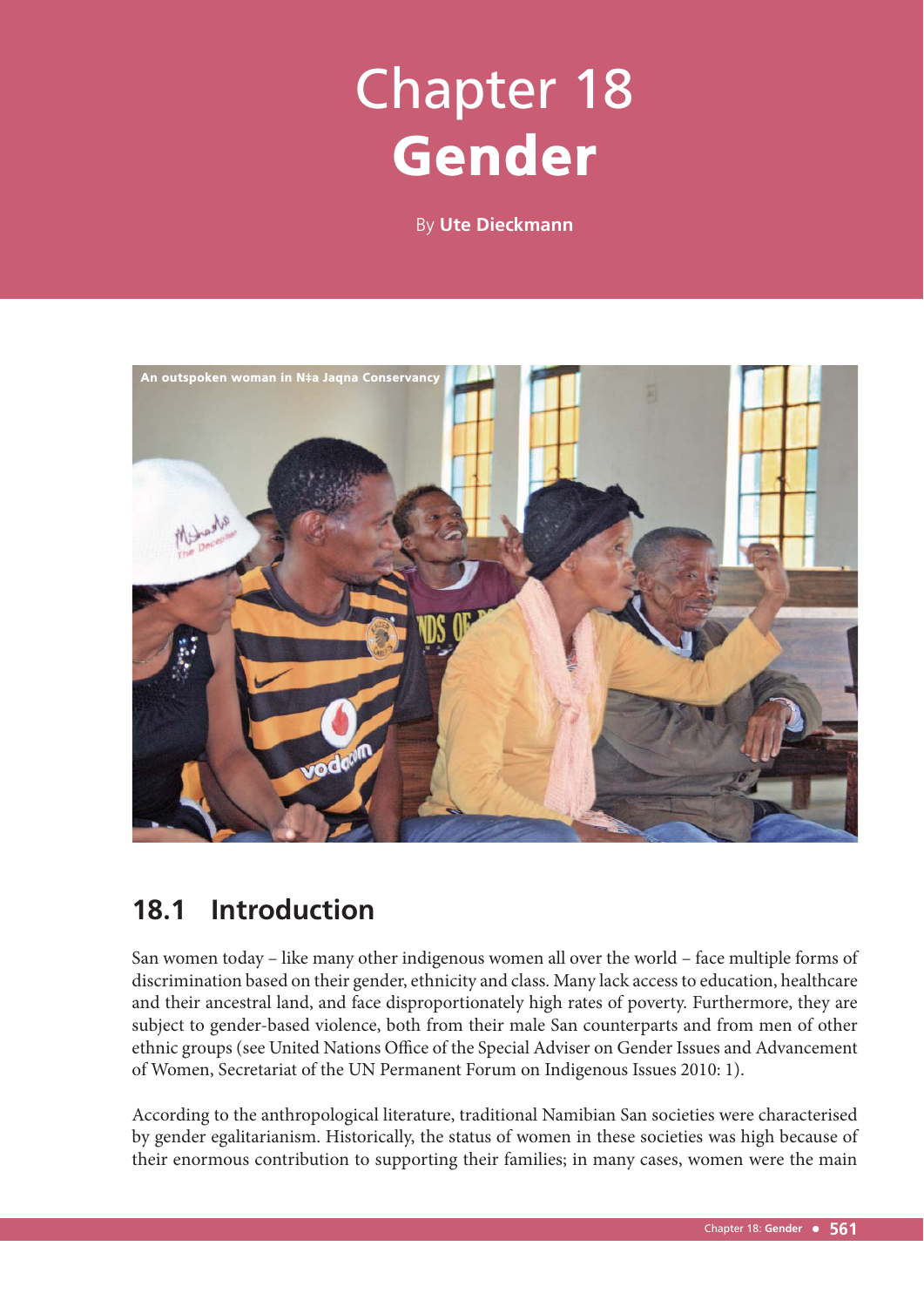providers of food (Lee 1979; Marshall 1976).<sup>1</sup> Although meat – acquired mainly from the men's hunts – was highly valued, the veldfood that the women gathered in large quantities provided the bulk of the calories consumed by an extended family. Hence the man/men in the household had no comparable role as real or symbolic sole provider/s (Woodburn 1982: 440). San women were far more independent than they are today, and a husband and wife usually had equal decisionmaking powers. Before marriage, the prospective son-in-law was required to live with his future wife's family for some time (uxirolocal residence), to prove that he was a good hunter and could work hard (e.g. collecting wood and water), and thus could support his wife and her family – in the tradition of "bride service".<sup>2</sup> Temporary uxirolocal residence was a common feature across San communities, and post-marital residence patterns were flexible. Widlok reported that Hai||om couples were expected to move to live with the husband's relatives only around the time when the first child could walk, but there were exceptions (Widlok 1999: 143). A similar pattern was reported for the Khwe: a newly married couple resided with the wife's parents until the first or second child was born, and then could move to live with the husband's relatives (Boden 2005: 152). Still, even if the couple moved to the husband's relatives, the husband was obliged to provide services to his parents-in-law for a lifetime (Boden 2005: 153). The Jul'hoan men in the Nyae Nyae area (today Nyae Nyae Conservancy) were supposed to stay even longer with the wife's family, as Marshall reported:

"!Kung [Ju|'hoan<sup>3</sup>] society, rigorously and without exception, requires that all men go to live with the parents of their brides and give them bride service. Should his bride's parents be dead, the man goes to whatever relative she lives with and serves them … . A man is responsible for the support of his parents and their dependants, and when he marries he becomes responsible as well for the support of his wife's parents and their dependants. Any or all of these relatives may choose to live with him, and if they do, he will hunt for them. If he moves from one band to another to give bride service, or for any other reasons, he takes with him those who need or want to accompany him ... . The duration of bride service is indefinite. The people say it should be long enough for three children to be born. ... Nothing precluded the couple's visiting the husband's people during bride service. After his obligations are fulfilled, the man is considered to have the right to return to his own people, taking his wife and children and dependants. However, he is not required by social rule to return. The couple may stay on with his wife's people." (Marshall 1976: 169-170)

This temporary uxirolocal residence pattern has never been the norm in Namibia; here, residence is usually virilocal (home of the husband), or more and more neo-local (a new location), but generally a couple lives near the husband's natal home (GR&AP 2005a: 29). The tradition of bride service is also not the norm in Namibia, whereas the payment of a "bride price" is a common tradition: "Most traditional communities undertake to pay a bride price to the women's kinship group. This payment establishes a social relationship between the groups and, in the process, gives the man and his kinship group certain rights of control over the woman." (LeBeau et al. 2004: 37)

These differences in residence patterns undoubtedly had implications for the situation of women in these communities. Virilocal residency implies that a woman would get less support from her natal family when encountering marital disputes or domestic violence, whereas uxirolocal and flexible residency ensured that a woman would have immediate support from her natal family whenever needed, especially during the first years of motherhood.

<sup>1</sup> There is a considerable volume of anthropological literature on traditional gender relations in Ju|'hoan society, but a lack of literature on such relations in other San societies. Due to the fact that subsistence practices were comparable in the various San societies in pre-colonial times, there is reason to assume that the information on traditional gender relations in Ju|'hoan society is generally valid for other pre-colonial San societies (Sylvain 1999: 39).

<sup>2</sup> For Ju|'hoansi, see Marshall 1976 (p. 169) and Sylvain 2004 (p. 9); for Hai||om, see Dieckmann 2012 (p. 41) and Widlok 1999 (p. 143); and for Khwe, see Boden 2008 (p. 120).

<sup>3</sup> For a long time, both !Xun and Ju|'hoansi were called !Kung in the anthropological literature.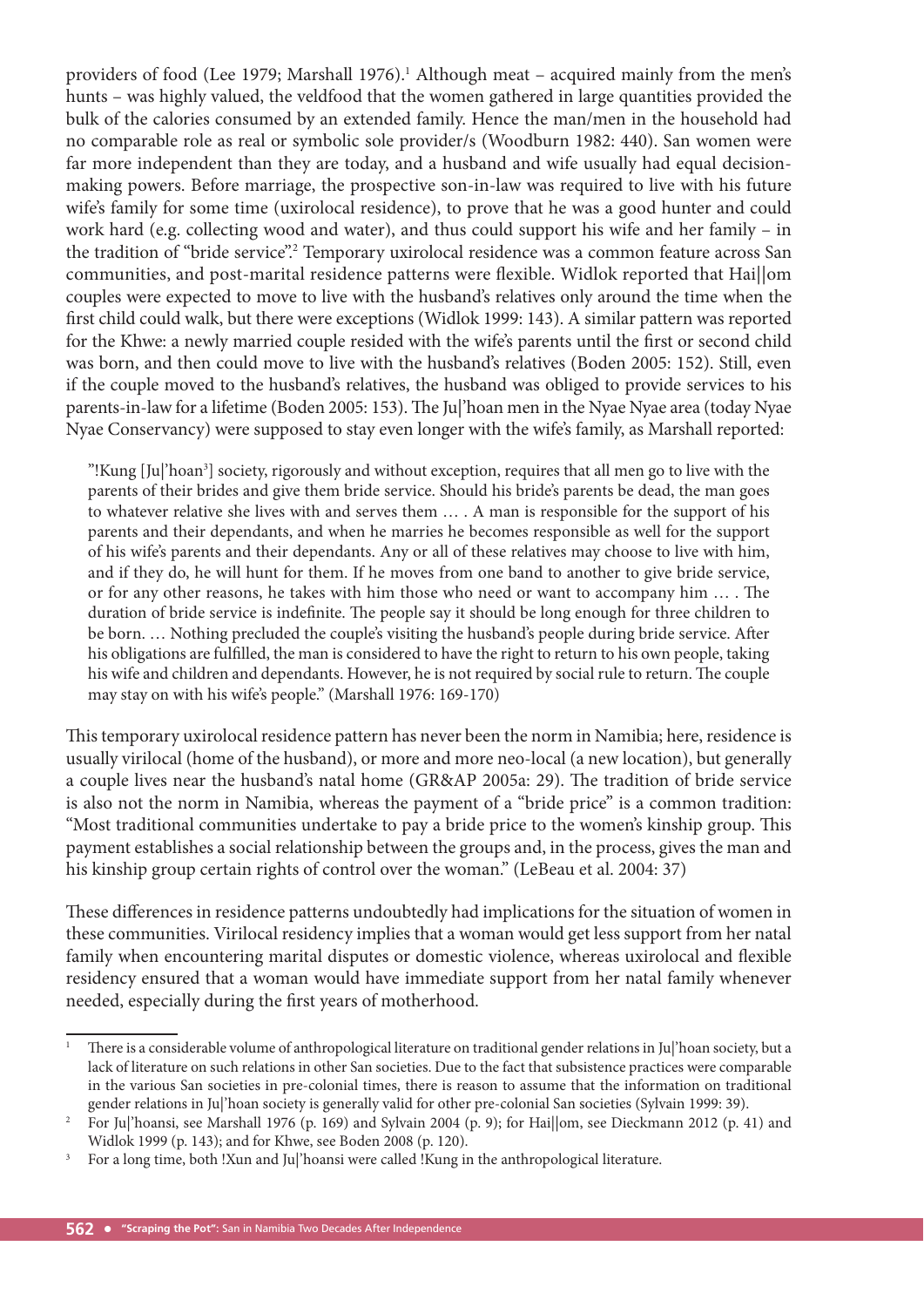The egalitarian social structure of San communities was also reflected in their informal leadership structures: in Ju|'hoan and Hai||om communities, for example, both men and women could be the leaders of specific territories. The division of labour by gender was also not absolute in San societies generally: for subsistence, men were usually the hunters and women the gatherers, but women occasionally hunted and men often gathered; and though household chores were mainly the responsibility of women, men undertook such chores whenever necessary, and no stigma was attached to men doing so (Guenther 1999: 27). As no distinction was made between the 'domestic' and 'public/political' domains, there was no categorisation or demarcation of 'women's work' that would have placed such work in a separate – and subordinated – 'domestic' space.

Importantly, and as explored in Chapter 15 on culture, San societies in the past did not have elaborate systems of private ownership, and thus, as Sylvain has pointed out, women could not be perceived as a form of property (Sylvain 1999: 39). San societies were also among the few worldwide in which domestic violence was rare or non-existent (according to Levinson's literature-based crosscultural comparative study of family violence – Levinson 1989: 102-103, cited in Becker 2003: 9).

Recent anthropological works focusing on the San's historical marginalisation rather than their traditional way of life (e.g. Wilmsen 1989 and Gordon and Douglas 2000) have paid little attention to gender. As Felton and Becker noted:

"It appears that the focus on the marginality of San life in contemporary southern Africa and its historical roots has precluded an evaluation of the internal differentiations and stratifications of San communities along the fault lines of gender or of other social categories such as generation, relative wealth or relative levels of education." (Felton and Becker 2001: 5) 4

A few short-term studies commissioned in the context of development initiatives provided some information on gender issues in specific San communities (e.g. FAO 2009, *Enhancing the well-being of women and girls in Ohangwena, Oshana and Caprivi Regions through food security and livelihood improvement initiatives: Baseline Study Report*; and Feal 2011, *Gender diagnosis: Institutional strengthening and democratic governance contributing to improve life conditions* [sic] *of urban and rural settlements of vulnerable communities in Namibia*, commissioned by the Habitafrica Foundation), but, being site-specific studies, none of them provided a comprehensive nationwide overview of gender issues in San communities today. Likewise, Becker and Felton's report, *A Gender Perspective on the Status of the San in Southern Africa* (2001), in the series of reports on Suzman's *Regional Assessment of the Status of the San in Southern Africa* (2001), was informed by a literature review and visits to three sites in southern Africa, only one of which was in Namibia, i.e. Tsumkwe West (now N‡a Jaqna Conservancy).

# **18.2 The transition of San gender relations and gender values in Namibia**

Gender relations in contemporary San communities present a very different picture to the gender equality recorded for traditional San societies outlined above, since political and economic factors during colonial and post-colonial times caused a profound restructuring of the gender roles of San men and women. In many aspects of their lives, San women today find themselves in positions of inequality which are a legacy of colonialism, and which position them disadvantageously compared

<sup>4</sup> One exception is Sylvain's doctoral thesis and subsequent articles on the lives of Ju|'hoan women on commercial farms in Omaheke Region (Sylvain 1999).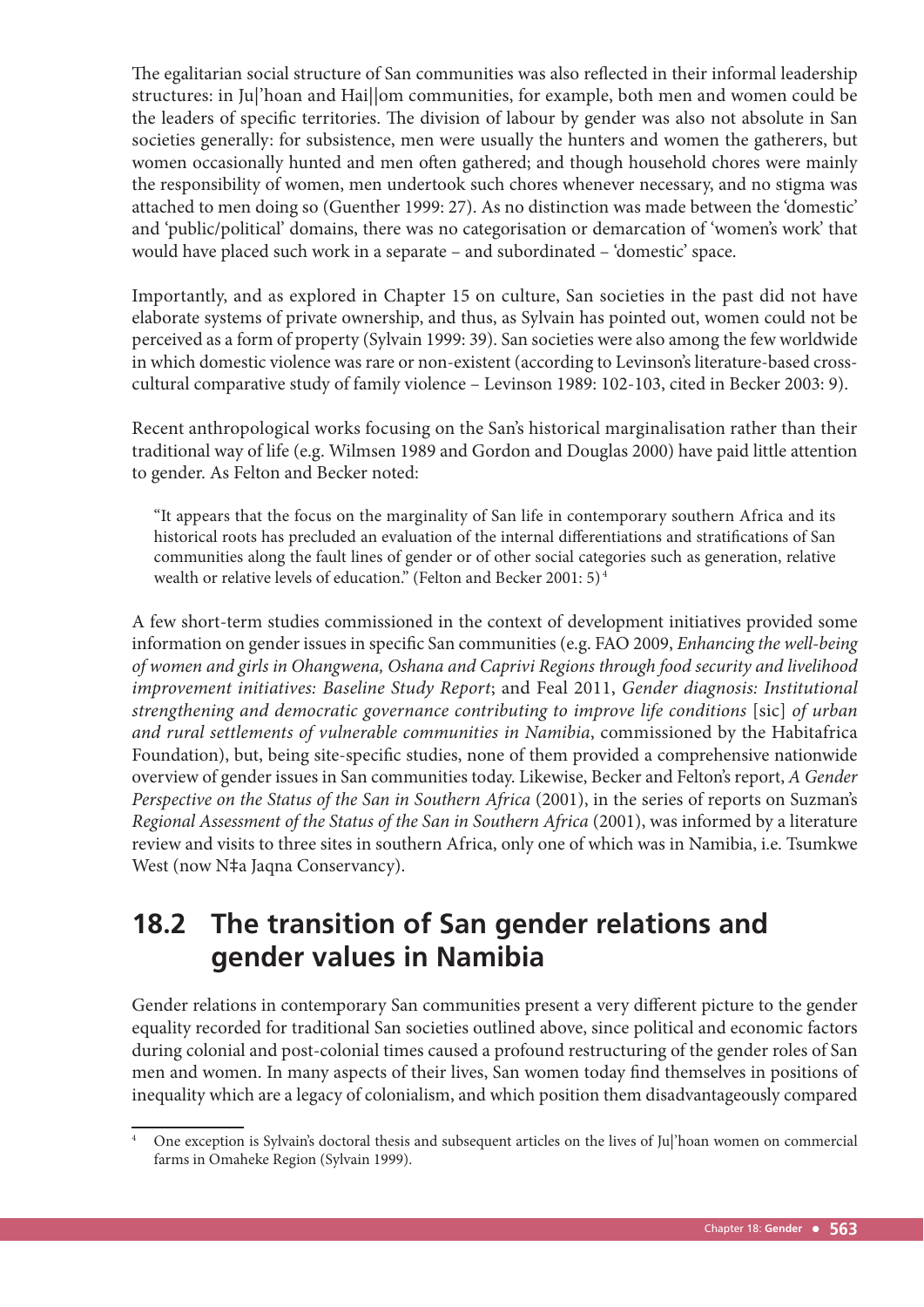with other, more dominant, ethnic groups – but of course the same is true of their menfolk. With regard to gender inequality, San women nowadays have much in common with other poor women in Namibia, and less in common with their forebears.

Most importantly, the role of women as household providers diminished tremendously in colonial times after the San were dispossessed of their land, which rendered them dependent on paid (wage) labour to sustain themselves. Generally it was the men, not the women, who engaged in paid labour (as was also the case in other Namibian communities, to varying degrees of dependency on such labour). The influence of colonialism differed considerably across the San communities, depending on where they lived in the country, thus we will briefly outline the differing developments later in this chapter. There is hardly any literature on the San in former Owamboland, but there is ample anthropological literature on the Ju|'hoansi (see for example Marshall 1976, Lee 1979, Suzman 1999 and Sylvain 1999), some on the Hai||om in the Etosha region (e.g. Widlok 1999, Dieckmann 2007b and Friedrich 2009) and some on the Khwe in West Caprivi (e.g. Boden 2005 and Taylor 2012).

# **18.2.1 Gender relations influenced by conservative Christian values**

Christian values imported into Namibia in the colonial period largely reinforced gender roles that confined women to the domestic sphere and men to the productive sphere. Men were seen as the natural authorities in both the domestic and public spheres, and women were deemed to be subject to their fathers' and husbands' controlling power. Through a number of channels, San communities were influenced by Christian values vis-à-vis gender hierarchy and the division of labour. Certain San communities became the direct target of missionary activities. Others were exposed to these values through their interactions with neighbouring groups whose cultures were traditionally maledominated (unlike the San), and who had also been influenced by missionary activities from the 19th century onwards. These Christian values were also integrated into the culture of white farmers and into the South African Defence Force (SADF) whose members interacted directly with San communities (see further on). Last but not least, the 'new Christian churches' (e.g. the Pentecostal churches active in Namibia today) have many adherents within certain San communities (e.g. Hai||om and Ju|'hoan communities), and thus have been able to exert a strong influence in those communities in recent decades.

The direct influence of missionary activities on San was felt most intensively and enduringly in former Owamboland, where the Hai||om and !Xun in the western part of what is now Ohangwena Region were directly targeted by evangelical Lutheran missionaries over a period of at least 20 years.<sup>5</sup> Once established in the north of the country in 1950, the Evangelical Lutheran Ovambo-Kavango Church (ELOC – renamed the Evangelical Lutheran Church in Namibia (ELCIN) in 1984) began to focus on the San, in cooperation with the Finnish Missionary Society. The missionaries founded a mission post in Okongo, and established San resettlement projects in Onamatadiva, Eendobe and Ekoka, in which the !Xun and Hai||om in the surrounding areas were invited to settle (Berger and Zimprich 2002). In addition to promoting their evangelism, the Finnish missionaries provided the San with basic healthcare, some degree of education, fees for labour, and food rations. They also attempted to promote agricultural production among the San. No specific information is available about the division of labour enforced by the missionaries, but almost certainly they promoted the patriarchal values described above, which were standard at the time.<sup>6</sup>

<sup>5</sup> At times the missionaries targeted other San groups, but – to our knowledge – only for limited periods.

<sup>6</sup> Missionary work was interrupted when the war for independence intensified and the SADF established a garrison at Okongo. ELCIN renewed its activities in 1993, focusing mainly on agriculture. In 1996, the Ministry of Lands, Rehabilitation and Resettlement took over ELCIN's post-resettlement support efforts.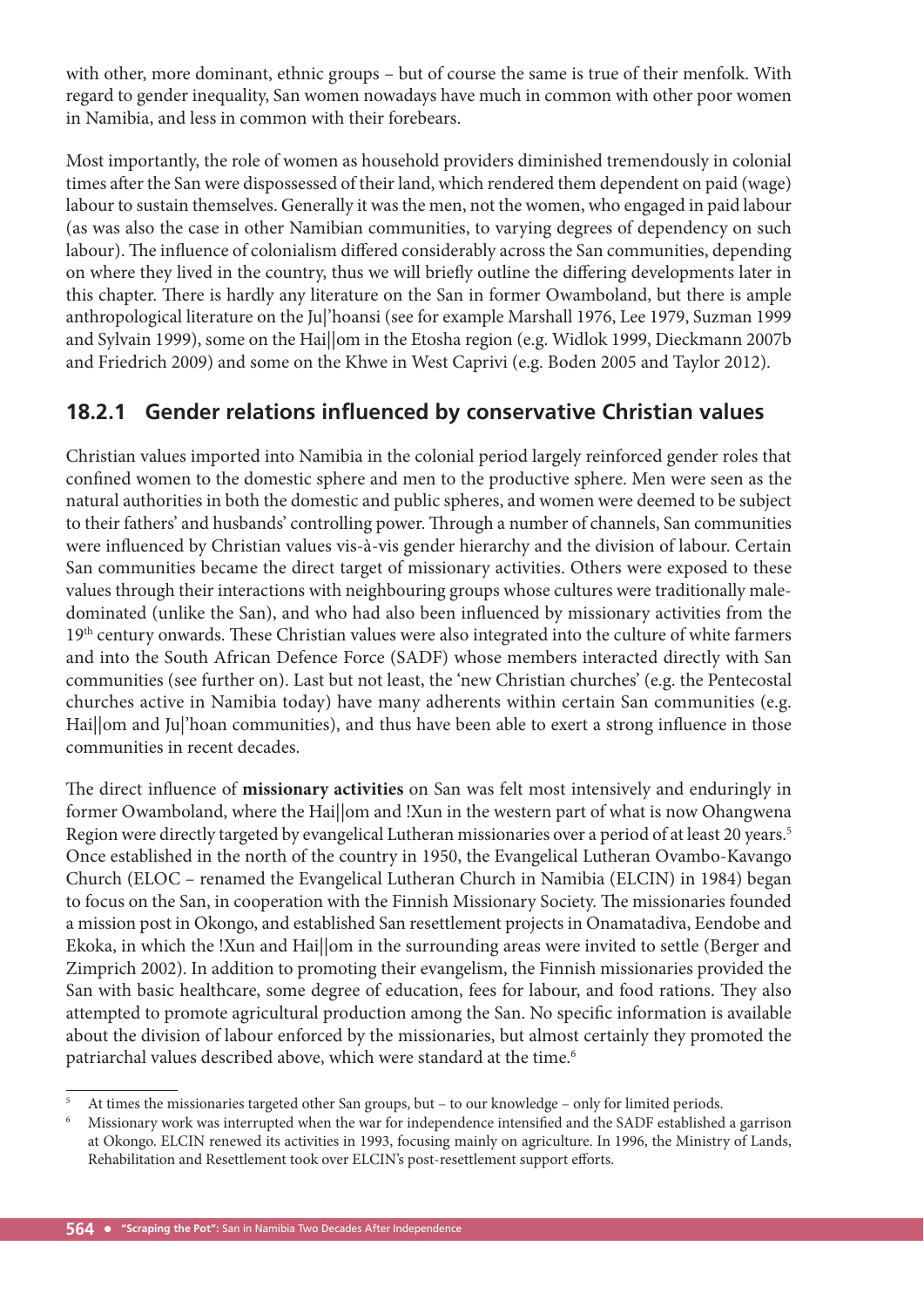After Independence, and especially over the last 15-20 years, new Christian churches - notably Pentecostal churches – rose to prominence in Namibia. They are particularly active and successful in towns with high concentrations of poor people, including San, and they recruit numerous disciples from these San communities. Most of these churches propagate a strict gender hierarchy, demanding the subordination of women to men through references to the teachings of the Bible. Statements from pastors and 'born-again' Christians<sup>7</sup> collected by Gierse-Arsten from members of a Pentecostal church in Outjo clearly indicate that the church's ideology promotes the husband as the head of the household, who makes the decisions in a marriage and deals with the outside world, and the wife as the partner who follows his lead (Gierse-Arsten 2004: 43). The principles preached by Pentecostal churches and their influence over their members have proven to be more significant than the principles and influence of the mainline Protestant and Catholic churches. The work of Gierse-Arsten (2004) illustrates the profound effect that joining a Pentecostal church has in terms of changing an individual's belief system, behaviours and everyday life.

Apart from the strict gender hierarchy, it is important to also consider the following key aspects of the ideology of these Pentecostal churches: they strongly promote abstinence from alcohol and extramarital sex, and they strongly reject violence. As Maxwell points out apropos Pentecostal churches in Zimbabwe, "For those living on the margins of poverty Pentecostalism's emphasis on renewing the family and protecting it from alcohol, drugs and sexual promiscuity at least stops them from slipping over the edge." (Maxwell 1998: 369) The churches thus form family-like institutions backed by strong social cohesion, and have mechanisms in place to sanction breaches of these rules (Gierse-Arsten 2004: 27-31).<sup>8</sup> So, although female members of these churches tend to be assigned a subordinated role in their households, there is likely to be a much lower level of gender-based (and alcohol-fuelled) violence with 'born again' couples than is the case in non-Pentecostal households.

# **18.2.2 Gender relations influenced by work on farms**

In the past, many Ju|'hoansi, !Xoon, Naro, Hai||om and !Xun lived in areas that were allocated to white farmers for settlement during the German and South African colonial periods – today, these are the commercial farming areas of Namibia – and many of the men in these San communities were forced to become commercial farmworkers. As life on the white-owned farms was organised according to the farmer's gender ideologies and was thus separated into male and female zones, men worked in the productive world of paid labour while women were relegated to the domestic sphere. At times, San women were taken on as domestic workers in a farmer's household, but were usually paid very little, or were not paid any wages at all. Farmers often regarded the San women as mere appurtenances of their male kin, and San women were often not even allowed to set foot on the white-owned farms unless their husbands or fathers happened to be working there. Eventually this situation caused very clear gender inequalities among the San themselves (Sylvain 2004: 10).

Living on commercial farms also changed San marriage patterns: if a San man wished to retain his job on the farm, he could not perform bride service or move to be near his wife's family. Women thus had to move to the farms where their husbands worked – which were usually some distance away from their own families – and hence were dependent on their husbands' income and rations earned

<sup>7</sup> The term 'born again' is commonly used to refer to a member of one of the new Christian churches.

<sup>8</sup> When 'born-agains' break the rules of a Pentecostal church, they have to confess their sins not only in front of the pastor (as is the case in the traditional Catholic Church), but also in front of the whole congregation. These 'sinners' generally view this confession as a cathartic experience: "… if I have done something wrong and I go to my congregation, I feel very bad, because they are very seriously [sic]. You must be honest to yourself. You have to talk … . So you have to press yourself to change. You have to get a consciousness." (Key informant for Gierse-Arsten 2004: 28)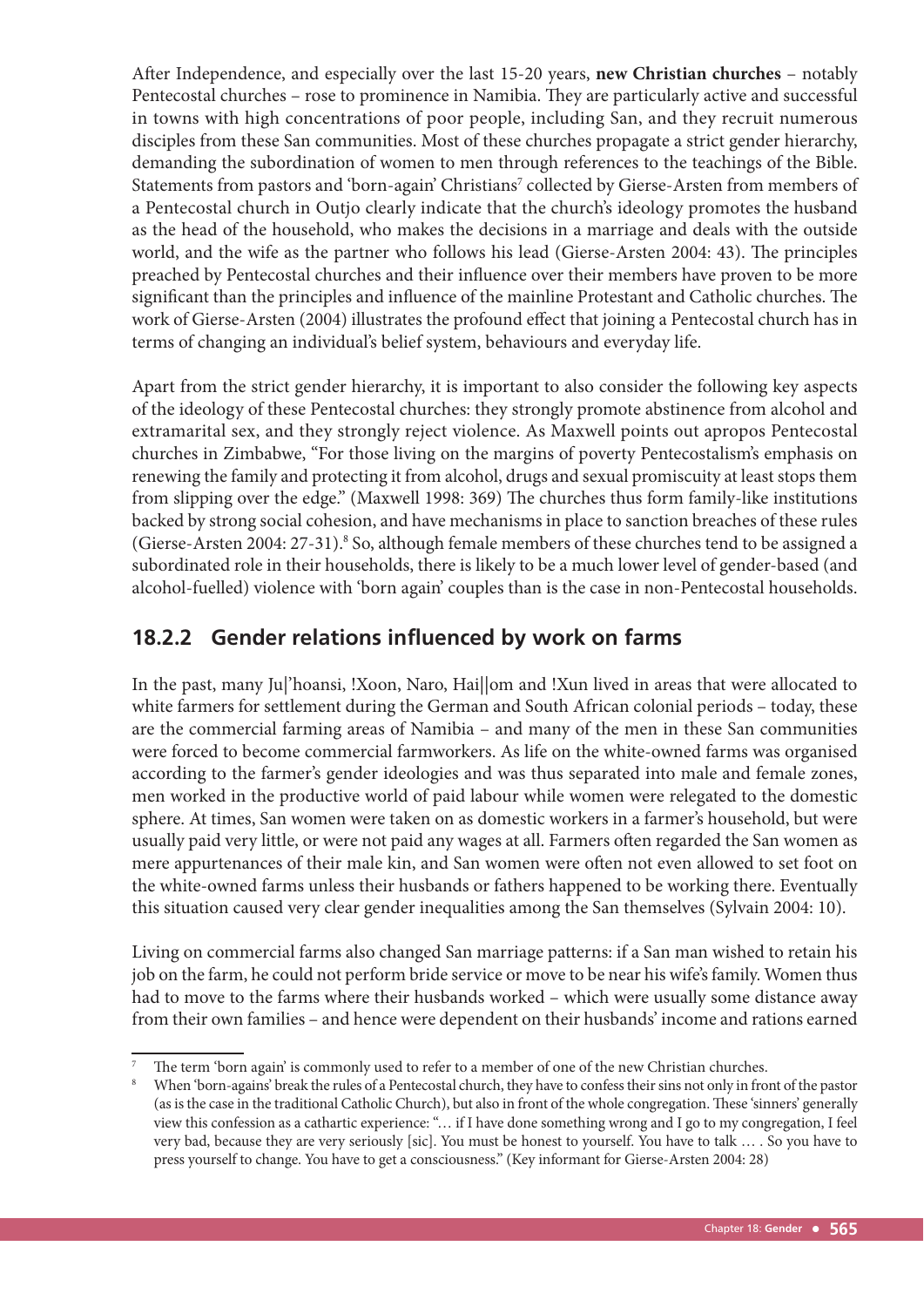from farmwork. In the event that a San woman wished to split from her husband or to divorce, it was difficult for her to move back in with her own family since this depended on the goodwill of the farmer who owned the farm where her parents lived and her father worked. Farmers generally discouraged too many dependants from staying with their workers on the farms, especially after the introduction of labour legislation in the 1990s (Sylvain 2004: 10). Ju|'hoan women living with their husbands on farms told Sylvain that they were "under" their husbands and that the husbands were their bosses.

# **18.2.3 Gender relations influenced by neighbouring ethnic groups**

Over recent centuries, many San groups have come to live scattered among neighbouring ethnic groups: the Hai||om and !Xun lived among Owambo groups in former Owamboland; the !Xun lived among the Kavango people in the former Okavango Region; Ju|'hoansi lived among the Herero in former Hereroland; !Xoon lived among the Herero and Tswana in the Aminuis and Corridor areas in what is now Omaheke Region; and Khwe in the Caprivi were in contact with Mbukushu and other Caprivian groups. There is very little collated information available on the lives of the San communities living in the homelands created for other ethnic groups in the 1960s following the recommendations of the *Report of the Commission of Inquiry into South West African Affairs* (known as the "Odendaal Plan") (South Africa 1964). The following examples reflect the scattered nature of the information:

- In the 1920s, !Xoon worked for the Tswana in their fields, herding livestock and doing domestic work; they also hunted in the service of the Tswana. The relationship to the Tswana was portrayed as slave-like and humiliating (Boden 2011a: 18).
- Towards the end of the 19th century, San and Owambo coexisted relatively peaceably for some time (Suzman 2001b: 34). In the 1950s, the !Xun around Ekoka (in what is now Ohangwena Region) worked for Owambo people in different ways, whereas the Hai||om in the same area managed to remain separate from the Owambo, and still generally depended on hunting and gathering to sustain themselves rather than labouring for others (Takada 2007: 78).
- The Khwe who lived in close proximity to the Mbukushu in Caprivi were subservient to them, paying tribute to their chief and providing various services to their neighbours, such as assisting hunting parties. The Khwe living away from the rivers and Mbukushu settlements were more independent (Boden 2009: 50).

More research is needed to obtain a detailed picture of the historical relationships between San and other ethnic groups, especially given that these relationships have varied considerably according to the groups and time periods in question. Although we must resist the temptation to generalise (in view of all the differing sets of circumstances), by comparing anthropological studies among those San groups which have lived more or less autonomously with the circumstances of those which have lived among agricultural and pastoralist societies, we may conclude, as Becker has done, that: "… gender relations among the San changed with the adoption of distinctive maledominant features characteristic of southern African pastoralists …" (Becker 2003: 16). Without doubt, the degree of influence has depended on the structure of the relationship between the San and the neighbouring groups, and the level of San integration into these groups. Where San groups have still been able to follow their hunting and gathering lifestyle to a considerable degree, the influence of neighbouring groups has been diluted and the adaptation of the San to a socioeconomic system based on a clear gender hierarchy appears to have been limited or minimal. In San groups which have become more integrated into the economic systems of other ethnic groups, especially as cheap labourers (herders, helpers in the fields, etc.), the influence and adaptation of a gender-stratified system has been far more significant.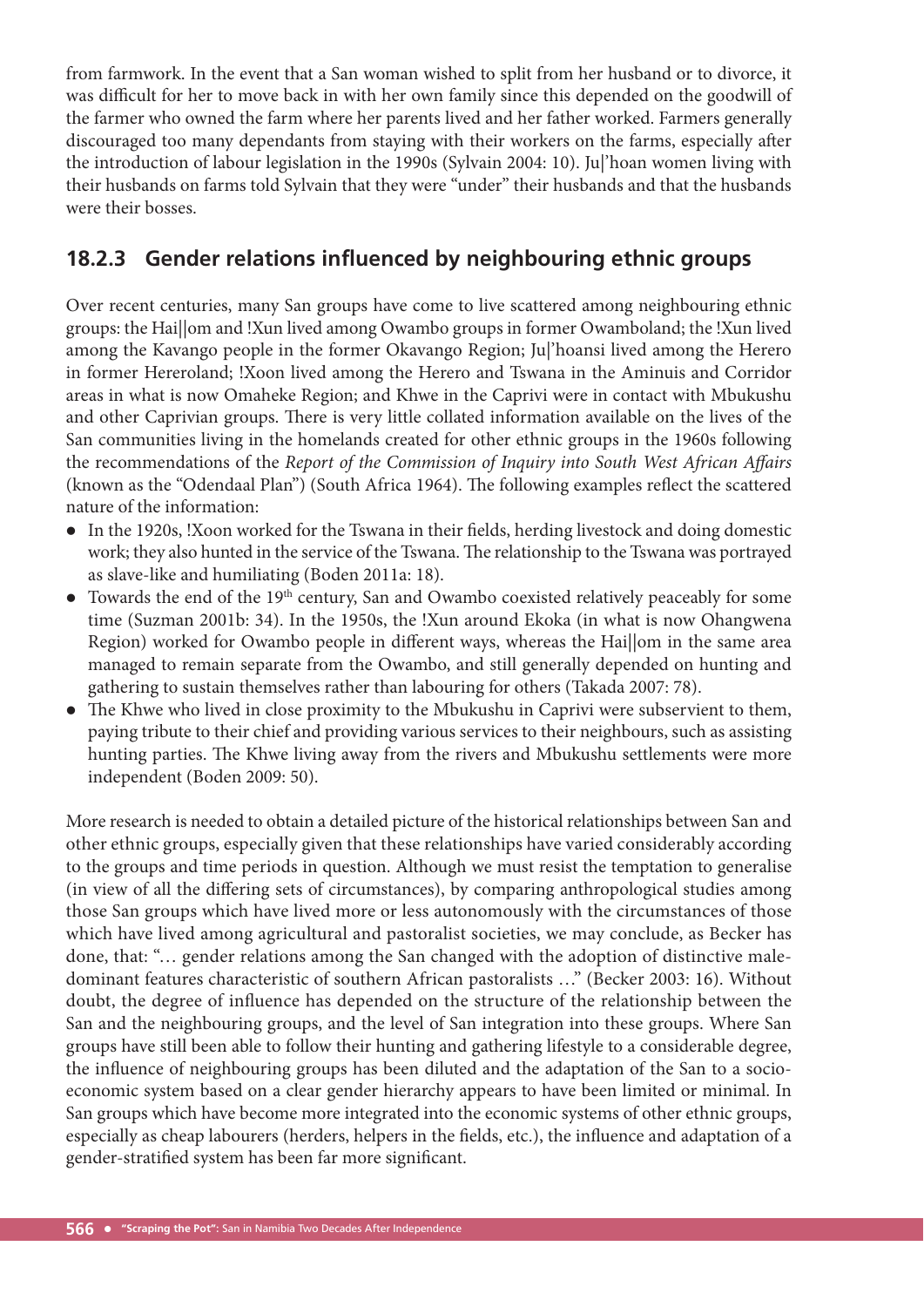# **18.2.4 Gender relations influenced by the South African army**

In the 1970s, the South African Defence Force (SADF) started to employ !Xun and Khwe men as soldiers so as to access their tracking and bush skills.<sup>9</sup> This was another development that had an enormous impact on gender relations in these San communities, as the women became increasingly confined to the domestic space while the men gained greater access to the outside world through their involvement with the army (see Becker 2003: 16). The army's gender ideology was similar to that of the white farmers, thus women's work came to be restricted to the domestic sphere – a change that effectively created San 'housewives' – while men were paid employees of the army and thus became their families' breadwinners. Women thenceforth experienced a considerably reduced status, in both the family and the wider community (Boden 2008: 116).

In conclusion, contemporary gender relations in San groups cannot be explained only – or even primarily – with reference to the (former) egalitarian gender relations of the traditional pre-colonial San societies, as two interconnected developments have had a far bigger influence on these relations:

- a) the transformation in San communities from hunter-gatherer economies to economies of dependence on wage labour – entailing that men have become the main providers for their families; and
- b) the manifold influences of different neighbours and ideologies all of which are characterised by a reinforcement of more overtly patriarchal structures than those with which the San were hitherto familiar.10

# **18.3 Current gender and generational relations within San communities**<sup>11</sup>

Two standard ways to measure gender equality and women's empowerment are to assess women's access to, and control over, productive resources, and to investigate women's access to savings at the personal and family level (see e.g. FAO 2009: 105). The latter method has only limited relevance in the case of the San: as discussed in the chapter on livelihoods, except in the case of certain projects that specifically deal with the accrual of money (communally or individually) through incomegenerating initiatives such as craft production, the vast majority of San women – and, indeed, men – do not have any access to formal financial savings, firstly because they are not in a position to save any money, and secondly because many lack the documentation necessary to open transaction and savings accounts with commercial entities (see also FAO 2009: 66, 106). As the difference between men's and women's access to savings is minimal, no conclusions about women's equality or women's empowerment can be drawn by investigating their access to savings.

<sup>9</sup> From the 1940s through to the 1970s, many Khwe men worked as migrant workers in the South African mines and hence become the cash providers for their families – a situation that probably had some repercussions for gender relations, especially in terms of subsistence roles. This work kept these men away from their families for extended periods, and life at home had to go on without them. When the SADF entered West Caprivi and the Khwe men were relocated to army bases, the impact on gender relations was much more direct and more significant than had been the case during the time of the men's contract labour in the mines.

<sup>&</sup>lt;sup>10</sup> Even in the pre-colonial era, San groups interacted with their neighbours in manifold ways, and an exchange of cultural influences must have taken place over the eons. In addition, 'traditions' are not immutable; they are subject

to modification over time. Nevertheless, cultural change was unquestionably accelerated in colonial times.  $11$  To supplement our field data for this chapter on gender, we conducted focus group discussions (FGDs) with fem Hai||om and Khwe students in Windhoek, and with Ju|'hoan women in Donkerbos-Sonneblom (Omaheke Region). This is in addition to consulting the available literature, and drawing also from the experiences and observations accruing from the chapter author's and chapter reviewers' long-term involvement with San groups in Namibia.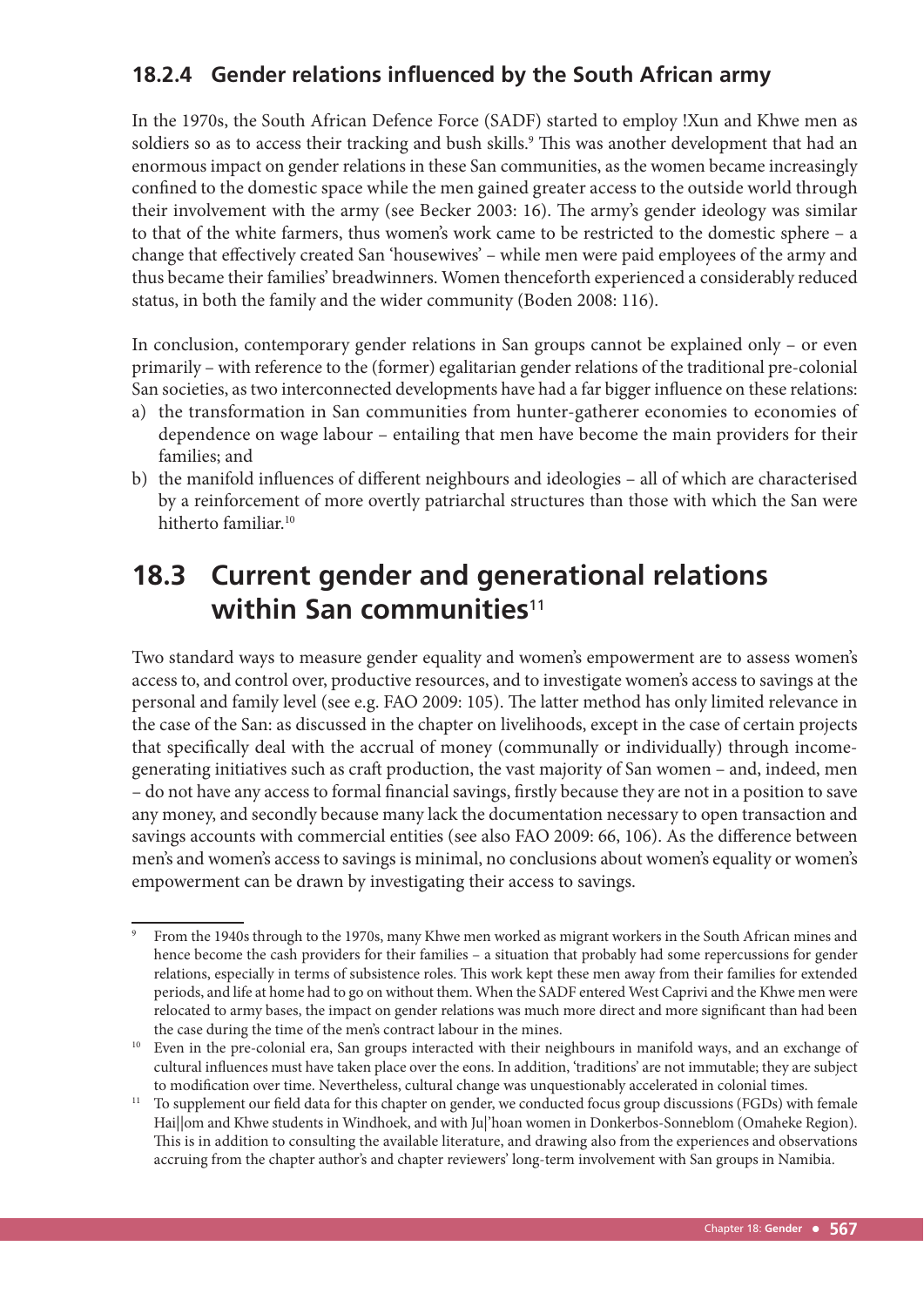Although access to, and control of, resources remains an applicable indicator of women's equality and empowerment, it is insufficient. For the San, household arrangements, division of labour (i.e. the extent to which women carry the burden of household duties, child care, income generation and community duties), inheritance practices, access to healthcare and education, the extent to which gender-based violence occurs or is accepted, and women's participation in decision making, can provide further indications of the degree of gender equality and women's empowerment. These aspects are analysed in the next few subsections.

## **18.3.1 Household arrangements**

We did not collect comprehensive household data for all participants in our research discussions, but the following general tendencies emerged – which are not unique to the San; they apply generally to poorer households in Namibia. Household composition in San communities is rather flexible, and tends to depend on income, availability of livelihood options (e.g. piecework) in the surrounding area, availability of work elsewhere, and infrastructure (e.g. schools and health facilities). If the household has a stable income – even if this often consists solely of the state Old Age Pension – then members of the extended family who have no income at all might join the household for a while. During the school term, households in areas where schools are situated would often host the school-age children of family members living in areas where there are no schools nearby. Both of these factors lead to the situation in San communities (and in Namibia generally) of as many as 15 people residing in a single household, with, in many cases, grandparents (especially grandmothers) taking care of grandchildren because the mother works, often far from home. If such households are in remote areas, the children cared for by grandparents move to the homes of relatives living closer to schools once they are old enough to attend school. Extended families appear to have a network of households in different areas (e.g. different farms and towns, and even different regions in some cases) between which members move according to their specific needs (work, schooling, healthcare etc.) at any given time.

Participants in our research discussions said that usually the older members of a San household are regarded as the household heads, and if there is an elderly man in the household, then he is regarded as the *de facto* head. Remarkably, given the traditions of his people, Hon. Kxau Royal |Ui|o|oo, the only San (Ju|'hoansi) person ever to become a Namibian MP, stated the following in a parliamentary debate on domestic violence: "From an African perspective, the head of the household is the man and I hope this remains that way." (Hon. |Ui|o|oo, National Assembly, 22 November 2006, cited in GR&AP 2012: 30) Although Hon. |Ui|o|oo was in a unique position and not necessarily representative of his group, this statement perhaps indicates the extent to which gender mores can change in just a few decades, especially in view of anthropologists' earlier descriptions of Ju|'hoan society, which, to quote Draper, "may be the least sexist society of any we have experienced" (Draper 1975: 75).

Discussion participants also said that if men are absent in a San household, an (elderly) woman would be allocated the role of head of household – and indeed, many San households in Namibia today are headed by females. Apparently it is very rare for younger people to head a household, as most live with their parents or grandparents - perhaps in a separate dwelling (often a zinc 'house') in their yard, but still sharing meals with their seniors. Only once a young person had built a home *outside* the yard of his/her parents or grandparents was he/she considered to be heading a household, but this was said to be rare due to the lack of economic capacity to sustain a household.<sup>12</sup>

<sup>&</sup>lt;sup>12</sup> More research is needed to ascertain whether households in which no member is in regular paid employment – this being the case in most San households, where the term 'breadwinner' is redundant because many people contribute in one way or the other to the household's survival – might have more of a tendency to centre around women. Our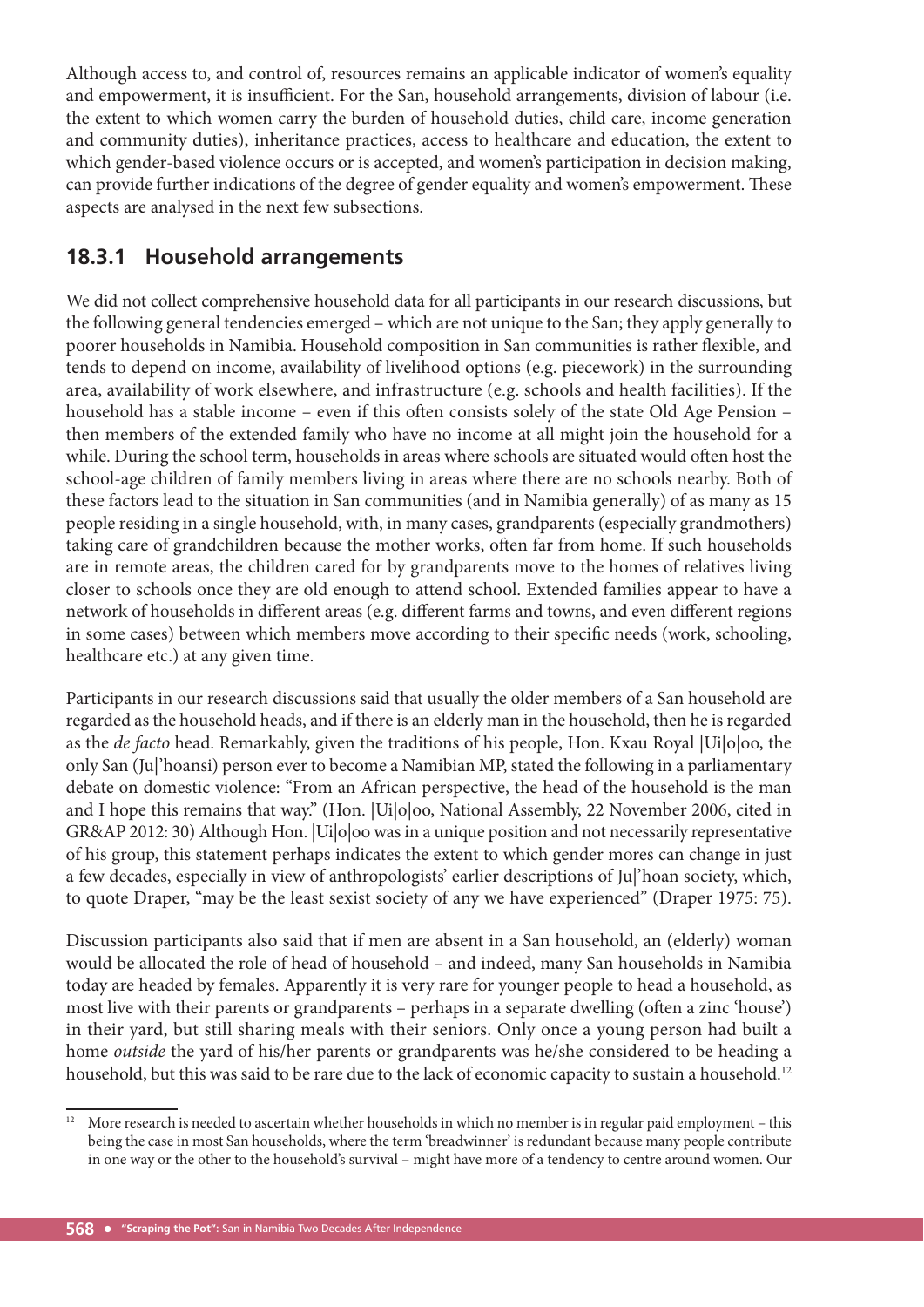Sexual relationships with partners from other ethnic groups are common in many areas, and these tend to follow specific patterns. For example: many Haillom men and women have Damara spouses/ partners; some Hai||om and !Xun women in Ohangwena Region are involved with Owambo men; some San women and men in Omusati Region have Owambo spouses/partners; and some Khwe women were married to or had other types of relationships with Mbukushu and Caprivian men. According to discussion participants at different sites (e.g. in Ohangwena and Bwabwata National Park), and as described in the anthropological literature (e.g. Widlok 2005: 31), the relationships between San women and men from other ethnic groups would not fall under the customary law of the latter. Thus, for example, if a child is born to an Owambo man and a San woman out of wedlock, the man would not pay financial restitution or take care of the child. Khwe women who marry richer men from other ethnic groups reportedly remained in poverty because the men would not share their resources with them.

## **18.3.2 Livelihood strategies and the division of labour**

To better understand gender relations in San societies, it is necessary to examine the division of labour: who is responsible for different kinds of work, and what are the implications for gender equality?

#### *Reproductive and productive work*

In traditional San societies there was no absolute gender division between reproductive work (i.e. household/domestic work) and productive work. For example, women contributed productively to the household through their veldfood gathering activities, which provided most of the food for the family, and men took part in the reproductive work of raising their children (e.g. minding small children and taking boys on hunting expeditions with the men to teach them hunting skills). As a result of changed livelihood strategies and the influence of neighbouring groups, the pattern has changed significantly in most San communities: as in other Namibian communities, reproductive work is now considered to be the responsibility of women mainly (Felton and Becker 2001: ix), and indeed, most domestic chores (cooking, laundry, taking care of the children etc.) are now carried out by women primarily. Our study has reconfirmed this general change in the division of labour in contemporary San communities, although in some regions the division seems to be more flexible than in others. In Omaheke, although women were said to be responsible for cleaning the house, doing laundry, cooking, caring for the children, watering plants around house and fetching water and firewood, these activities are not the exclusive domain of women: when women are busy, men assist with certain domestic chores (e.g. babysitting, cooking, fetching water or making a fire). It appears that the division of labour in Omaheke is influenced by the seasonal variations in agricultural practices and the availability of crops from gardens/fields. For example, discussion participants at Skoonheid Resettlement Project said that when there is a relative abundance of maize or cowpeas shortly after harvesting, anyone in the household might cook and eat these foods whenever he/she wants, whereas major renovations and repairs in and around the house are chores always reserved for men. In Ohangwena and Omusati, women are responsible for fetching water and firewood, cooking, cleaning and childcare. Similarly, in Kavango, the women fetch water, collect firewood, prepare food and care for the children, and this applied also to the Hai||om in Kunene, Oshana and Oshikoto. In Nyae Nyae Conservancy, Ju|'hoan women are chiefly responsible for childcare, cooking and gathering veldfood, but men can also be involved in these activities.

observations and statements from many discussion participants indicated that elderly women are often the focal persons in their households because the men were prone to mobility in terms of leaving the family home to look for work, or even because they had found another wife (as female Hai||om FGD participants stated).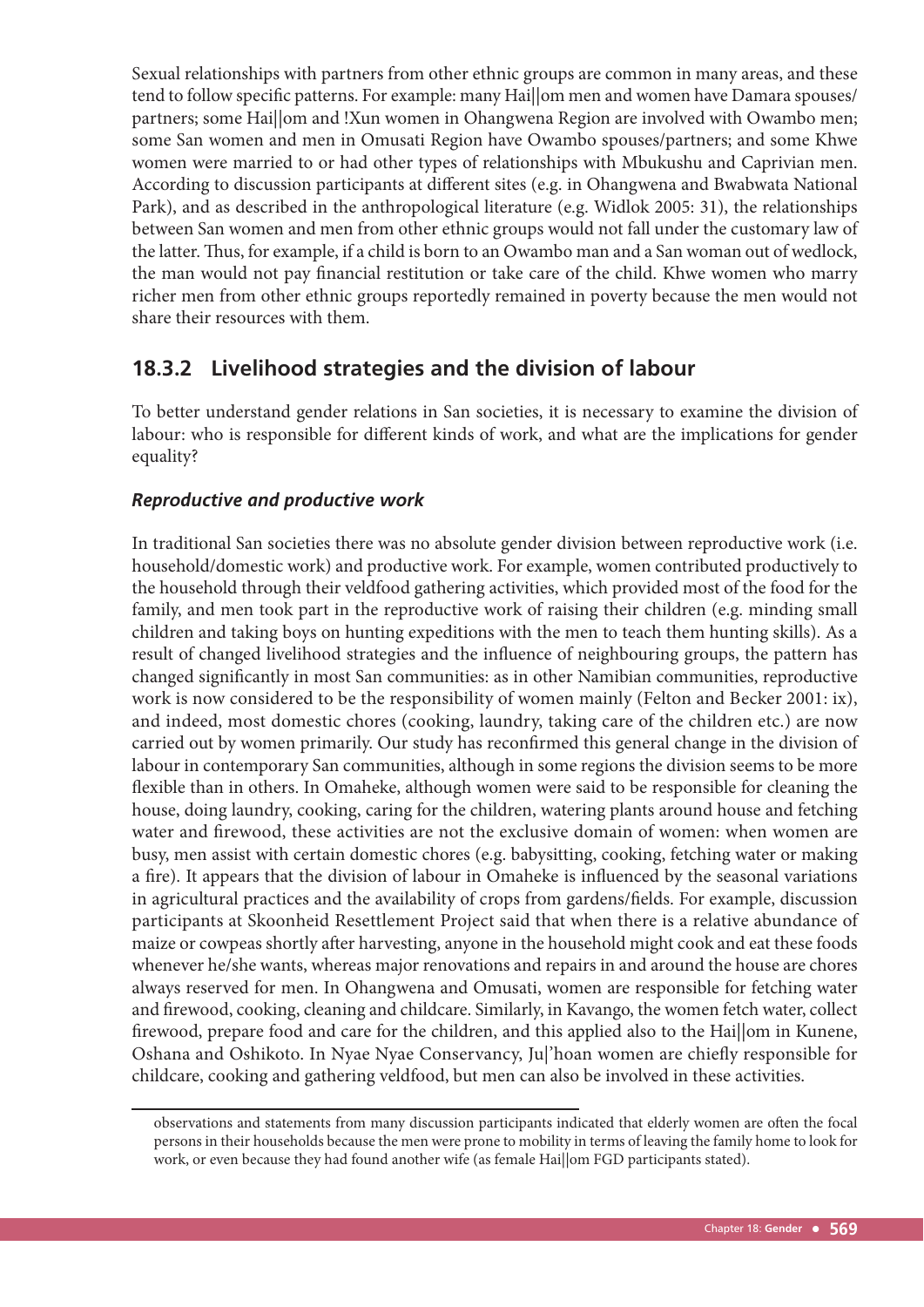Further investigation is needed to determine more accurately the varying extents to which San men in different communities take over reproductive duties when women are otherwise occupied. Our Nyae Nyae Conservancy data indicates – as does data from Felton and Becker (2001: 24) – that a strict separation between reproductive and productive work is less prevalent in San groups which are less exposed to outside influences, and which could still hunt and gather (in combination with other livelihood strategies). The Omaheke data similarly indicates that the separation of reproductive and productive work is less clear-cut in areas where wage labour plays a minor role in sustaining livelihoods. Both of these (linked) explanations would confirm what Felton and Becker found: "The more San men have been exposed to the experience of waged labour as a male prerogative and have had contact with neighbouring cultures with rigid gender perceptions and practices, the less likely they are to 'cross over'." (Felton and Becker 2001: 24-25)

#### *Cash income*

Most income in all of the San communities studied derives from Old Age Pensions, casual work or piecework.

The **Old Age Pension** provided by the Namibian Government for those over the age of 60 gives elderly women and men (and their households) a regular cash income, albeit a small one.<sup>13</sup> The regular pension payout has placed elderly San women in a stronger position than before Independence due to the decrease in employment opportunities for San men after Independence (especially in respect of farm labour and the cessation of their employment in the SADF). Often, the elderly women are the only 'breadwinners' in the household. However, the pension amount is so small that it cannot meet the economic needs of an entire household, especially a large one.

In general, more **casual work** opportunities are available for San men than for women, and men's work is often better paid. For example, men across our research sites had undertaken the following forms of casual work: repairing houses with clay (e.g. in Caprivi); clearing fields; herding livestock (e.g. in Ohangwena, Omusati, Caprivi and Kavango); doing casual or seasonal work on commercial farms (e.g. in Kunene, Oshikoto and Omaheke) and farms in communal areas (e.g. in Omaheke); and doing temporary work for companies (e.g. construction, road construction and fencing in Oshikoto, Omaheke and Otjozondjupa). Women had done casual domestic work for households in neighbouring groups or had worked in crop fields (e.g. in Ohangwena, Omusati and Caprivi).

Piecework for men included offloading trucks (e.g. in Katima Mulilo and Oshivelo), rendering services at cuca shops (e.g. in Tsintsabis, Gobabis, Corridor 13 and Outjo) and fetching water (e.g. in Bwabwata National Park (BNP)). Women rendered services at cuca shops, styled other women's hair, mended clothes or did other people's laundry. Allegedly some San women also occasionally rendered sexual services to (mostly non-San) men in urban areas, in resettlement projects with beneficiaries of mixed ethnic backgrounds, and in small settlements in communal areas (see also Sylvain 2010: 97; and International Labour Organization (ILO) 2012). Reportedly there had also been cases of young men rendering sexual services to older women with financial means, i.e. 'sugar mummies' (e.g. in Corridor 13). Discussion participants were generally reluctant to talk about the prevalence of transactional sex in their communities due to the sensitivity of this topic.

Reportedly both men and women engaged in **small businesses**, selling small quantities of sugar, tea, home-made *vetkoek* (deep-fried dough/pastry), ice and other such basic items at home.

<sup>&</sup>lt;sup>13</sup> The amount was N\$550 per month at the time of our research. In April 2013 it was increased to N\$600 per month.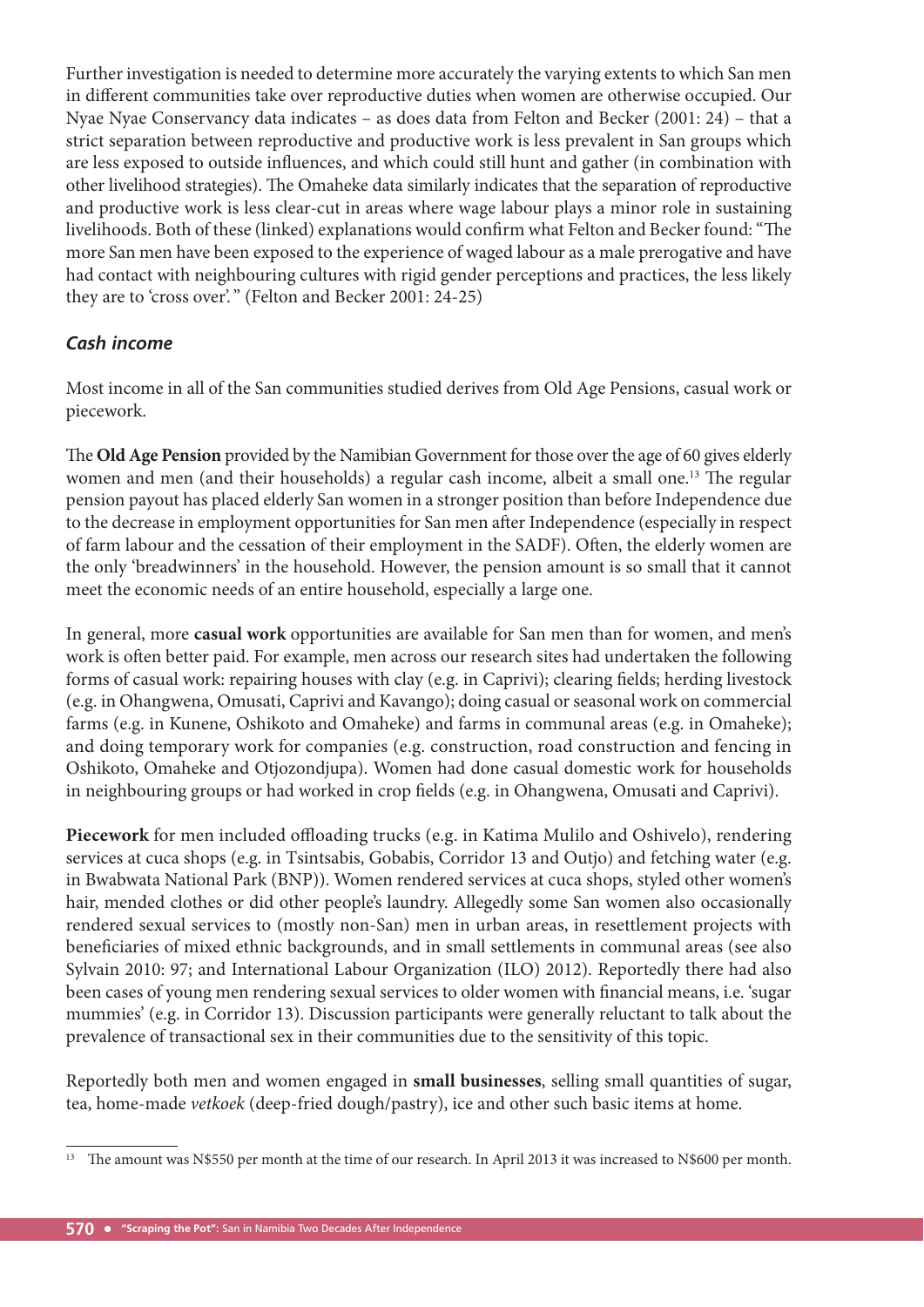Both men and women were involved in the **sale of natural products** – work that is usually seasonal. For example, San men in Oshikoto sold *omajova* (termite mushrooms) during the rainy season, and women in Ohangwena and Omusati collected and sold grass for thatching houses. At many sites, both men and women sold firewood. In Caprivi Region, San women had engaged in the harvesting and informal and uncontrolled sale of Devil's Claw (i.e. without the external support of an NGO). Where harvesting of this product was managed through the Sustainably Harvested Devil's Claw (SHDC) Project supported by the Centre for Research, Information and Action in Africa – Southern Africa Development and Consulting (CRIAA SA-DC), i.e. in the BNP, Nyae Nyae Conservancy and N‡a Jaqna Conservancy, many more men were involved:

| Table 18.1: Number of male and female Devil's Claw harvesters supported by CRIAA SA-DC in |
|-------------------------------------------------------------------------------------------|
| Bwabwata National Park and the two conservancies in Otjozondjupa Region*                  |

| <b>Year 2012</b>              | Number of harvesters |             |              | Percentage of     |
|-------------------------------|----------------------|-------------|--------------|-------------------|
|                               | <b>Female</b>        | <b>Male</b> | <b>Total</b> | female harvesters |
| <b>Bwabwata National Park</b> | 363                  | 169         | 459          | 79%               |
| N‡a Jagna Conservancy         | 227                  | 251         | 478          | 48%               |
| Nyae Nyae Conservancy         | 45                   | 23          | 68           | 66%               |

\* Data provided by CRIAA SA-DC in October 2013

For the resettlement projects in Omaheke, i.e. Vergenoeg, Gemsbokfontein, Tsjaka/Ben Hur and Donkerbos-Sonneblom, where Devil's Claw harvesting was supported by CRIAA SA-DC, Rudd reported that most of the registered harvesters were male (Rudd 2012: 30). This was due to the SHDC Project's rule that only one person per household could register as a harvester, and only the registered person would receive payment directly from the buyer. Although female household members participated in the harvesting and primary processing, they were not formally registered and thus could not receive direct payments from the buyer.<sup>14</sup> Therefore, the differences between regions, and the potential role of NGOs in influencing the gender division of labour and distribution of income generated from natural products, is a subject that clearly requires further investigation.

The **sale of crafts** was undertaken by San women and men at many research sites (e.g. in Nyae Nyae Conservancy and Omaheke, Ohangwena, Oshana and Kunene Regions). Men generally produced carvings and crafts made of wire (which require the handling of hand tools such as pliers, with which men are more familiar), and tools such as knives, bows and arrows. Women generally produced jewellery, baskets and clothing. When NGOs were not involved in the marketing of the crafts, access to markets tended to be a limiting factor. Although more women than men were involved in, for example, the craft projects run by the Omba Arts Trust in partnership with the Desert Research Foundation of Namibia (DRFN) and the Habitafrica Foundation (see Box 14.1 on page 476), men were not excluded from such initiatives, and in some of them, particular product lines (e.g. wood carvings and wire-craft products) had been developed specifically to engage men. However, for various reasons, but mainly due to competing income-generating opportunities, these initiatives targeting men met with highly fluctuating degrees of success.

Other **tourism-related activities** were more site-specific, and were undertaken mainly in the Nyae Nyae and N‡a Jaqna Conservancies and around Etosha. However, there is great potential for the development of tourism-related activities in other areas, and various efforts have been made to foster such activities – for example the Office of the Prime Minister (OPM) is trying to introduce

<sup>&</sup>lt;sup>14</sup> One reason for the dominance of men there might have been that craft projects were implemented at the same time, and women might have preferred to generate income from making and selling crafts (see Rudd 2012: 30).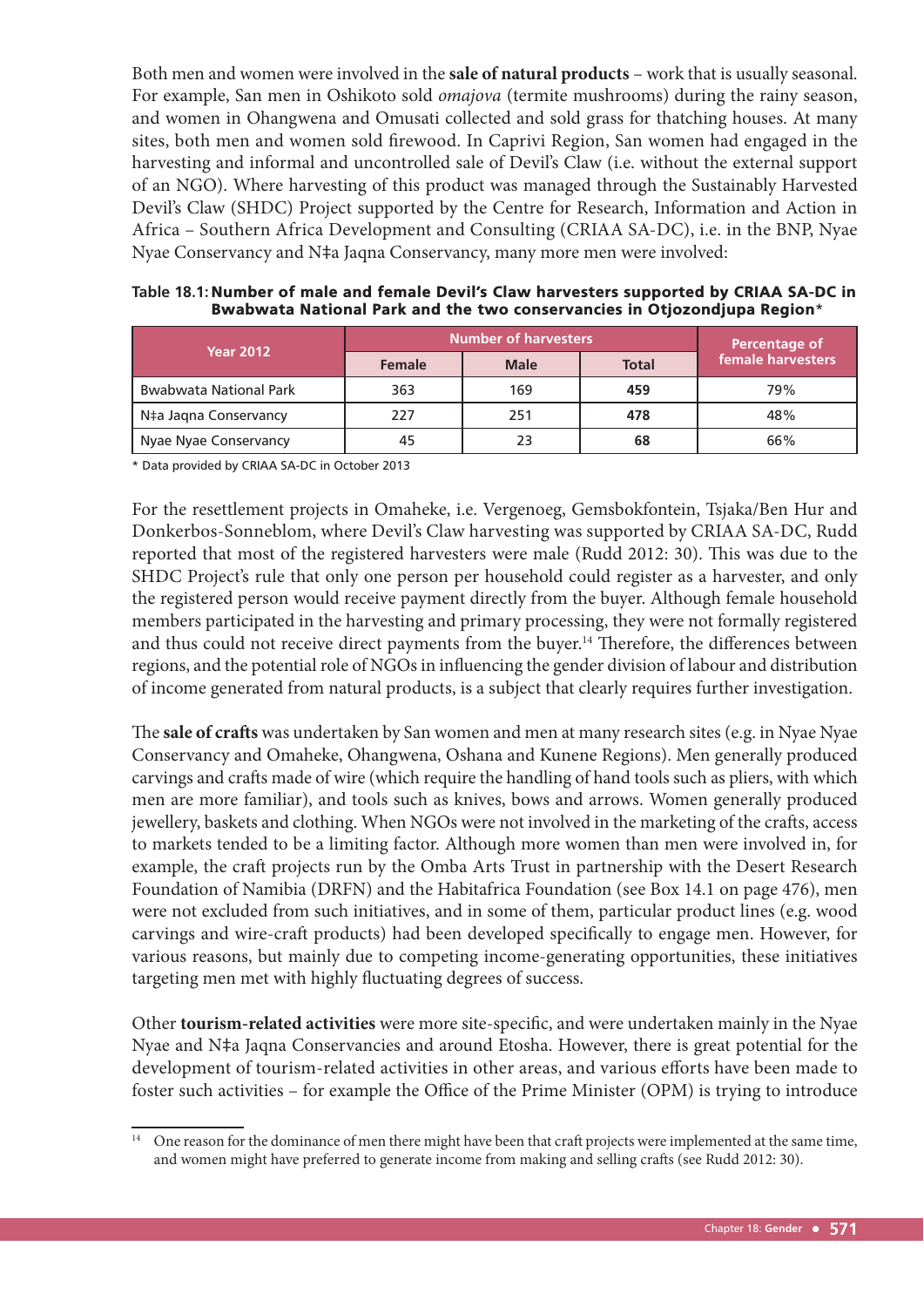game farming on its San resettlement farms. In this context it is therefore important to emphasise the conclusions reached by Felton and Becker in 2001:

"In principle both men and women, young and old, possess 'marketable' skills that could be put to use in demonstrations for or interactions with tourists. These skills include tracking, hunting, gathering bush foods and medicinal plants, preparing and cooking bush foods, healing, singing, dancing and manufacturing crafts. In practice, however, young men have benefited disproportionately from tourism enterprises, particularly in the commercial sector." (Felton and Becker 2001: 33)

More than a decade later, our study has made clear that this pattern continued to develop. Where private safari companies employ the San, it is the young men who are taken on as hunting guides and camp labourers – also because both San and tourists generally view hunting as a 'male' activity. These San men also tend to have higher levels of education than either San women or older men, and hence are more fluent in English and Afrikaans, and they have more experience in dealing with outsiders. It is likely that gender stereotypes vis-à-vis the 'natural' division of labour, and hence employers' preference of employing men for certain types of tourism-related work, have also contributed to women's absence in this sphere of work.

Community-based tourism models also risk contributing to the increasingly marked stratification of San communities along gender and generational lines: we found that those responsible for managing San community-based campsites were overwhelmingly young men proficient in English, and these were also the guides who accompanied tourists on 'bush walks' – despite the tradition of women being the main gatherers of veldfood.

In 2001, in both commercial and community-based tourism ventures, San women were employed mainly as cleaners, thus they earned far less than was paid for the types of tourism-related work dominated by men (Felton and Becker 2001: 33-34). This might have changed over the last 12 years with growing gender awareness and the recognition that Namibia's initial community-based natural resource management (CBNRM) programme was rather gender-insensitive (which was at least partly due to the lack of women's participation in consultative meetings). However, challenges still remain.

For example, today, women in the BNP and conservancies supported by Integrated Rural Development and Nature Conservation (IRDNC) are also employed as community resource monitors (CRMs). However, they are paid less for this work than their male counterparts earn for their work as community game guards (CGGs),<sup>15</sup> because the CRMs are not expected to work for as many hours as the CGGs work – as agreed when the first CRM positions were established in the early stages of the IRDNC programme in conservancies in Caprivi in the late 1990s. The traditional leaders had proposed making the CRM position both a part-time and flexi-time position for women, to allow for extending the benefits to more women instead of employing fewer women on similar salaries to those of the CGGs. Apparently this was also the women's preference, as it would better enable them to accommodate their household duties including child care.<sup>16</sup> At the time of our research in Nyae Nyae Conservancy, only four of the 23 Ju|'hoan employees of the conservancy were female, and in N‡a Jaqna Conservancy only two of the 12 San employees were female (i.e. 17% in both cases). This is because these conservancies offer ranger jobs primarily, and women are generally hesitant to work as rangers.<sup>17</sup> Thus, despite efforts to integrate women into CBNRM activities, the gendered division of tasks continues, as does the associated tendency to pay men more regular and/or higher

<sup>&</sup>lt;sup>15</sup> For successes, challenges and constraints of the CBNRM programme see Flintan 2001.<br><sup>16</sup> Demonstration Legina Nuulimbe (IBDNC), 28, 10, 2013.

Personal communication, Karine Nuulimba (IRDNC), 28.10.2013.

<sup>&</sup>lt;sup>17</sup> Personal communication, Lara Diez, (Nyae Nyae Development Foundation of Namibia (NNDFN)), 23.10.2013.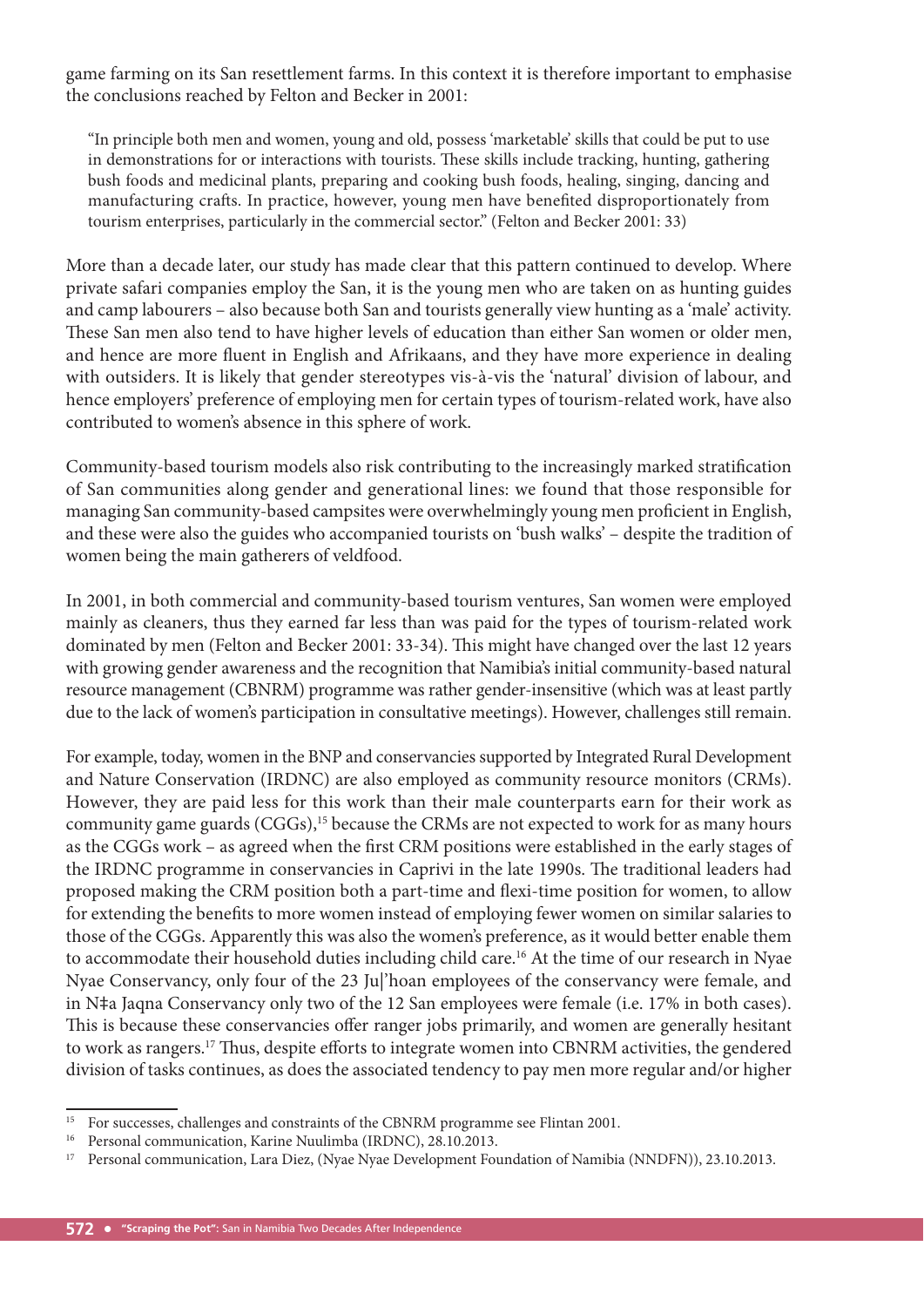incomes. This situation poses the risk of further gender stratification in San communities, and this risk will have to be monitored and addressed when planning and implementing tourism-related activities in the future.

#### *Animal husbandry*

In general, where livestock was kept (e.g. in Omusati, Ohangwena, Otjozondjupa and Omaheke), it was said that the San men were responsible for husbandry (see also Felton and Becker 2001: 28). The few exceptions were due to the specific circumstances of the communities concerned – for example, Hai||om women on commercial farms in Outjo District (Kunene Region) were chiefly responsible for livestock management because the men were working as farm labourers.

#### *Cultivation of crops*

Both San men and women engage in the cultivation of crops in the northern regions of Namibia, where crop cultivation forms part of the agricultural production system (see also Felton and Becker 2001: 29), and the various tasks involved in the cultivation of crops were usually divided between men and women, the latter undertaking the tasks that are compatible with child care. We found this to be the case also on resettlement projects in Omaheke Region where irrigated and rain-fed crop cultivation is promoted by the MLR in partnership with civil society organisations. Here, however, the vast majority of those engaged in crop cultivation were middle-aged and elderly men and women; it appears that the San youth in this region – where livestock farming traditionally dominates – are considerably less interested in crop cultivation. This was cause for serious complaint on the part of the elders, as a significant proportion of the youth, for example in Drimiopsis and Skoonheid, refused to assist their parents in any activity associated with crop cultivation; the youth were more interested in doing piecework and casual work. (See Chapter 4, "Engagement of the youth in agricultural and communal activities", page 82.)

#### *Hunting and gathering*

As already mentioned in this chapter and others, in traditional San societies men predominated in hunting, and women predominated in gathering veldfood, although gathering was a less genderspecific task than hunting. Nowadays, hunting – in the few places where this practice is still allowed – is *exclusively* the preserve of men, and women are generally the gatherers, but men still do some gathering. In this regard it is important to consider San women's knowledge – and specifically that of the elderly women – with regard to the environment: this knowledge is a traditional intellectual resource that should be preserved and promoted; undoubtedly, if utilised in tourism-related and other economic ventures, it could prove extremely valuable.

#### *Employment*

Employment opportunities are rare for both men and women in San communities, due primarily to their low levels of education and the prevailing stereotypes of the San. Nevertheless, it appears that relatively more employment opportunities are open to men than to women (e.g. farmwork and construction work) (see also Felton and Becker 2001: 35), not least because men tend to be more mobile than women due to the latter's household and childcare obligations; this mobility makes it easier for men to look for employment opportunities.<sup>18</sup>

<sup>&</sup>lt;sup>18</sup> In the rare instances of San women finding formal employment, for childcare they rely on social networks - usually composed of female members of the extended family, and sometimes composed of neighbours, friends and others.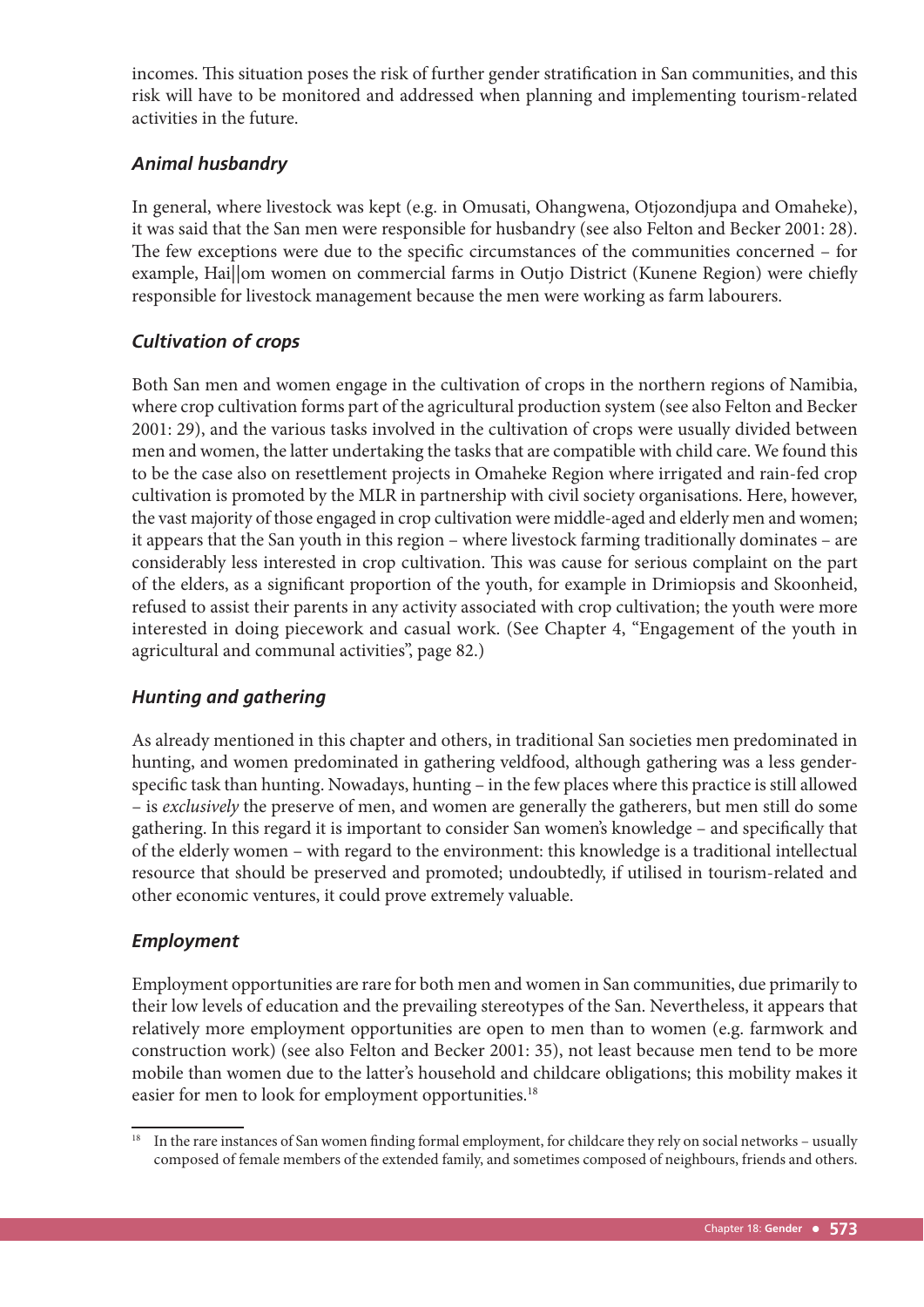In sum, both men and women engage in a variety of income-generating activities, but it seems that men generally have more opportunities than women for such engagement. It must be stressed that most of these activities generate less income, and/or less *regular* income, than the Old Age Pension provides, hence elderly San women are often the most economically advantaged members of their households (at least in households with only one, female, recipient of this pension). Nevertheless, through certain income-generating activities such as craft -production projects, women are given the opportunity to earn some money, and this additional cash contributes significantly to their families' income – as exemplified in group resettlement projects in Omaheke and Ohangwena. Most of the income earned by women is used to buy maize-meal and other basic necessities such as sugar, tea, coffee and soap, thereby improving the household's food security and hygiene. Some is used to pay for healthcare services at clinics. Occasionally, when larger amounts are earned – through bigger craft orders for example – the extra income is invested in different pursuits: reportedly, for example, (male) artists at Ekoka Resettlement Project in Ohangwena invested their extra income in agriculture (e.g. paying for the hire of a tractor for ploughing), and women at Drimiopsis and Skoonheid Resettlement Projects in Omaheke put money aside for their children's education (e.g. to cover school and hostel fees, and to purchase essentials such as toiletries for the children residing in hostels).

Many men in San communities in the recent past and still today have faced difficulties engaging in regular income-generating activities, and thus are economically inactive for much of the time – at least in areas where subsistence agriculture, hunting and gathering play only minor roles. The gender ideology that some San communities adopted from dominant neighbouring groups (as outlined earlier in this chapter) has resulted in the belief that women are responsible for virtually all reproductive work in addition to pursuing work to obtain small amounts of income or food, and this is reflected in their day-to-day activities. By contrast, men in such communities are regularly confronted with the challenge of an absence of productive work opportunities, and hence a lack of opportunities to fulfil either the 'breadwinner' role allocated to men by patriarchal ideology, or the 'important contributor to household food security' role prescribed in the hunter-gatherer ethos.

Although this situation is not unique to San communities, the *de facto* responsibility of women for the domestic sphere has to be considered when planning development initiatives targeting women, as their engagement in household and childcare chores limits the time that women can dedicate to other activities. This applied, for example, in Nyae Nyae Conservancy where the Ju|'hoan women said that they could not always attend the literacy classes on offer simply because their domestic chores took up so much time. In the *Gender diagnosis: Institutional strengthening and democratic governance contributing to improve life conditions* [sic] *of urban and rural settlements of vulnerable communities in Namibia*, commissioned by the Habitafrica Foundation, it was noted that at one of the San resettlement projects in Omaheke, namely Drimiopsis, single women found it difficult to attend to the cultivated plots due to their engagement in domestic chores and childcare, although it was also stated that they had established informal solidarity networks to share household and cultivation tasks (Feal 2011: 20).<sup>19</sup>

<sup>&</sup>lt;sup>19</sup> Overall, the burden of labour associated with productive and reproductive roles in Namibia will vary in accordance with specific circumstances: it differs between urban and rural areas, and depends on livelihood strategies and other factors, such as available infrastructure. In the semi-arid and arid regions of rural Namibia, where farming methods are relatively labour- and time-extensive (low labour and time input), both women and men, San and non-San, still have a considerable amount of spare time, partly due to rural unemployment. In resettlement projects with easy access to water, there is more time available than in places where water has to be fetched from some distance away. Furthermore, as mentioned above, in some areas San men are willing to take over some reproductive tasks, whereas this is not the case in other areas.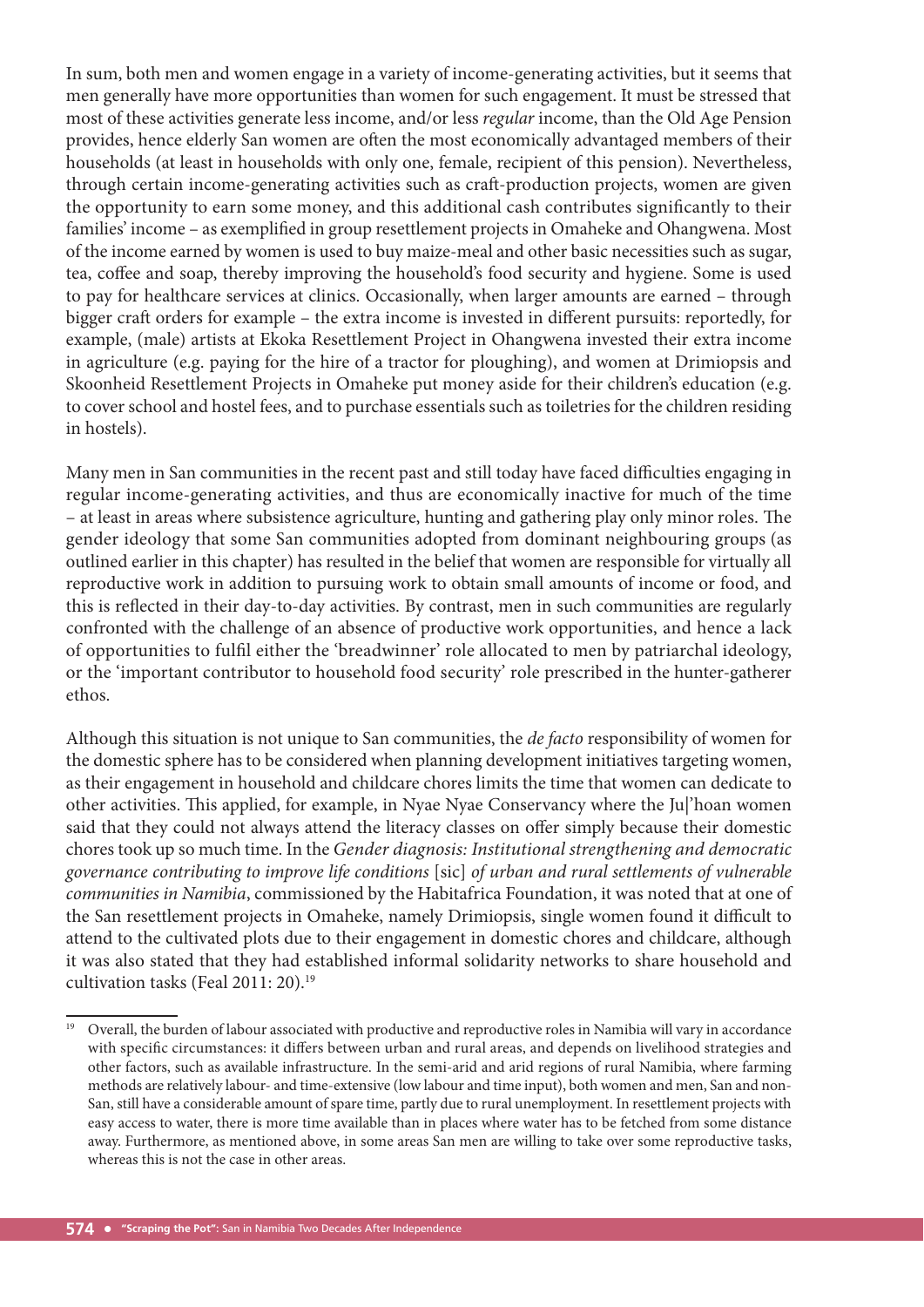## **18.3.3 Access to, and control over, resources**

Generally speaking, participants in our research discussions reported that their communities had very limited access to resources, and very little control over the resources to which they did have access (e.g. income, land and livestock). Nevertheless, in many cases, men and women had equal access to, and equal control over, the few resources available.

#### *Cash income*

According to discussion participants, cash income (primarily Old Age Pension money and money derived from piecework) tends to belong to the person to whom it is given or who earned it, but as already indicated, San men are more likely than women to have work opportunities (see also Feal 2011: 103; Felton and Becker 2001: 35; and FAO 2009: 79). At certain research sites, and depending on individual arrangements, a wife and husband might manage the household income jointly; but in most cases, the earners (both men and women) can decide for themselves how to use their earnings. For example, 10 of the 12 Ju|'hoan women who participated in the FGD at Donkerbos-Sonneblom (San resettlement project in Omaheke) had their own income: eight drew an income from the production and sale of crafts, and two were hostel matrons. All of these women stated that they had control over the income that they earned, although two, i.e. elderly women, decided together with their partners on how to use their income.

Significantly, it was often said in the research discussions that women tend to spend more money than men did on household necessities.

#### *Food*

Our study data conveys that in general – with site-to-site variations – it is the women who prepare, cook and serve food to the other household members, and at many sites men receive the biggest share of the food (see also Feal 2011: 15). There were also indications that some specific food items (e.g. meat) are accessed and controlled by men primarily.20 At many sites, parents (mothers and fathers alike) indicated that they share their food with their children, but at some sites, such as the resettlement projects around Okongo in Ohangwena Region, it was clear that parents paid far less attention to their children's nutritional needs, as the adults were affected by their need to drink *tombo* on a near daily basis. Given this state of affairs, it is difficult to make general statements, and more research is needed to confirm the true situation with regard to women's access to food.

#### *Livestock*

Animal husbandry was not said to be an important livelihood activity at any of our research sites, although a few discussion participants in certain regions (e.g. Omaheke) aspired to being livestock farmers. When San individuals owned livestock, this tended to be small stock (mainly goats) rather than large stock (cattle), and our study data shows that when San owned animals, they tended to do so on an individual rather than a collective basis. Stock could be owned by men or women, and sometimes even children. This was explicitly said to be the case in Omaheke, Otjozondjupa,

The recent FAO study found the consumption of meat to be more prevalent in male-headed households. Femaleheaded households at Ohoulamo (Ohangwena) had consumed an average of 2.5 different foodstuffs in the last 24 hours, while the average for male-headed households at the same site 3.57. Residents of Makaravan (Caprivi) consumed a greater variety of foodstuffs, possibly because their close proximity to the town of Katima Mulilo gave them better access to meat and fish (FAO 2009: 49-50).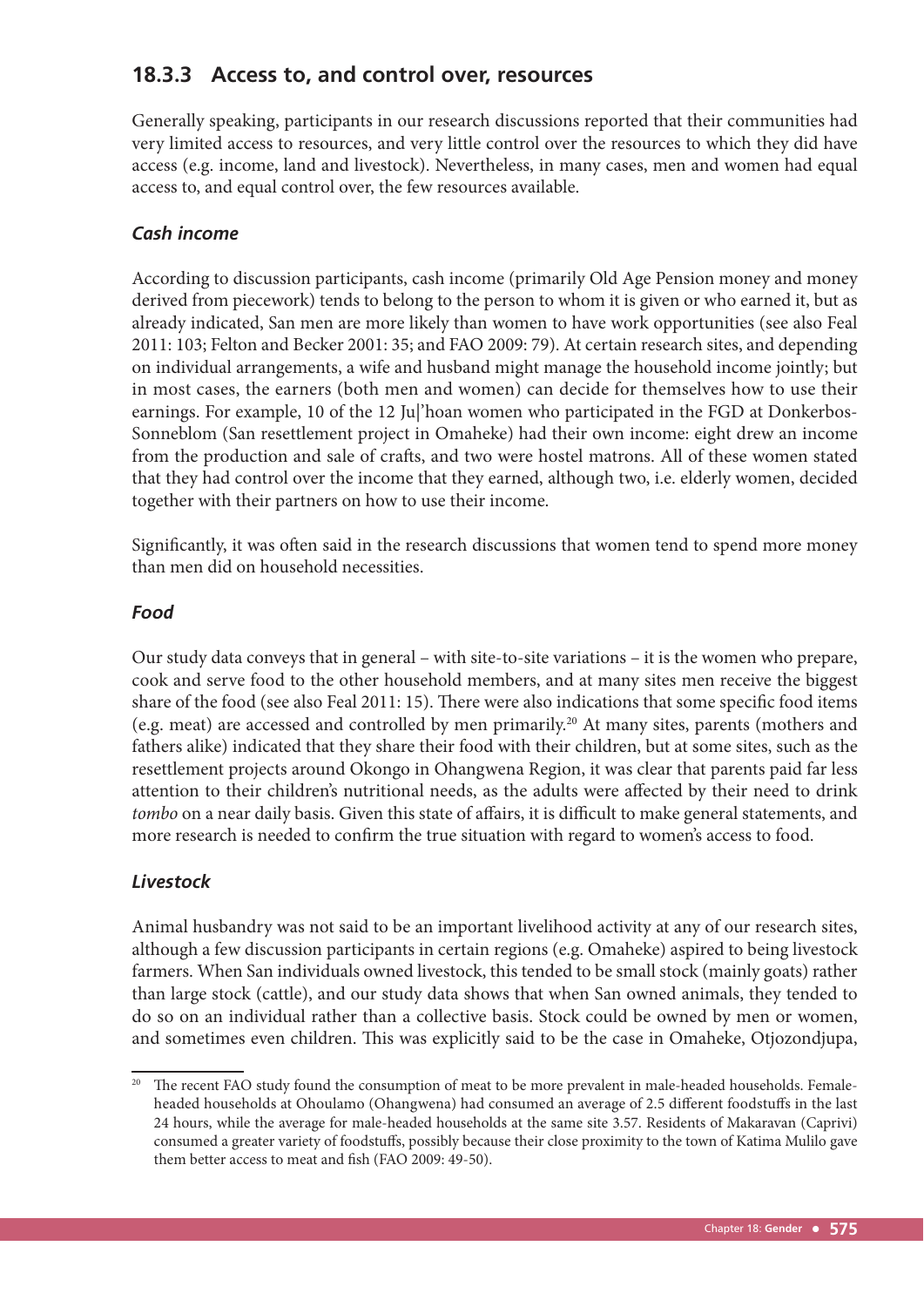Kunene, Oshikoto and Caprivi.<sup>21</sup> Importantly, at no site was it said that livestock ownership and control would be restricted to men.<sup>22</sup> However, due to their better employment opportunities, men were more likely than women to have invested in livestock (see also Felton and Becker 2001: 28).<sup>23</sup>

Felton and Becker's research led them to conclude the following:

"… stock ownership has the potential to become a stratifying element in many San communities, with a clear bias towards male ownership and handling of animals, in particular cattle. This bias is further inherent in many governmental and non-governmental interventions. Both men and women have internalised gendered assumptions prevalent in other cultures according to which animals are regarded as the property of men and work involving animals is regarded as men's work." (Felton and Becker 2001: 29)

In 2007, civil society organisations and the government started paying attention to this matter of livestock ownership, and a number of San women (e.g. in Omaheke) have been registered as the primary beneficiaries of donations of small stock. Despite the absence of practical restrictions on San women owning livestock, the continued risk of gender stratification in San communities in terms of animal husbandry will require special attention whenever livestock donations are made or promoted – for example by the OPM, with funding from the Namibian-German Special Initiative Programme (NGSIP) which is managed by the National Planning Commission.

#### *Land*

As discussed in Chapter 13, formal land ownership or tenure security was found to be very rare among the San in general. Regarding gender in this regard, as Werner stated, "Giving women land rights equal to those of men remains a challenge in Namibia." (Werner 2008: 3; see also Ambunda 2008: 57).

Some San communities are living on communal land which traditional authorities (TAs) of other ethnic groups have allocated to them. San participants in our research discussions in Caprivi and Omusati explicitly stated that the headmen of their respective neighbouring communities had allocated land to them on behalf of the applicable TAs. Reportedly the San in Omusati, including 22 women, had registered their land rights with the communal land board.<sup>24</sup> If San elsewhere had done the same, there is no data confirming this.<sup>25</sup>

With regard to the communal areas in Namibia, the FAO reported as follows in 2009:

<sup>&</sup>lt;sup>21</sup> The exception to this general pattern of individual livestock ownership is found in the resettlement projects in Ohangwena, where, through the government's Draught Animal Power Acceleration Programme, cattle were donated to individual San trainees, the intention being that the cattle would benefit the entire San community. The San in these projects thus considered these animals to be their communal or collective property, and consequently, nobody in particular was appointed to look after them, and nobody volunteered to take up this responsibility, not even the trainees themselves. As the animals were often left unattended, they would wander off and get lost at times.

<sup>&</sup>lt;sup>22</sup> At most sites where livestock was evidently not important for the San livelihoods, we did not raise the question of who owned and controlled livestock.

<sup>&</sup>lt;sup>23</sup> At one site in Omusati it was said that the cattle of a deceased man would be taken by his own relatives (i.e. his wife and children would not inherit them), which implies that cattle are regarded as the property of the corporate kinship group – see the following subsection on inheritance practices.

<sup>&</sup>lt;sup>24</sup> Personal communication with the headman of Amarika on 18 October 2012.

The land boards record only the name, sex, nationality and date of birth of the person to whom a customary land right is allocated (Communal Land Reform Act 5 of 2002, regulation 5*).* As ethnicity or language group are not recorded, there is no way to ascertain how many San have registered their customary land rights.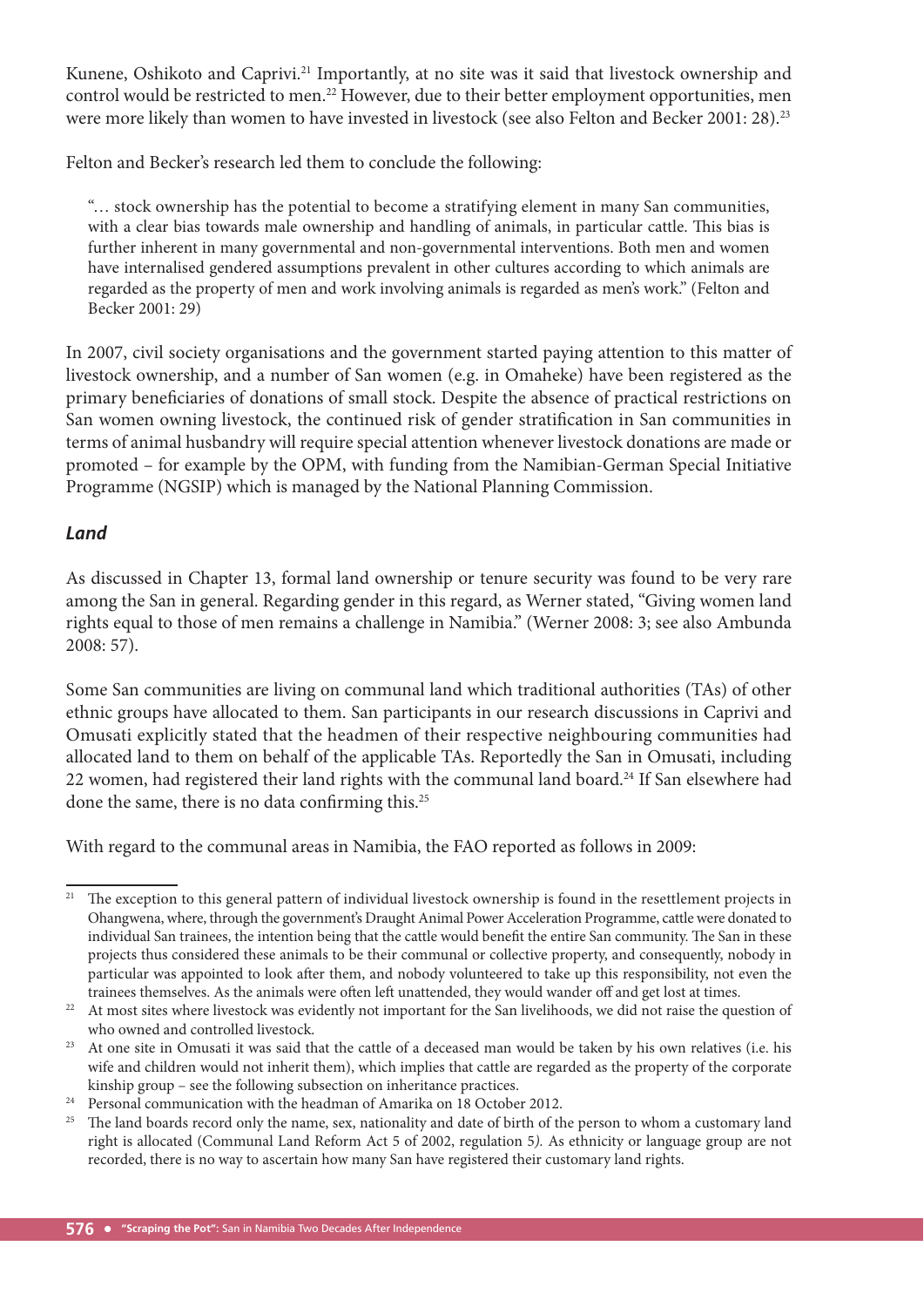"Not many women own land rights and women can only access land through their husbands or other male relatives. Under most customary systems in Namibia, widowed women do not inherit land but, depending on the goodwill of her husband's relatives, a widow is allowed to stay on her husband's land until death or remarriage." (FAO 2009: 73)<sup>26</sup>

However, neither our own study data nor the available literature reflect this general assertion. To the contrary, Khwe, Hai||om and Ju|'hoan participants in our gender FGDs, for example, stated that women *can* own land, and we heard of only one case (reported by a young Khwe woman) of a widow (i.e. Khwe) having been forced to leave the land on which she had lived with her husband. (This woman moved back to her own family.)

As mentioned in Chapter 13 on access to land, and in certain regional chapters, land tenure in group resettlement projects remains insecure. However, a distinction has to be made between land tenure arrangements (including the formalisation of title deeds under the Communal Land Reform Act 5 of 2002) and the arrangements made by civil society organisations at certain projects. In Omaheke and Ohangwena, resettlement projects in which the Livelihood Programme<sup>27</sup> supports the establishment of sustainable livelihoods, garden plots and crop fields were allocated to individual households for cultivation. At Donkerbos-Sonneblom in Omaheke, for example, the Ju|'hoan women who participated in the gender FGD reported that land ownership, i.e. the ownership of crop fields and gardens, tended to be shared equally between men and women, but for the annual distribution of seeds, these plots and fields were registered in one person's name, usually that of the acknowledged head of the household. This implies that both men and women were registered as 'owners' of crop fields and gardens, depending on the gender of the household head. Among married couples it was usually the husband who was registered as the owner, but the gender FGD participants nonetheless felt that control and ownership over the land was shared. This is not wholly unexpected, as the women were actively involved in the cultivation of these gardens and crop fields, and actively participated in making decision about their cultivation.

Since private land ownership is currently absent in San communities – as is formalised customary land allocation to individual households - it would be difficult to find evidence that San women are significantly specifically disadvantaged in this respect. However, the extent of gender equality in land-use practices and informal tenure rights at group resettlement schemes will require closer monitoring in the future, and data should be gathered on the allocation of plots to men and women on the resettlement farms handed over to San communities by the San Development Programme (SDP) run by the OPM, and the impacts of these allocation on gender relations.<sup>28</sup> Additionally,

<sup>&</sup>lt;sup>26</sup> It should be noted that under the Communal Land Reform Act 5 of 2002, the registered customary land of a deceased husband reverts to the TA for reallocation to the surviving wife (section 26), thus widows have the right to remain on the land in question, even if they remarry.

<sup>&</sup>lt;sup>27</sup> This programme, called LISUP in Omaheke and LIPROSAN in Ohangwena, is implemented by the DRFN and the Habitafrica Foundation in partnership with the Ministry of Lands and Resettlement and the applicable regional councils.

<sup>&</sup>lt;sup>28</sup> Another issue requiring further investigation with regard to resettlement projects is related to the frequent lack of livelihood options in some of these projects: young and middle-aged San men residing on these farms frequently move to look for casual work or piecework in towns or on communal or commercial farms, leaving their wives and children behind. The same is true for young unmarried San women. Such job-seeking behaviour of younger men and women stems from a limited interest in agricultural activities, but is also due to the potential financial gains to be made from casual work and short- or long-term employment, which is usually more financially rewarding than any of the farming activities in the resettlement projects. Indeed, even if sufficient farm inputs and productive assets can be accessed, crop cultivation and animal husbandry tend merely to contribute in some small measure to household food security. This income-seeking or job-seeking behaviour of young resettled San mirrors the generally observed patterns of labour allocation among peasant farm households in rural southern Africa described by Low (1986). Low points out that the history of labour migration from the marginal arid environments of southern Africa to mines and urban areas where there is limited potential for increased agricultural output, means that it makes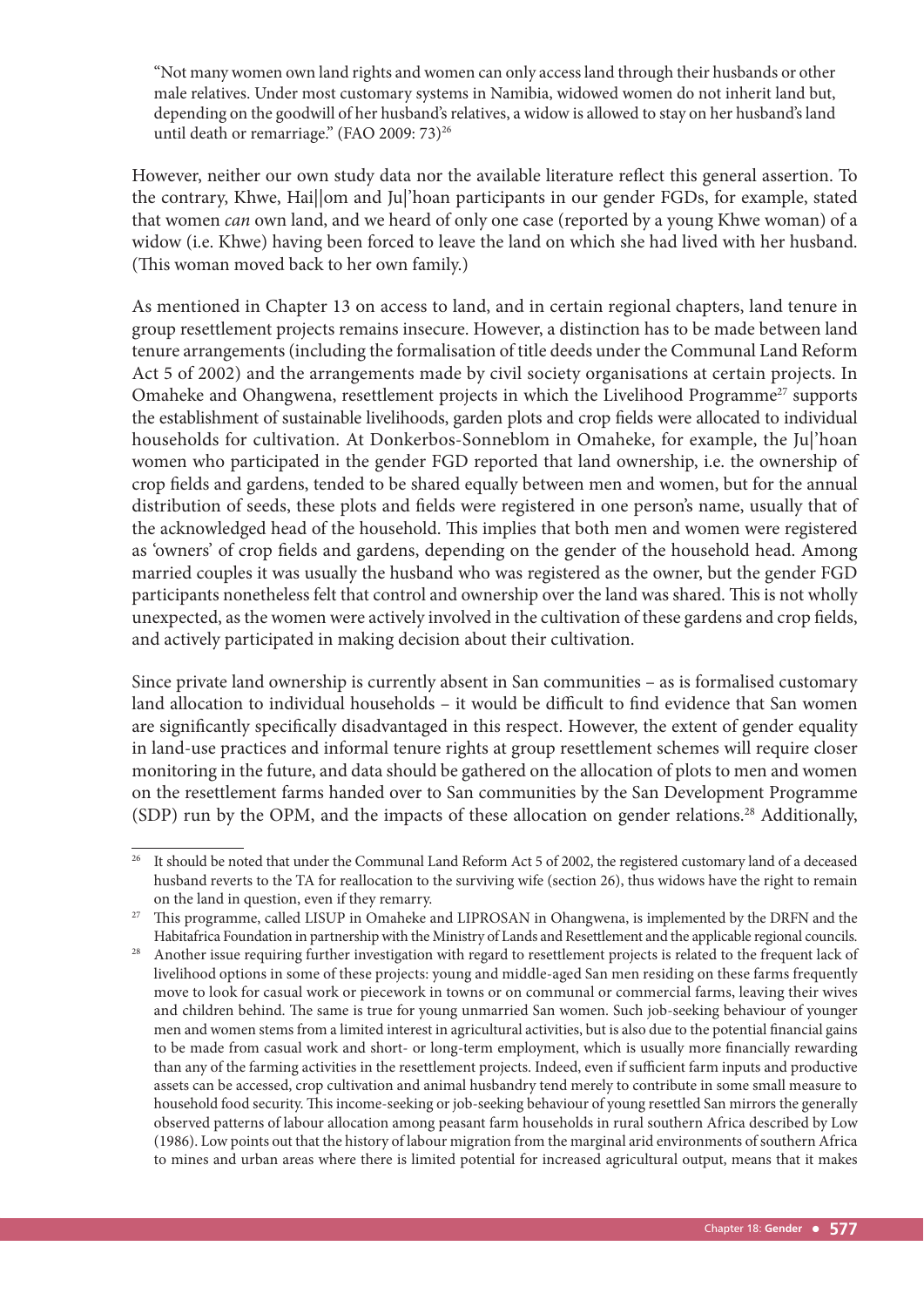gender-disaggregated data showing how many San have actually registered customary rights to land under the Communal Land Reform Act 5 of 2002 would be needed for assessing any gender discrepancies in land allocations in communal areas.

All told, it appears that in San communities, control of resources is not as manifestly disadvantageous to women as it is in some other Namibian communities, where resources are controlled by men primarily (see for example FAO 2009: 69). Nonetheless, certain resources – particularly cash incomes and livestock – are more accessible to San men than to San women, hence more San men than women are in control of these.

# **18.3.4 Inheritance practices**

In traditional San societies, ownership of private property was very limited, therefore the quantities of items that might be inherited were small. As Widlok has pointed out, unlike many other groups in Namibia, San groups were more concerned about the exchange of items between living people, and less concerned about 'corporate property' in the form of the accumulation of property in a corporate kinship group based on descent rather than marriage (Widlok 1999: 29; see also GR&AP (LAC) 2005a and 2005b). In many regions (e.g. at most sites in Omusati, Ohangwena, Omaheke, Otjozondjupa, Kunene and Oshikoto) our research revealed that a deceased San man's wife and children inherit the biggest share of his property, but the distribution of that property depends on individual arrangements and negotiations. For example, if the man's relatives insist on receiving specific items, they might prevail, depending on the negotiating power of the widow and her close relatives.

Kavango and Caprivi were exceptions in this regard. In Kavango it was said that when a husband dies, his relatives/brother take the family's livestock, leaving just one or two animals for the widow and children.<sup>29</sup> The fields might be left to the widow, but the husband's brother can take her children if he so wishes. In Caprivi it was said that the biggest share of any inheritance goes to the deceased husband's relatives, and the widow is sometimes left with nothing, so she has to return to her own family. At one site in the BNP, discussion participants mentioned the custom of the deceased's brother possibly 'taking over' his widow – "if she was a good wife".<sup>30</sup> These examples suggest that the Khwe and !Xun in Kavango and Caprivi have adopted the inheritance practices of neighbouring ethnic groups, but further historical research would be needed to confirm this hypothesis.

## **18.3.5 Poverty**

Our research data reconfirms that most members of San communities - both men and women are living in abject poverty. The wealth-ranking exercises at our research sites made evident that the San perceive themselves as belonging to the poorest sections of Namibian society. Regarding gender, many of the factors that participants in these exercises considered to be characteristics of the relatively better off, and thus critical for upward mobility, remain more accessible for San men than for San women – examples being employment (including casual work) and livestock ownership in Ohangwena and Omusati, and education in Kunene and Omusati. Cultivation was

sound economic sense for a rural household to release from agricultural duties any family member who might obtain some income through employment elsewhere.

<sup>&</sup>lt;sup>29</sup> Most San do not own livestock, and if they do, they own very few.

<sup>&</sup>lt;sup>30</sup> For more information on the practice of widow inheritance (levirate) in non-San communities, see LeBeau 2005: 117-120. Namibia's Law Reform and Development Commission (LRDC) has proposed a new Intestate Succession Act which would outlaw this practice if applied without the widow's free consent (LRDC 2012).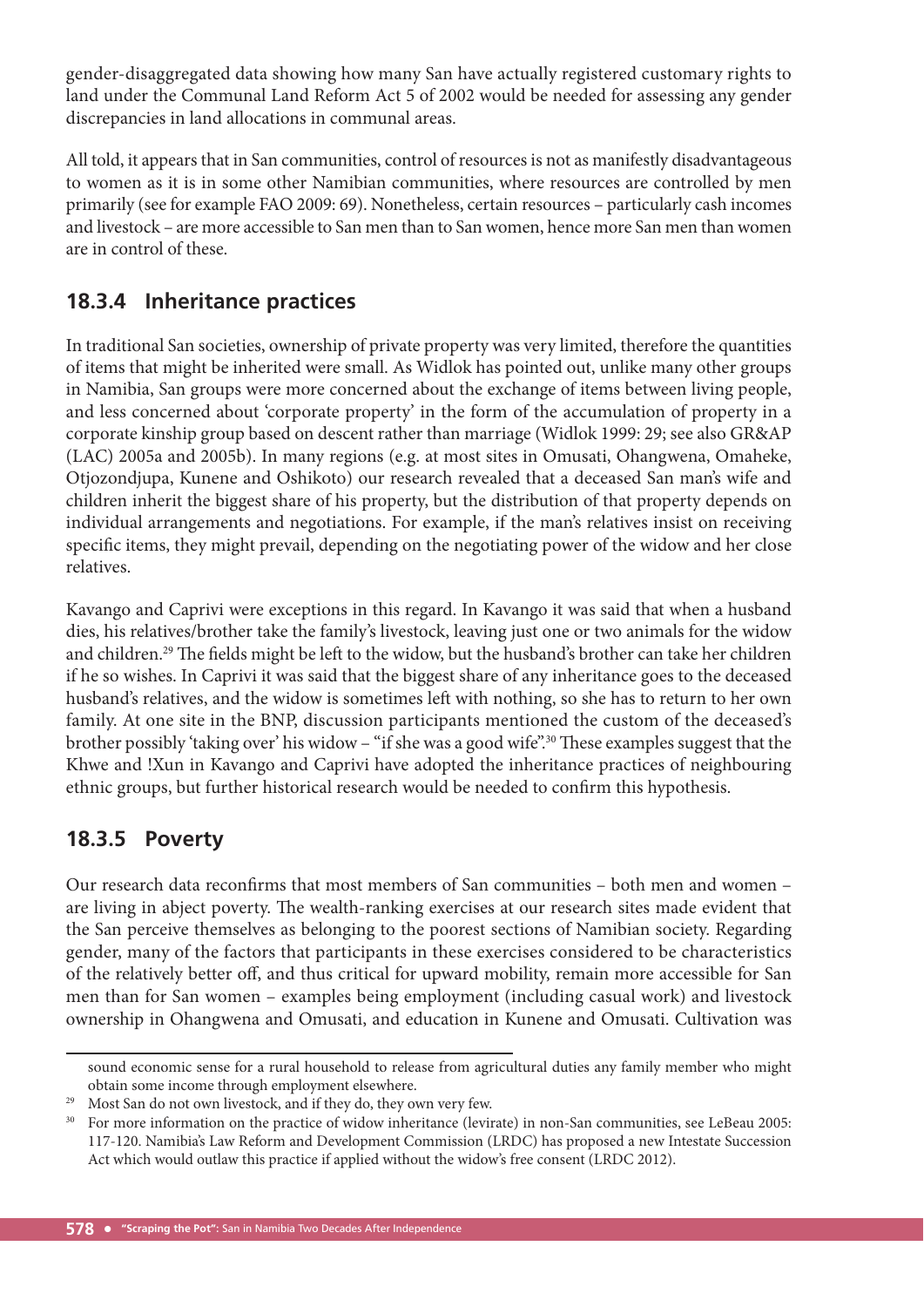another 'upward-mobility' factor mentioned at many sites, and although this was not regarded as a predominantly male activity, large-scale cultivation requires physical power and/or equipment and technology, both of which are – according to internalised gender values – more readily available to men than to women.

In the gender FGDs, participants explained that although both men and women were living in poverty, women were more affected by this state of affairs, for two reasons: firstly, women had fewer opportunities to find piecework or causal work; and secondly, women felt that they should shoulder the responsibility of care for the entire household.

**"The women suffer more [from poverty], although the men also suffer. When there is no food or water in the family, it is the woman who struggles to get them. The women do a lot of domestic chores and therefore they feel more of the pain that poverty brings. They care for the sick, they care for children, they care for the husbands and they want their children to go to school."**

– Female Khwe participant in the gender FGD in Windhoek

One strategy that some San women have employed to escape poverty (mentioned at a handful of our research sites only after careful probing) is that of engaging in relationships with non-San men whom the women perceived as being rich – despite the women's awareness that such relationships could eventually leave them worse off than they were before. This was also mentioned by Felton and Becker (2001: 62) and Sylvain (2010: 96). When we asked in the gender FGD in Windhoek whether San men employ the strategy of engaging in relationships with rich women of other ethnic groups, a Hai||om woman replied, "Which bushman will get a rich woman?" This statement captures in a nutshell the unequal power relations in Namibian society, in terms of both gender and ethnicity. Indeed, in their relationships with non-San men, San women are exposed to multiple forms of discrimination – gender, ethnic and (related to the latter) class – which are all interrelated. Sylvain called this "intersectional discrimination" in referring to the "ways that forms of discrimination compound each other and are inseparable" (Sylvain 2010: 89).

### **18.3.6 Health**<sup>31</sup>

Access to health facilities: This is a matter of serious concern for San men and women alike, as noted in Chapter 17 on health. Distance, costs and discriminatory behaviour on the part of healthcare personnel make it difficult for San to access the healthcare that they need and are entitled to receive.

**"More often than not, people from the San community, especially pregnant women, are sent back from health centres because they are told to first go and wash themselves because they allegedly stink and are smelly; many of these people who are told to go back are living below the poverty-line and in traditional huts with no access to water. For them, having a bar of soap is a luxury; are nurses not trained to deal with situations like these? This is degrading, disrespectful, insensitive and also amounts to indirect discrimination against the San because this mainly happens to people from the San community; many of these people will usually not return to the health centre and are thus left to deal with their health problems on their own; this is really sad."** 

> – Moses ||Khumub, Namibian San Council, as quoted in Office of the Ombudsman, *Baseline Study Report on Human Rights in Namibia*, 2013, p. 89

<sup>31</sup> We are grateful to Dr Tamsin Bell, a medical doctor working with San communities in Omaheke, who provided much of the information in this section.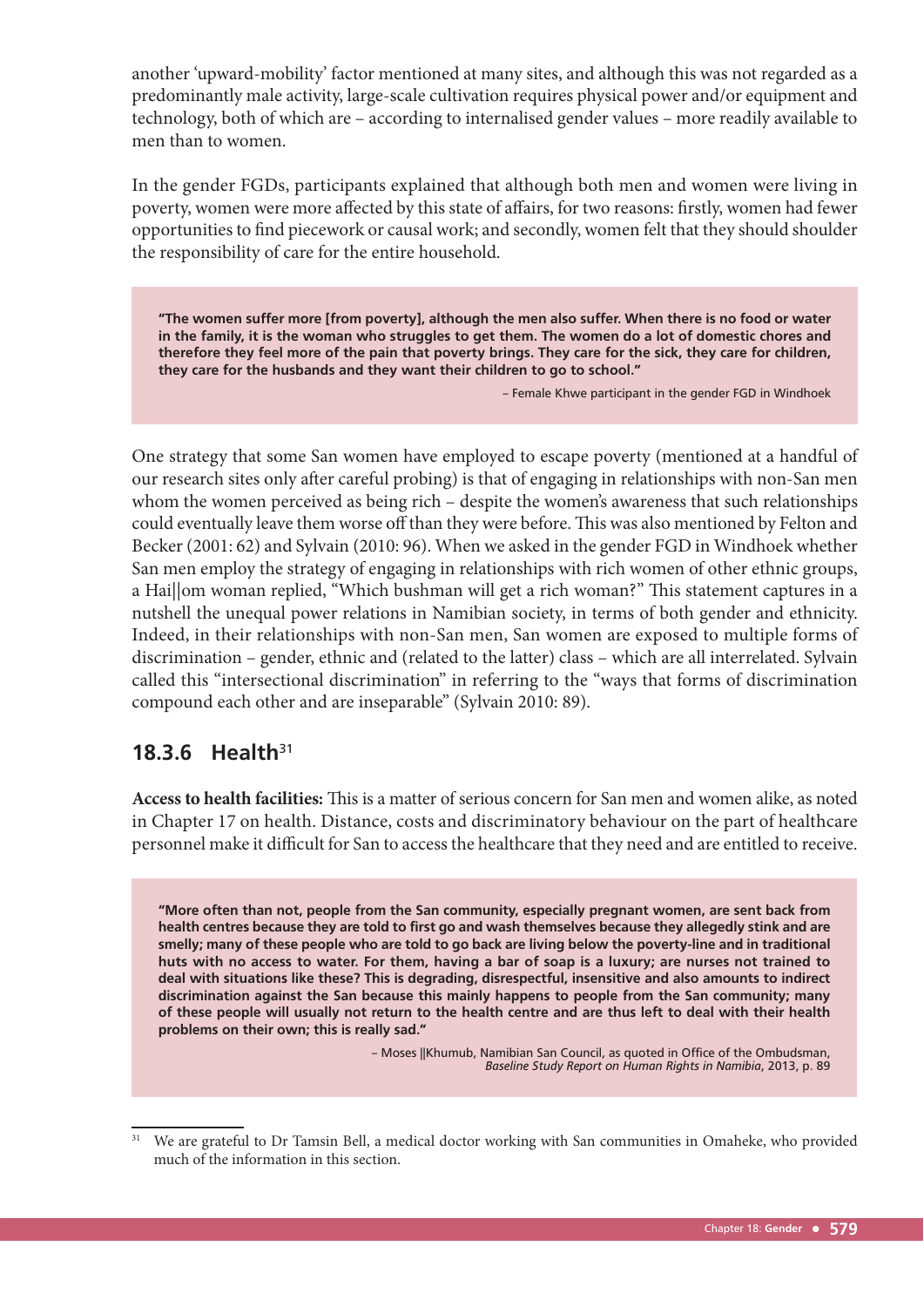Since women are usually the persons responsible for children and extended family members, it is probably the case that they are more familiar than their menfolk with the shortcomings of different aspects of the Namibian healthcare system as they relate specifically to the San.

Health-seeking behaviour: In Omaheke at least, this behaviour differs between men and women in San communities.32 For example, the rates of hypertension (high blood pressure) detected and treated at outreach clinics in Omaheke are significantly higher in San women than in San men. However, this may be due to the fact that far more San women than men attend the clinics for a check-up. Generally speaking, San men tend to wait until symptoms indicate that there is actually something wrong with them before consulting a doctor, i.e. they seem to place little value on preventative healthcare measures. Women also tend to be the health advocates for their families and communities, and normally, when healthcare personnel visit a village, it is the women who alert them to the presence of residents who may be in need of medical attention. It is also the more educated San women who request that their children or family members be tested for TB.

**Antenatal care (ANC):** In the *Namibia Standard Treatment Guidelines*, the Ministry of Health and Social Services (MoHSS) recommends that ANC be provided to all pregnant women (MoHSS 2011: 707-710), but our study has found that many San women do not access ANC, whether regularly or at all.<sup>33</sup> This is due partly to the distances involved in travelling to healthcare facilities and the lack of transport options, and partly to a lack of awareness of primary healthcare options. Many San women do not recognise the importance of attending ANC appointments during pregnancy, and many do not have the means to do so even if they know that they should. Therefore, many go to healthcare facilities only when a problem arises and it is too late for preventative action. Also, many do not receive regular multivitamins and few complete a full course of tetanus immunisations. The risk of maternal mortality – mainly triggered by severe eclampsia (uncontrolled high blood pressure), post-partum haemorrhage or obstructed/prolonged labour - is significantly increased by the failure of San women to attend ANC appointments, as this means that blood pressure is not measured, low-lying placenta cannot be identified, and any malposition of the foetus (e.g. a breach or transverse lie) is not discovered. High-risk deliveries at home are thus more likely to occur in San communities than in other communities.

Giving birth at home: The attendance of a skilled healthcare professional at delivery has a direct influence on maternal mortality and morbidity, and yet, many San women at most of our research sites still give birth at home, either because this is their personal preference, or because they lack transport (or the means to pay for the available transport) to the nearest hospital or clinic. Hence obstetric conditions such as haemorrhage and obstruction may go unidentified or untreated until they have become emergencies. Such emergencies may then be compounded by the unavailability of transport or the distance being too great to facilitate rapid transfer of the patient to the nearest healthcare facility. Traditional birthing practices such as cutting the umbilical cord with a stick or (as often happens) an old pair of kitchen scissors or a knife increases the risk of infection for both mother and child. Traditional breastfeeding methods (which include disposing of colostrum and feeding the baby sugar water for the first few days) also compromise the health of both mother and child. All these practices continue in many of the San communities visited by Dr Bell in Omaheke.

Family planning: The use of reliable methods of contraception is low in San communities, and unplanned pregnancies are frequent, especially among teenagers. The most popular contraception

 $32$  This was one of the observations of Dr Bell in working with San communities in Omaheke.

<sup>&</sup>lt;sup>33</sup> This was confirmed by Dr Bell in respect of the San women in Omaheke.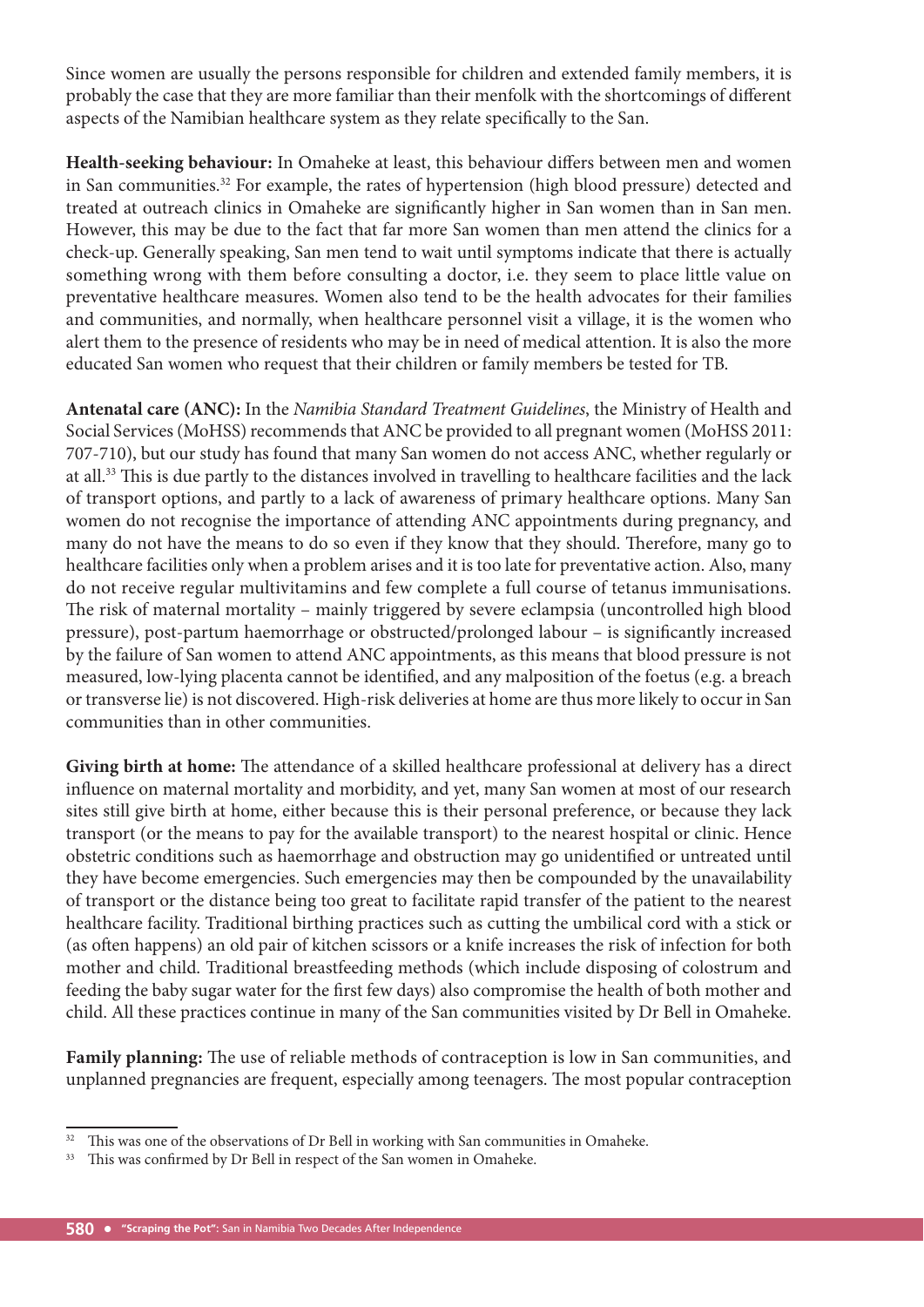method among San women who do choose to use contraception is the intramuscular (IM) injection of either depot progesterone every three months or norethistrone every two months. Obviously this requires regular attendance at a clinic or regular outreach visits from health professionals, and the most common reasons for cessation of IM injections are the long distances to clinics, poor access to transport and a lack of understanding of the need for regular injections. (Illiterate women are unable to read the information written in their health passports, and many do not keep track of the date of their follow-up appointment.) Unplanned pregnancies may have serious consequences for both maternal and child health: multiple pregnancies increase the incidence of anaemia and other nutritional deficiencies among women – indeed anaemia was often clinically apparent in the San women examined by Dr Bell. Multiple closely spaced pregnancies also increase the risk of post-partum haemorrhage, dysfunctional labour, uterine prolapse/rupture, eclampsia, pre-term delivery and low birth weight. Maternal age also has a direct correlation with mortality: the World Health Organization (WHO) advises that the highest risk of maternal mortality is in women under the age of 15. Teenage pregnancies are common among the San population. Although young San children are often cared for by the extended family, raising a large number of children naturally also has consequences for San women's economic status. Thus, unavailability of reliable contraception and health education may be a significant factor in the feminisation of poverty.

**HIV/AIDS:** San women are a highly vulnerable group in terms of HIV infection. As mentioned above and in Chapter 17, San women sometimes engage in sexual relationships with non-San men due to the relative wealth and higher social status of the latter. As reported in our discussions in various regions, San girls are known to enter into relationships with 'sugar daddies' from an early age. Also, according to Felton and Becker (2001: 52), non-San men often prefer San women as casual sex partners because allegedly they are "cleaner" (i.e. less likely to be carriers of sexually transmitted infections). These factors accelerate the spread of HIV in some San communities, especially among the women (as described by Lee and Susser 2006: 50). In any event the women carry the greatest burden in San households affected by HIV/AIDS, due to the fact that they are more likely than men to take responsibility for their children's health (see for example Feal 2011: 1; and Felton and Becker 2001: 47), and are also more likely to be the carers of other sick family members, As Feal found at Drimiopsis Resettlement Farm in Omaheke, "Women are the ones who suffer the most the consequences of AIDS [sic] from other people, as it represents an extra domestic burden for women and girls, who must assume the main load of attention to sick people at home, as well as support those families also affected." (Feal 2011: 8) It seems fair to say that Feal's findings can be generalised across most San communities in Namibia, as at most of our own research sites it was specifically said that 'women are responsible for sick people'.

# **18.3.7 Education**

As outlined in the regional chapters and Chapter 16 on education, San men and women alike have very low levels of education.

Through interviews with individual residents at most of our research sites, we collected information about their own level of education, their children's levels of education, and the reasons for their generally low levels of education.<sup>34</sup> Particularly relevant in the context of gender is that more than a quarter of the female interviewees stated that they had dropped out of formal education for genderrelated reasons, particularly **teenage pregnancy and early marriage** – the other main reason being

As noted in Chapter 16 (page 524), the data collected on education is not representative as certain factors were beyond our control, but the data does allow for identifying general trends.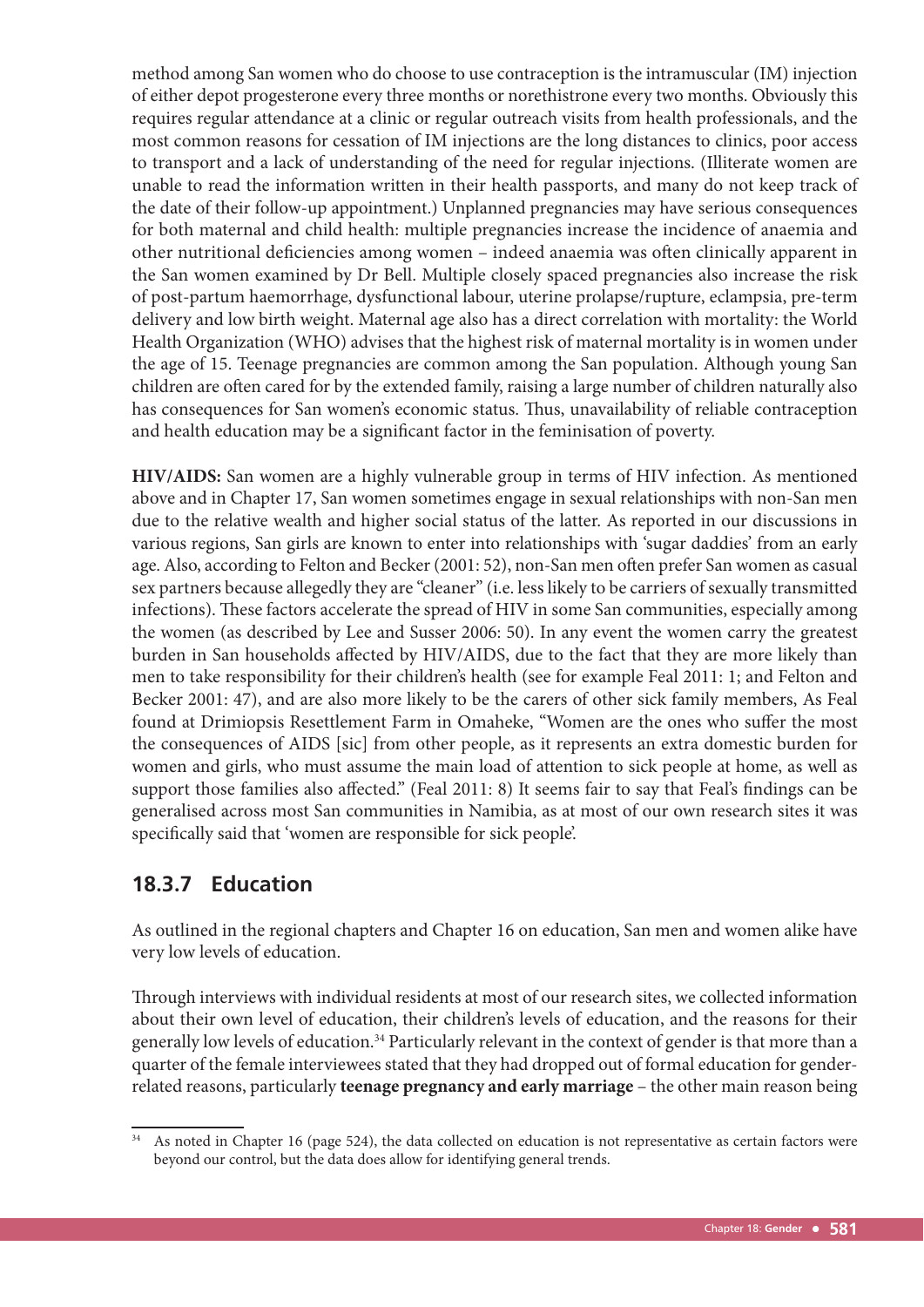a **lack of financial resources**. In the BNP – where we convened an FGD on education – the main reason cited for girls dropping out of school was their engagement with 'sugar daddies': according to the participants, girls needed money to buy the soap and toiletries that would make them feel comfortable in the school environment, but ultimately they got pregnant and dropped out of school. Felton and Becker also found that sexual relationships had negative impacts on San girls' education (Felton and Becker 2001: 39).

In the FGDs with San students in Windhoek, it was confirmed that in comparison to San boys, San girls are seriously disadvantaged with regard to continuing and completing their primary and secondary education. Again pregnancy and early marriage were cited as the main reasons for this. Indeed, three of the 12 female participants got pregnant while in secondary school, but support from their parents enabled them to continue their education. Some of the female participants also remembered friends back home who got pregnant and dropped out of secondary school, some opting for marriage instead of completing school. It came to light in these FGDs that it takes great motivation and moral support for such girls to continue with their schooling, and such support is often lacking. The female participants confirmed that access to (and effective use of) contraceptives is an aspect of primary healthcare that requires greater attention in relation to San adolescent and sexually active girls.

The students in Windhoek cited two other primary reasons for San girls being disadvantaged in education relative to boys. One of these is **personal hygiene** – a reason cited often in the regional discussions as well. The students agreed that adolescent girls require more financial resources to meet their personal needs, not least because of menstruation. As one of the female students put it:

"You know boys have less personal needs than us. A boy can be given a piece of soap and he is told to go school. But girls need something more than a piece of soap. We need specific toiletries items ... and this costs money."

The other primary reason is **distance to school**. During school terms, learners in San communities located far away from schools are obliged to stay with family friends or other host households located close to schools. This situation arises primarily in areas where there are no school hostels or the hostel fees are unaffordable for San households (which is often the case). In one FGD, male students pointed out that for girls it is more risky than for boys to stay with other families away from their parents because of the possibility of sexual harassment. Often a girl's parents will keep her at home to help with domestic chores rather than expose her to this risk. It was also pointed out that girls are more likely than boys to risk sexual harassment or rape by walking long distances to school – not that they have much choice. As reported at some of our research sites, and as also mentioned by Felton and Becker (2001: 42), even the school hostels fail to provide safe sanctuary for female learners. Many hostels lack security infrastructure (e.g. perimeter fences and/or burglar bars), and their doors frequently remain unlocked overnight. Furthermore, the support and supervision that hostel matrons (most of whom are non-San) are tasked to provide is sometimes inadequate.<sup>35</sup>

Apart from the above, two other reasons for the poor educational levels of San women, and their consequences, can be extrapolated from other findings of our study and from other literature.

Firstly, San girls have been described as having generally **lower self-esteem** than San boys, especially in the school environment. Felton and Becker noted the following:

<sup>&</sup>lt;sup>35</sup> Although these problems are not unique to San girls, but may be experienced by any female learner in Namibia, for the San they are aggravated by poverty and the sexual stereotyping of San.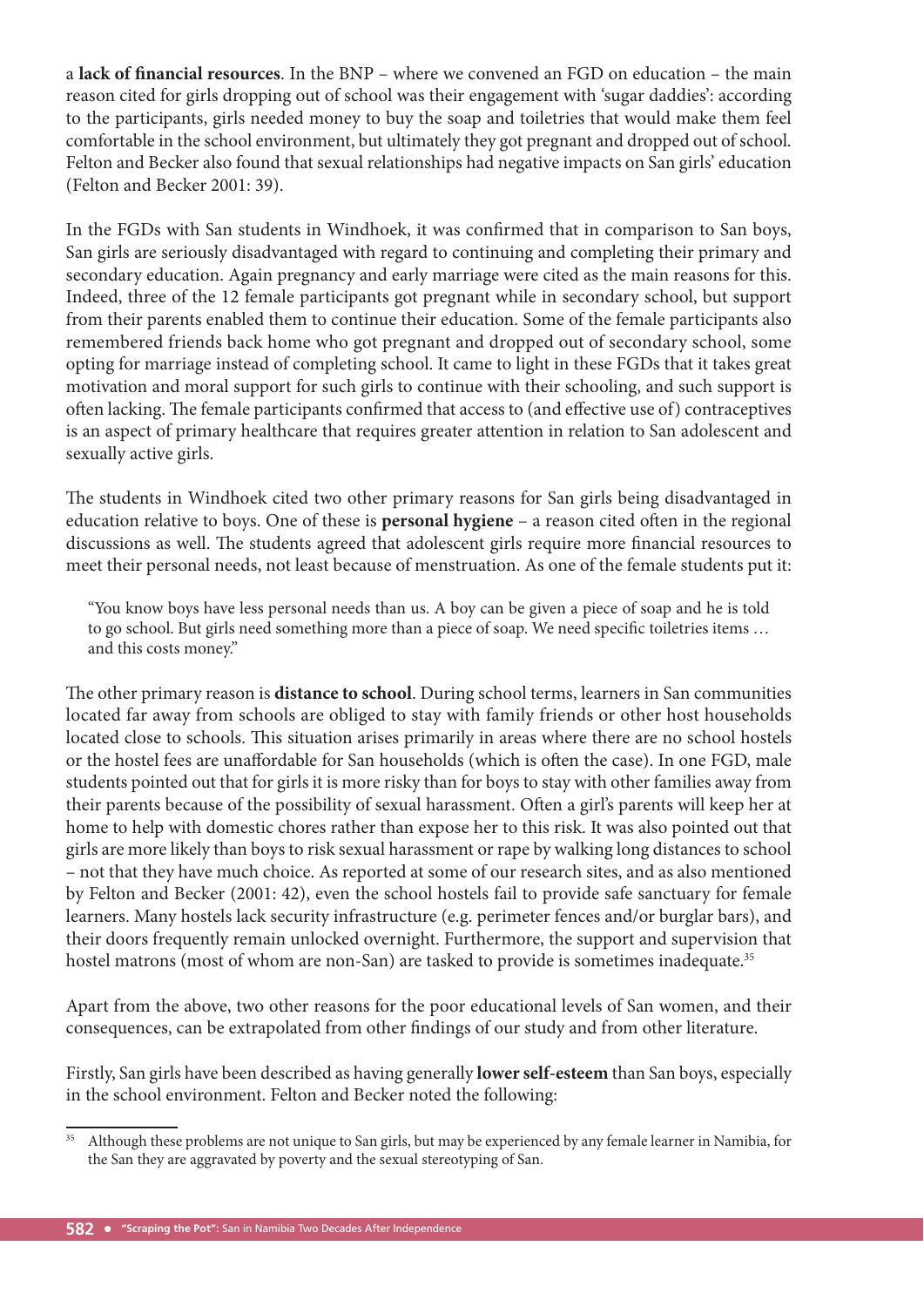"Whereas both male and female San learners experienced verbal abuse in the form of being called dumb by other learners, girls seemed to have internalised such stereotypes more than boys, and in interviews themselves questioned their own learning capacity, something the boys did not do." (2001: 42-43).

Secondly, as noted in many chapters herein, **fewer elderly San women than elderly San men had**  attended school, and these women also had fewer opportunities than men to become proficient in Afrikaans, English or the languages of neighbouring groups. Throughout their lives, these women were clearly disadvantaged wherever communication in a language other than a San language was required (e.g. in government offices or in community discussions with outsiders). Having some ability to communicate in one or more other languages enabled (elderly) San men to attain some measure of access to the outside world, whereas the social relations of (elderly) women had been much more confined to community level.

In sum, although education is a pressing issue for San of both genders and all ages, women and girls are still significantly disadvantaged relative to their male counterparts.

A number of organisations are providing support for San education in Namibia (see Chapter 16), but only one of them, namely the Forum for African Women Educationalists in Namibia (FAWENA), has a specific gender focus. Significantly, the lists of learners and students supported by the OPM's SDP in 2011 and 2012 did not provide information on gender.<sup>36</sup> Given the abovementioned gender-specific problems for San education, a much stronger gender focus is needed to render San women and girls empowered and equal to others in Namibian society.

# **18.3.8 Gender-based violence**

**The Committee on the UN Convention on the Elimination of All Forms of Discrimination against Women (CEDAW) defined gender-based violence as violence that is directed against a person on the basis of her or his gender or sex: "[Gender-based violence] includes acts that inflict physical, mental or sexual harm or suffering, threats of such acts, coercion, deprivations of liberty, denials of opportunities and services, selective malnourishment of female children, forced prostitution and several harmful traditional practices."**

– FAO 2009: 87

The concept of gender-based violence (GBV) covers a wide range of acts and behaviours; it does not relate to physical abuse alone.<sup>37</sup> However, in our discussions with the San, the participants generally referred to GBV in terms of physical assault.

GBV (including domestic violence, which is a subset of GBV – see GR&AP (LAC) 2012: 11) is a serious problem in many San communities today, as in many other Namibian communities (see for example FAO 2009: 88; MoHSS 2008: 243-246; and GR&AP 2012: 63-238). Namibia has passed several pieces of legislation to combat GBV, chief among them the Combating of Rape Act 8 of 2000 and the Combating of Domestic Violence Act 4 of 2003. But, as noted in the *National* 

<sup>&</sup>lt;sup>36</sup> An informal analysis of the names of the learners and students suggested that far fewer than 50% were female, with the highest proportion of supported girls/women in secondary schools and in health training centres studying the (traditionally female) professions of nursing/midwifery. They appeared to be under-represented in other tertiary institutions such as the University of Namibia, the International University of Management and the Institute of Bankers.<br><sup>37</sup> Namibia's Combating of Domestic Violence Act 4 of 2003 also recognises a broad spectrum of forms of 'domestic

violence', including, inter alia, economic and psychological abuse (GR&AP 2012: 15).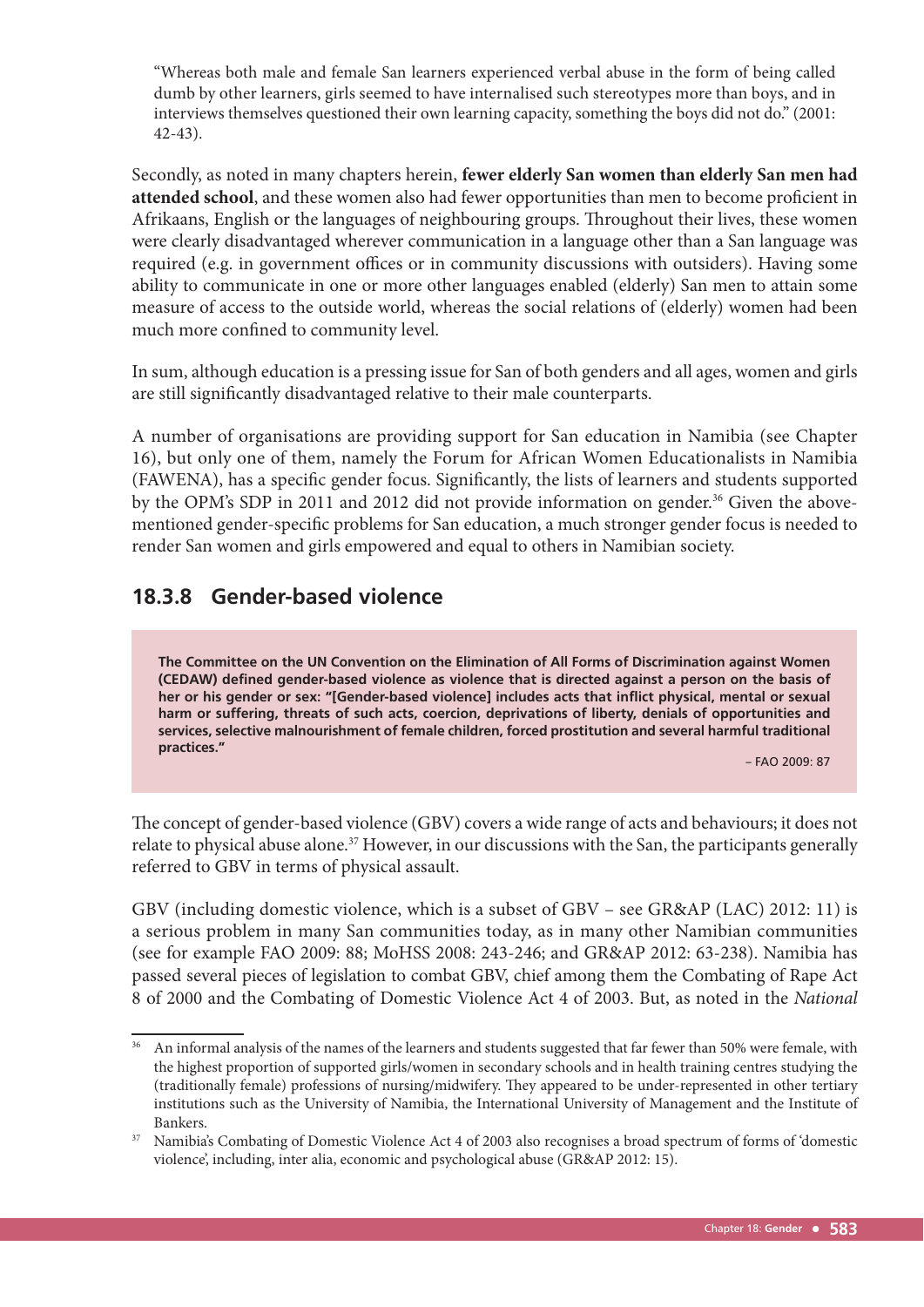*Gender Policy* (2010-2012), "effective implementation and consistent enforcement of these laws are lacking" (Ministry of Gender Equality and Child Welfare (MGECW) 2010: 30).

The occurrence – or the acceptance – of GBV is a strong indicator of the degree of women's equality and empowerment, thus this indicator is invoked in a wide array of studies (for example FAO 2009: 87-93; and MoHSS 2008: 243-246).

The degree of acceptance of wife beating – which is high in Namibia – is one of three indicators of women's empowerment reflected in the *Namibia Demographic and Health Survey 2006-07* report: 35.2% of women and 40.8% of men agreed that a husband is justified in hitting or beating his wife for one of four reasons – i.e. wife burns the food, wife argues with husband, wife neglects the children, and wife refuses to have sexual intercourse with husband) (MoHSS and Macro International 2008: 244, 246). Although we could not apply a similar quantitative methodology in our research, the extent to which domestic violence occurs in San communities can be regarded as an indication of the acceptance of it. At various research sites, discussion participants' explanations as to why domestic violence occurs in their communities imply that it is widely accepted - or that efforts to combat it have failed. For example, in a gender FDG in Windhoek, the Hai||om women estimated that domestic GBV occurred in half of the households in their community, and in N‡a Jaqna Conservancy it was reported that most men had beaten their wives at some time.

By contrast, anthropological literature on San has emphasised the fact that violence against women was rare in the past (Marshall 1976: 176-177), and traditional San communities were reported to be among the few groups worldwide in which domestic violence was absent or very rare. Acts of violence did occasionally occur in traditional San communities, but they were not necessarily gender-based: Lee reported that Ju|'hoan women had been actively involved in fights, and often fought back when attacked; they "often gave as good or better than they got" (Lee 1979: 377).

Since GBV was not common in traditional San communities, what are the reasons for its frequency today?

The FAO baseline study (2009) of Owambo and Caprivian households in Ohangwena, Oshana and Caprivi – including households in two San communities (in Ohangwena and Caprivi) – identified four causal factors for GBV at the level of the individual: alcohol abuse; women's low levels of economic empowerment; women's lack of property ownership; and women's lack of native family support. The contributing factors at community level were peer pressure and the lack of support services for abused women, and at societal level the underlying factors were cultural norms relating to appropriate roles and responsibilities of men and women, and the cultural acceptance of violence (FAO 2009: 88-89). In other studies, men's feelings of frustration and marginalisation due to unemployment and poverty were found to be causes of domestic violence (see for example Felton and Becker 2001: 58). It was beyond the scope of our study to investigate perceived causes and effects of GBV, as this sensitive topic would require the development of comprehensive research tools for in-depth research, as well as the building of mutual trust relations between San women and men and the researchers. Our FGD with San women in Omusati, for example, revealed that the women were reluctant to discuss the topic openly, even in the absence of their menfolk. Despite the limitations of our research in this regard, some direct causal factors were immediately obvious in the field and in our literature review, and other contributing factors are discernible from an analytical perspective.

Discussion participants across our research sites frequently linked **GBV to alcohol abuse**. In the gender FDG with women at Donkerbos-Sonneblom (Omaheke), for example, all participants agreed that there was a strong correlation between these two phenomena – although they stressed that GBV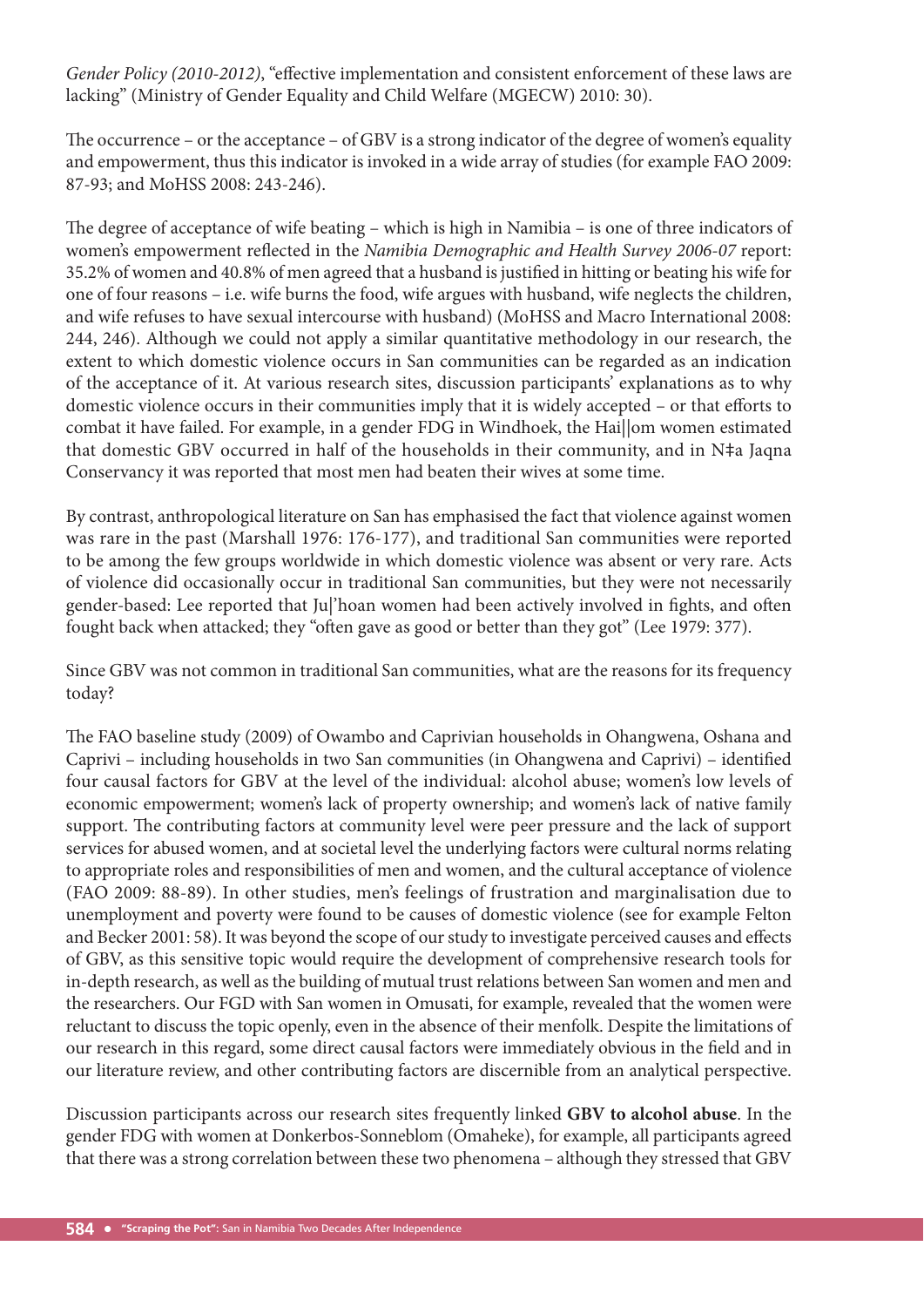was a very rare occurrence in their community. One elderly woman explained that the incidence of GBV had decreased significantly since their move to Donkerbos-Sonneblom because alcohol had been more readily available when they were living on commercial farms. At most research sites, in response to our question of whether alcohol abuse led to violence, discussion participants said that it led not only to violence between men, but also to GBV. However, it should be noted that despite the frequent mention of alcohol abuse in relation to GBV, from an analytical perspective, alcohol abuse is a trigger or contributing factor rather than a root cause.

Apart from alcohol abuse, significant causes of GBV identified by San in the course of our research were jealousy, disagreement about money, and men thinking that their wives are their property – a key underlying cause mentioned by a Hai||om woman in one gender FGD in Windhoek. In this FGD, another Haillom women said that, "They [the men] believe that beating a woman is to detain a woman." Elfriede Gaeses conducted interviews with San women on the issue of violence, and her findings formed the basis of her paper titled "Violence against San women" delivered at The First African Indigenous Women's Conference in Morocco in 1998. The main reasons cited by her interviewees for the violence experienced by San women at the hands of their menfolk were alcohol abuse, men's jealousy, and men's fear of losing respect if women were better educated than them (Gaeses 1998: 96).

From an analytical perspective, and based on the empirical evidence presented in this chapter, several key underlying causes of the increased incidence of GBV in San societies can be identified.

Firstly, the relations between men and women have become more hierarchically organised as they have shifted towards **predominant gender ideologies** and prevailing constructions of masculinity and femininity in Namibia. San men, like some other Namibian men, have developed a sense of ownership over their wives, and hence believe that they have a right to punish their wives if they are not sufficiently compliant. For example, in N‡a Jaqna Conservancy, male discussion participants said that it is acceptable to beat a woman if she is not fulfilling her duties (e.g. domestic chores), and according to Becker, reporting on the same area, "Changing masculinities may indeed feature strongly among the reasons behind the perceptible trend towards gender-based domestic violence in Tsumkwe West." (Becker 2003: 12). However, it should be noted that in our discussions at N‡a Jaqna, San females strongly and unanimously disagreed with the men on this issue – an indication that women are contesting this shift in gender relationships.

Still, our findings indicate that Becker's observation is generally valid, not only for Tsumkwe West (N‡a Jaqna) but for most of our research sites, if not all of them. The tropes of male strength and ownership of their female partners, and of female 'weakness' (i.e. being too weak to hit back), have permeated the gender ideologies of San societies in Namibia - though perhaps to differing degrees in different communities.<sup>38</sup> In our research discussions, the perception that women are physically weak came up frequently in various contexts, yet evidence (both past and present) suggests that San women are in fact physically strong: they carry children, heavy bags of veldfood and containers of water, and apparently they are well equipped to hit back should the need arise (Becker 2003: 12).

A second underlying cause is linked to the **extreme marginalisation** of the San, and the frustration experienced by men due to unemployment and poverty – as found also by Felton and Becker for other groups in Namibia, particularly in the marginalised southern regions (2001: 58). The San

Again, more in-depth research would be needed to determine whether this shift in ideology is prevalent in all San communities, and whether exposure to other ethnic groups and/or a change of livelihood strategies can affect the degree of adaptation.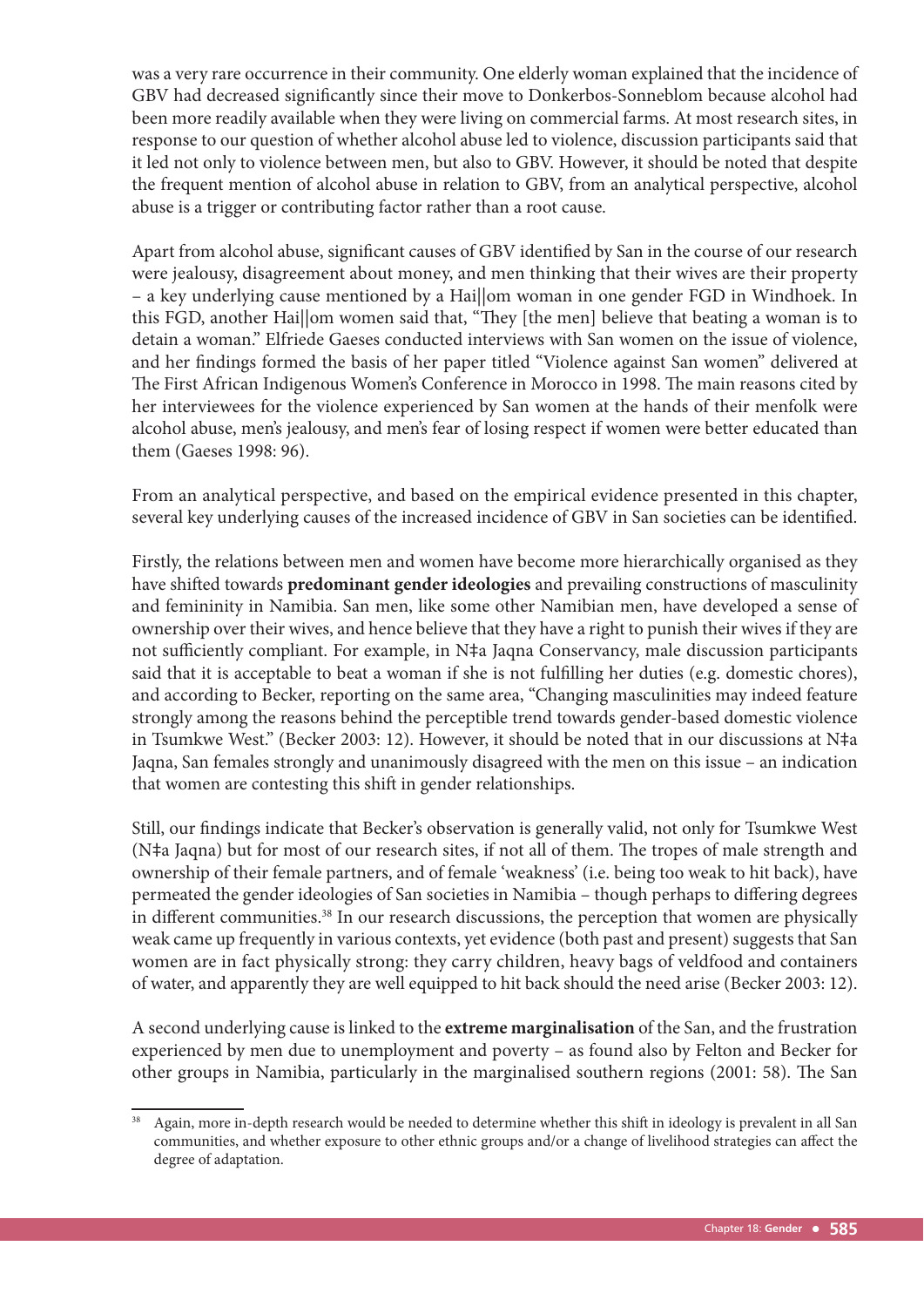are at the bottom of the social ladder within the wider socio-political context of Namibia, and the men, in particular, experience frustration due to their powerlessness. One way for them to express their frustration might be violent or abusive behaviour – frequently exacerbated by alcohol abuse – against those who are even more vulnerable, namely San women, especially if the women are their partners.

Thirdly, changing gender roles combined with severe marginalisation and a loss of land and hunting rights mean that **San men in many areas have lost the opportunity to perform the 'male role'** – according either to their own traditions or the values that they have adopted from neighbouring and dominant cultures. In many cases, San men are not able to fulfil the role of household provider, and this situation might lead to frustration, alcohol abuse and GBV.39

The high incidence of GBV in San societies can also be attributed to the fact that **the vast majority of San women take no further action** – such as leaving, or asking the police for assistance – when they are physically abused by their male partners or other male community members (|Khaxas and Frank 2012: 10, 14). In one gender FGD in Windhoek, Hai||om women said that women "are used to being beaten" and would not leave their husbands on the grounds that they are physically abusive. It was also said that women are economically dependent on men, thus a woman would be reluctant to go to the police to open a case against a man on whom she and her family members rely for financial or other support. This is despite the fact that – as our study has shown – the reality of the situation is often more complex. First of all, San men have limited opportunities to earn money, and even when they do so, the income is not always used to meet household needs. Secondly, the Old Age Pension, which is allocated to men and women alike, is often the most important income in a San household. Thirdly, women have extended social networks (mainly female) on which they can rely in times of need. Thus to us it seems that San women's belief that they are economically dependent on their partners is a further indication of the degree to which a dominant gender ideology has invaded San communities.

Although not pertaining only to GBV, two important points about seeking legal support must be noted. Firstly, there is a lack of knowledge in San communities about what legal steps can be taken in cases of GBV (e.g. getting a protection order), and many San are uninformed or misinformed about what constitutes an illegal act of GBV in the first place. For example, a young male discussion participant in N‡a Jaqna Conservancy said that it was legal for a man to beat his wife there (see also |Khaxas and Frank 2012: 6; and GR&AP 2006: 54). Secondly, even in situations where women have known their rights and have sought help, the police were not necessarily supportive. At many of our research sites (and in other contexts), it was reported that the police did not take the necessary actions against perpetrators of GBV, and in many places it was said that the police rarely interfere in cases of domestic violence as they regard this as an issue that should remain within the private sphere (see for example Feal 2011: 17; and GR&AP 2006: 54).

In summary, the increase of GBV in San communities can be ascribed to a combination of several issues which are interrelated: the uncomfortable economic position in which men find themselves, and the resulting feelings of powerlessness and frustration that they experience; a cultural shift

It should be noted that domestic violence also occurred on commercial farms where San men, being farmworkers, were still able to fulfi l their role as breadwinner. Sylvain reported that domestic violence on the commercial farms in Omaheke in the 1990s was associated mostly with a husband's drinking and a wife's 'disobedient' behaviour. For example, a San husband might become violent if his wife resisted his plans to quit his job and leave the farm – a move which San women often opposed because leaving the farm usually resulted in a loss of income and a dramatic decline in the family's standard of living (Sylvain 2004: 11).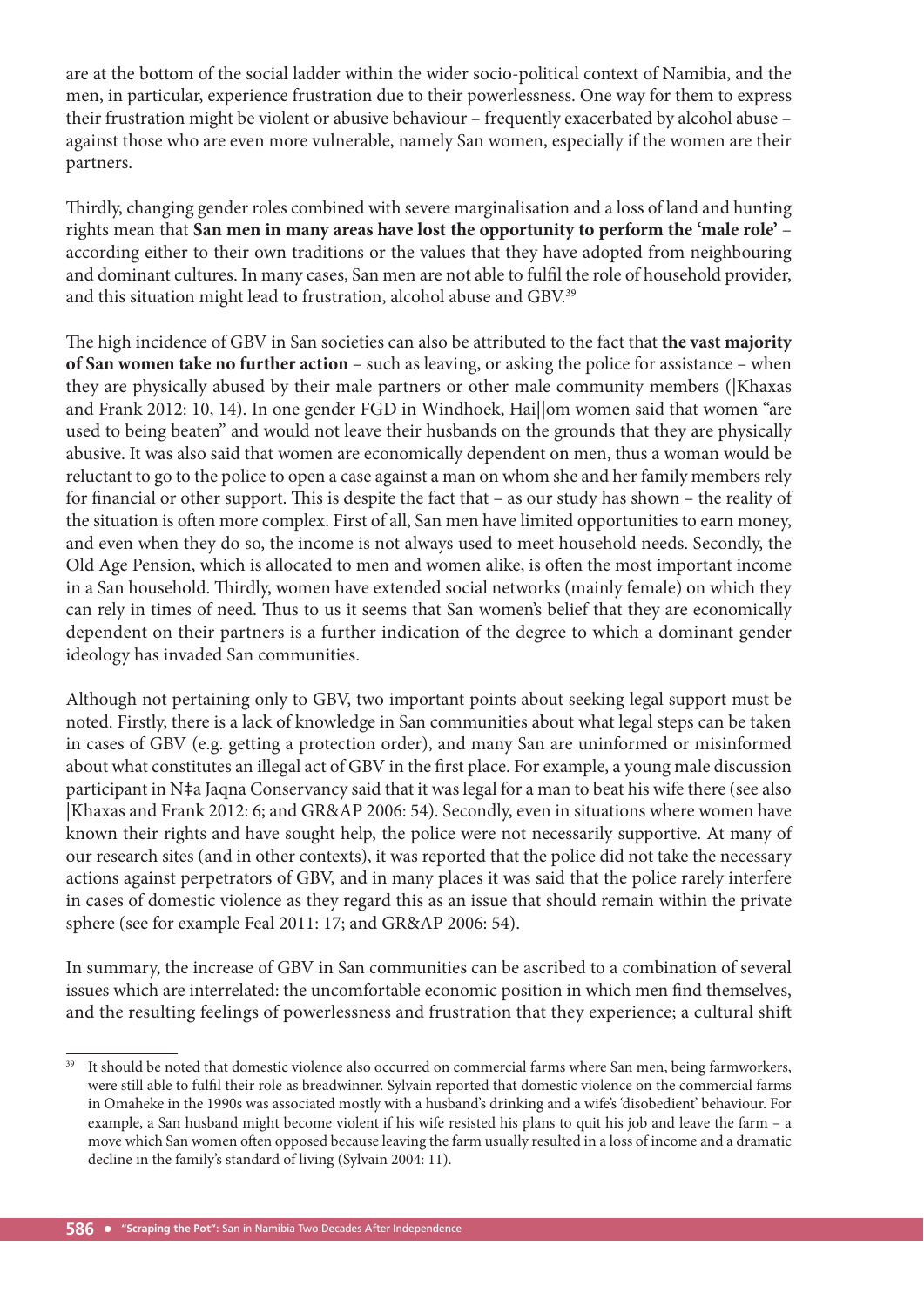towards the gender ideologies of dominant groups that view women as subordinate to (and ideally under the control of) men; San women's lack of awareness of their human rights and their capacity or power to take the necessary legal action; and a lack of action on the part of the police (see also Sylvain 2010: 99-102).

Our data and analysis illustrate that the primary causes of GBV among the San differ somewhat to those identified in the FAO baseline study (2009). As already discussed in this chapter, San men and women tend to control their resources individually, thus women are not significantly economically disempowered in comparison to their male counterparts, and, at least in theory, San women are allowed to own property such as land and livestock. Furthermore, women rely heavily on (female) family networks for support. Therefore, the lack of female economic empowerment, property ownership and family support identified in the FAO baseline study as causal factors in fact play only a limited role in San communities.

Men of other ethnic backgrounds also frequently commit acts of violence against San women (see GR&AP 2006: 54; and Committee on the Elimination of Racial Discrimination 2008: 7). In the Namibian San Council's submission to the Special Rapporteur on the Rights of Indigenous Peoples during his visit in September 2012, the rape and sexual abuse of San women by non-San men was mentioned as a serious concern, as was the lack of a police response (Nakuta 2012: 12). Violence perpetrated by non-San men against San women is linked to the beliefs that the San are collectively inferior and that San women are the weakest members of this community and thus are easily abused (Gaeses 1998: 92-98). Sylvain provided further details on the specific vulnerability of San women to sexual abuse at the hands of non-San men, based on her research in Epako (Gobabis, Omaheke Region): "San women are particularly vulnerable because of a widespread belief that 'Bushmen' women are highly promiscuous and generally sexually available – when they are assaulted, they don't 'feel' raped." (Sylvain 2004: 12) Here again it becomes evident that San women are confronted with intersectional discrimination and mutually reinforcing ethnic, class and gender inequalities (Sylvain 2010: 89).

## **18.3.9 Participation in decision making and representation**

#### **Box 18.1:** Gender in Hai||om society

- **Q: What are the main challenges of Hai||om women compared to Hai||om men?**
- **A:** According to tradition the women are not outspoken. They don't decide on big issues. They are not allowed to raise their opinions. The men are the ones who make the decisions.
- **A:** They are also not allowed to go out and look for jobs. They are supposed to take care of the kids because the men are the ones to provide.
- **Q: Is that happening nowadays?**
- **A:** We are now living in the 21st century and things are beginning to change. We try to go out and look for work. In the deep villages the women are still following that because they are illiterate and they do not know if they have rights. In towns such as Outjo and Tsumeb, women are looking for jobs because they want to provide for their families.

– Excerpt from gender FGD in Windhoek

The FGD excerpt above exemplifies some of the critical issues as regards the participation of San females in decision making. Firstly, it illustrates the extent to which San women have internalised hegemonic ideologies of women's subordination to men – ideologies which reportedly were not prevalent in San hunter-gatherer societies historically. Secondly, it shows that notions of 'tradition' or culture – even if these have emerged only recently in respect of San perceptions of gender roles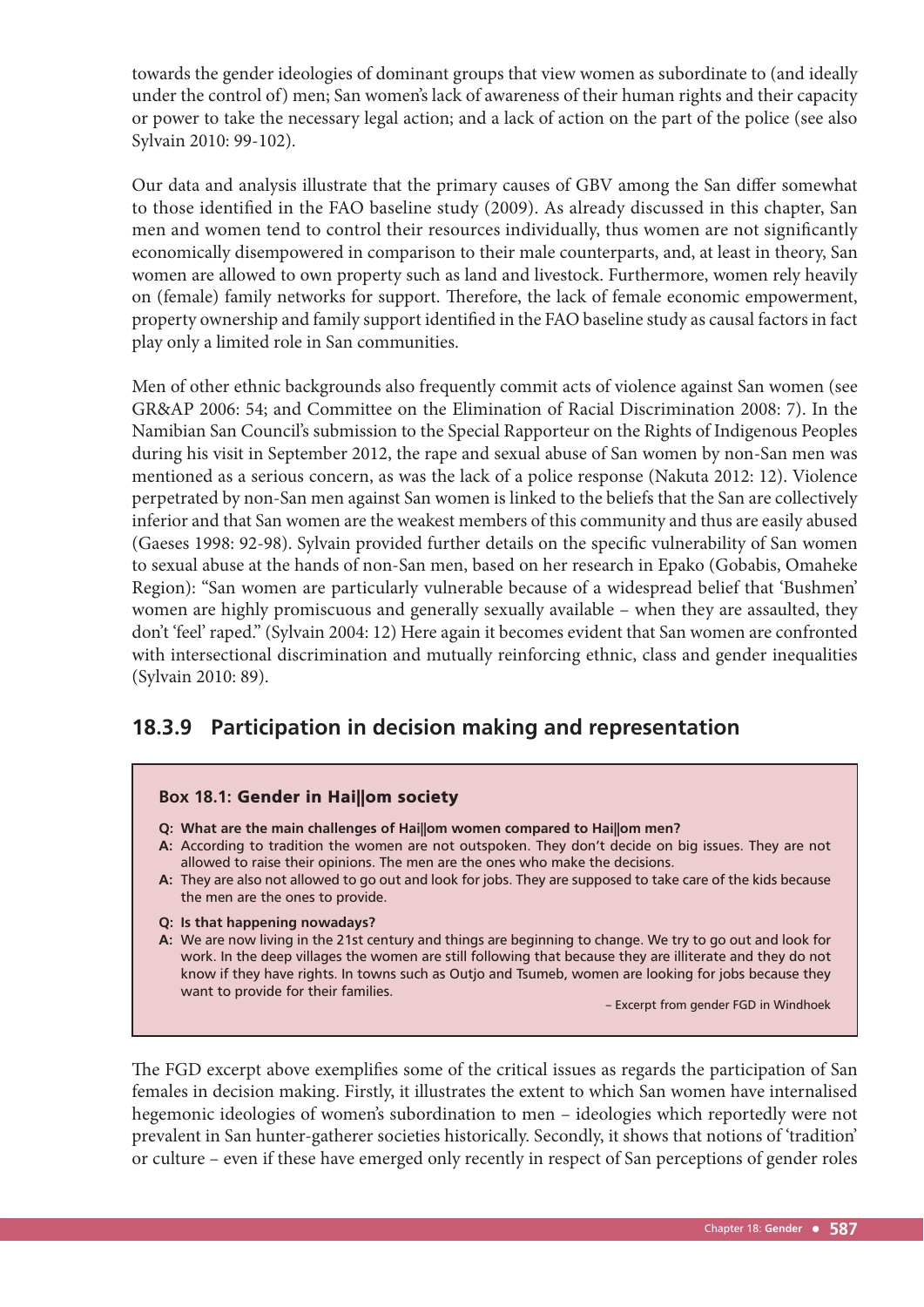– underpin San women's inability to participate equally in decision making. Thirdly, San women's awareness of their human rights is associated with education – in most cases a lack of education.

Although this is the overarching discourse that emerged from our research, it is worth looking in more detail at the different levels of decision making: household, community, local, regional and national.

**Household level:** No consistent picture emerged in the course of our research, because female participation in decision making varies both between and within communities, and apparently depends mainly on individual arrangements between family members. Although an elderly male (when present) is considered to be the head of the household, it is often the case that a husband and wife take joint decisions, e.g. on spending household income (see also FAO 2009: 83-84). Also, as a high number of San households are headed by females, decisions to be made at household level revert to female heads. Furthermore, as most resources (e.g. income from piecework, pension money and livestock) are deemed to be owned individually in San communities, the owner (either male or female) has final say in decisions about the use of those resources.

**Community level:** The picture of female decision making at this level is more consistent than at household level. Felton and Becker stated that, "Community facilitators and trainers, development workers and researchers alike regularly report on their frustrations when trying to involve women in decision-making in public forums." (Felton and Becker 2001: 77) By and large, our field research has confirmed this (see also section 1.2.8, page 11): at most sites, the women sat separately from the men, and tended to participate in the discussions much less than men (e.g. at Skoonheid Resettlement Project, all sites in Kavango and Ohangwena, and at Omega I in the BNP). On the other hand, there were sites where the women sat separately from the men, but actively participated in the discussions (e.g. in Outjo in Kunene Region, and Corridors 13 and 17-b in Omaheke). Only at the sites in Omusati Region did the women and men sit together and participate equally. Our observations lead us to conclude that San women generally need to have even more self-esteem than their male counterparts before they feel free to be outspoken in community-level discussions. Factors constraining women's participation in community-level discussions might be the language barrier and the belief that women in general are less familiar with the 'outside world'. The presence of outsiders in such meetings is likely to be an additional constraining factor (see also Felton and Becker 2001: 77).<sup>40</sup> Nevertheless, in our field research there were occasions when individual San women were very outspoken and very eloquent in voicing their opinions (e.g. in Mushashane in the BNP, Makaravan in Caprivi, Outjo and N‡a Jaqna Conservancy). Factors contributing to their more active participation might include personal characteristics (above all, self-confidence), their role or position in the community (e.g. sister of the headman, community facilitator, kindergarten teacher, TA councillor or committee member), and their level of education and proficiency in English or Afrikaans. Another factor favouring the participation of San women at community level is long-term exposure to, or involvement with, NGOs that make efforts to actively involve women in community meetings. Some women have also received training through these NGOs (e.g. WIMSA), which may have increased their self-confidence and their capacity to speak up. For example, a change in the participation of young and middle-aged women in local leadership and the management of activities in the resettlement projects in Omaheke has been observed in recent years as a result of capacity-building efforts there: increasingly, women in these projects have ensured that their concerns are heard in community meetings.

Although San women are mostly hesitant to speak as openly as the men in community meetings, more research would be needed to determine the extent to which they participate in informal discussions before or after these meetings, and thereby have their voices heard and considered indirectly (see also Felton and Becker 2001: 77).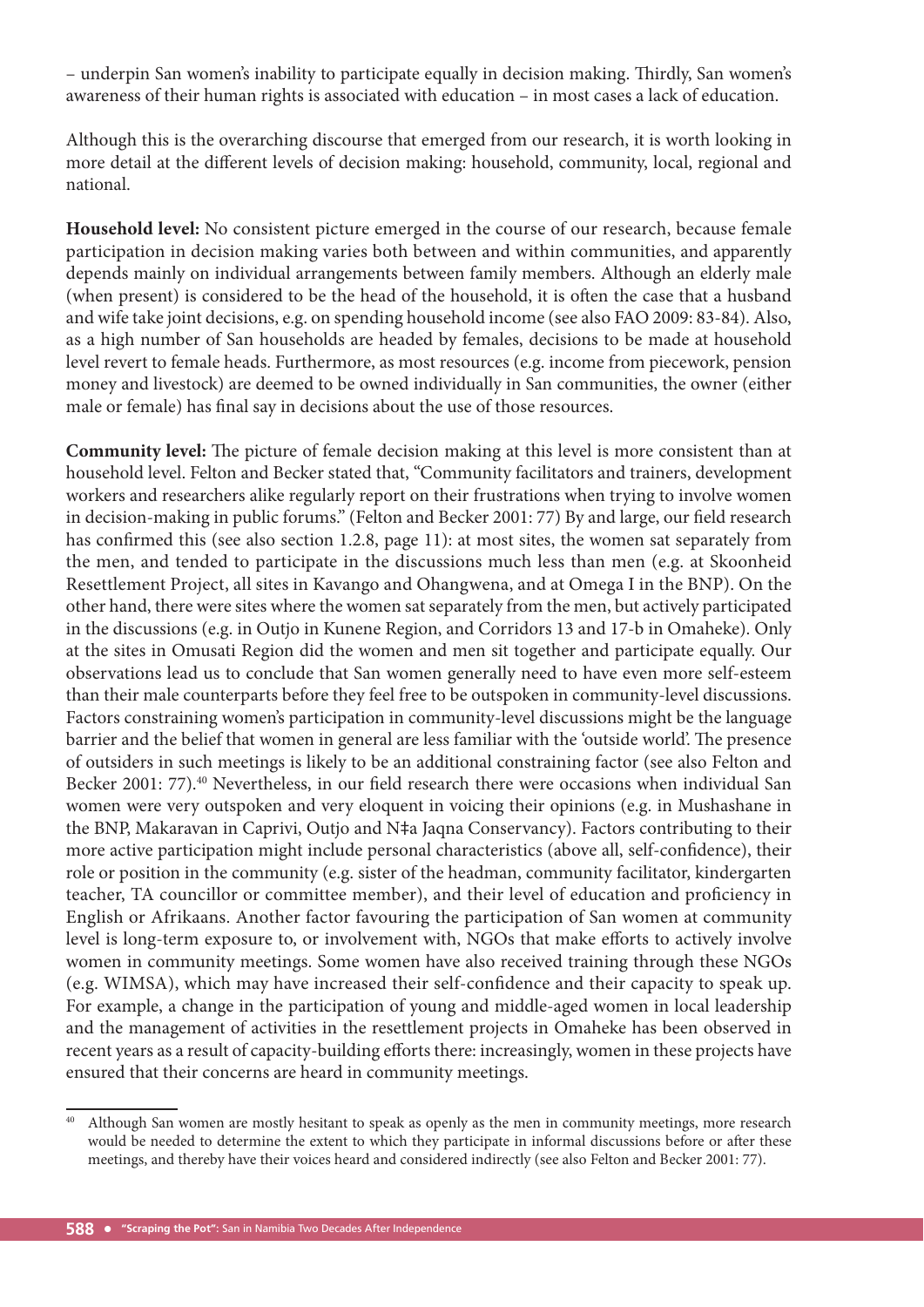**Local committees:** San women are generally well represented in farm management development committees (FMDCs) and conservancy committees (established, in many cases, with the assistance of NGOs). Both of the current elected chairpersons of Nyae Nyae and N‡a Jaqna Conservancies are women, neither of whom was new to positions of authority. The Nyae Nyae chairperson, Xoa||an |Ai!ae, was formerly the coordinator of the Nyae Nyae Craft Project for several years, and served as a conservancy board member for the two years prior to her election as chairperson. The N‡a Jaqna chairperson, Sara Sungu, is a senior councillor in the !Xun Traditional Authority, and has been active in community matters for many years (Diez 2011: 1).

**Local and regional government structures:** San generally are very under-represented in bodies such as water point committees (WPCs), village development committees (VDCs), constituency development committees (CDCs) and regional development coordinating committees (RDCCs), and overall, the participation of San women is even more limited than that of San men – the exception being the only San person in Namibia currently holding the position of regional councillor, namely Fransina Ghauz, a Ju|'hoan woman who represents Tsumkwe Constituency in Otjozondjupa Region.

Traditional authorities (TAs): One of the five recognised San chiefs is a woman, namely Chief Sofia Jacob of the TA representing the !Xoon, Naro and 'N|oha in Omaheke Region. Not surprisingly, in her area women were observed to be more outspoken than at most of our other research sites, which is probably and indication that the chief serves as a role model for other women. In each of the recognised San TAs, women are included in the TA structure, and five of the 14 members of the **Namibian San Council** are women.

Several issues should be stressed here with regard to the participation and representation of San women:

- a) In all San groups in Namibia, women at least one, and often more than one play an important role in both formal and informal leadership, through their positions as village leaders or in TA structures, or through their positions with community-based organisations and national NGOs.
- b) A gender balance in representative structures does not automatically lead to more extensive integration of gender issues in decision-making processes. Women in leadership positions – and this is a widespread phenomenon, not one that is unique to San communities – at times tend to adjust themselves to the dominant ethos without trying to change its structures and underlying values.
- c) San women in leadership positions sometimes face obstacles that their own communities create, because nowadays (unlike in the past), San males and females alike find it difficult to accept women in leadership positions. This is linked to the dominant constructions of gender relations which the San have adopted to varying degrees.

**"It is challenging in our culture for a woman to lead men. We [women] are known to be people who should be under men and obey mainly what men say. In this case I find myself leading and making decisions for men, which is not accepted easily by many [men and women]. Some women perceive my personality to be unusual in our culture. A few more are beginning to accept female decision making after gender training and such, but many still seem to be finding it difficult to be led by a woman."** 

– Sara Sungu, chairperson of N‡a Jaqna Conservancy, quoted in Diez 2011: 1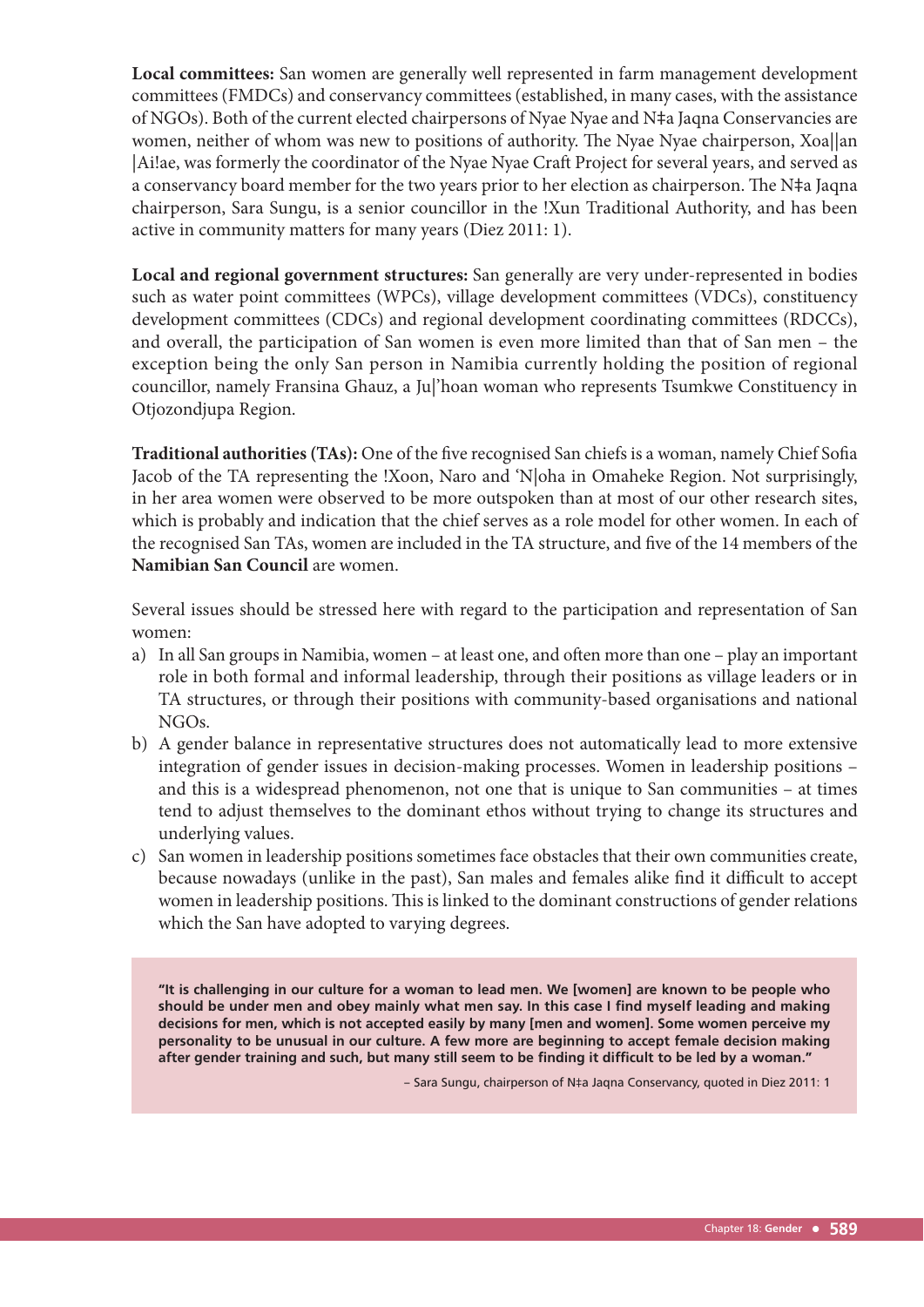# **18.4 Conclusions**

#### *Livelihood strategies and the division of labour in San communities*

Subsistence patterns and the gendered division of labour in Namibian San communities have changed tremendously over the last century. Connected to this, San communities have incorporated many of the aspects of the patriarchal gender ideology that is dominant in most other communities in Namibia, where the men are (by and large) seen as the family providers and as being responsible for the productive tasks, while the women are seen as being responsible for most of the reproductive work in the domestic sphere. However, the degree of change in subsistence patterns, and the extent of the adoption of the patriarchal gender ideology have differed from one San community to the next; they vary considerably within and between regions, according to each community's exposure to neighbouring groups and the forms of change in their subsistence patterns.

Before Independence, San men were largely able to fulfil their role as major contributors to the household's income and/or food supply – even though the income was very meagre at times – especially relative to other household members. Those who were living on what is now communal land next to other ethnic groups (e.g. the !Xun and Hai||om in former Owamboland, and the Ju|'hoansi and !Xoon in what is now Omaheke Region) could still make a significant contribution to the household's income and/or food supply through hunting and doing piecework for their neighbours, and those living in commercial farming areas were able to undertake labour on the farms (Hai||om, !Xun, Ju|'hoansi, !Xoon). Khwe men were employed in mines in South Africa, and some San men (mainly !Xun and Khwe) were employed by the SADF.

**"Before Independence women used to stay at home, and the men were responsible for income and food. However, since Independence, during 'Namibia time', both men and women need to work in order to support the household, but there is hardly any work for them."**

– Female discussion participant at Blouberg Resettlement Farm, Omaheke Region

The quote above refers to the situation of the San in communities that formerly lived on commercial farms. The circumstances were different in areas where wage labour did not constitute the chief source of household income, and where veldfood gathering, and to a lesser extent subsistence agriculture, were central livelihood strategies (e.g. in specific areas in Caprivi, Kavango, Ohangwena and Omusati). In those areas before Independence, women did not stay at home but rather took an active part in productive work.

After Independence, the opportunities to function as provider decreased tremendously for San men: work on commercial farms became increasingly scarce because the farmers could no longer afford to employ as many workers once the new labour legislation was introduced; and San employment in the SADF of course collapsed at Independence when the SADF withdrew from Namibia. In addition, the chance to hunt occasionally in order to contribute to the household's food supply was removed by the increasing need for grazing for livestock owned by neighbouring groups, and this was aggravated by the fact that well-off communal farmers erected (illegal) fences on the land.

Today, Old Age Pensions are often the main source of income for entire households, thus elderly men and women become the main 'breadwinners' in the family. Although the pension amount does not suffice to sustain an entire household (unless it is a very small one, perhaps), compared to piecework the pension is at least a more regular source of income and often a more lucrative one.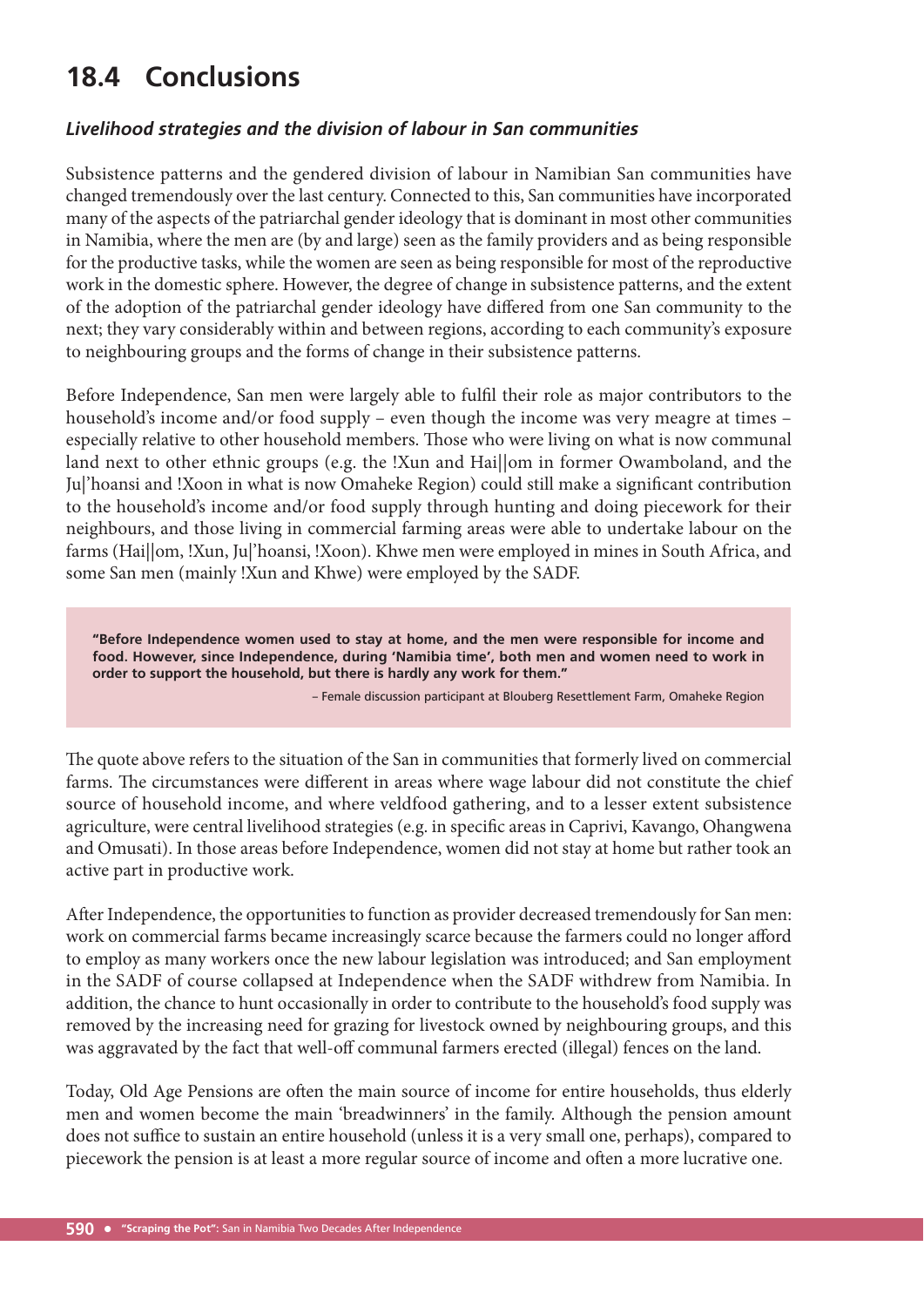#### *Access to, and control over, resources, and inheritance patterns*

Compared to most other Namibian communities, the San have very limited access to resources and control over the resources to which they have access (e.g. land, livestock and physical assets). However, San women are not as clearly disadvantaged in relation to their male counterparts as are the women of other Namibian communities where assets are controlled mainly by men (LeBeau et al. 2004). This is because many resources are controlled individually, and San widows (and their children) tend to inherit the biggest portion of their deceased husbands' property (which in most cases is very limited). Nevertheless, stakeholders aiming to increase San access to, and control over, resources should focus more strongly on gender, as efforts to improve resource availability for the San run the risk of further reinforcing internal gender stratification in San communities.

#### *Gender-based violence*

Gender-based violence (GBV), often triggered by alcohol abuse, is a major problem in most San communities. Shifting gender roles has undoubtedly added to the social disintegration experienced by the San in Namibia, and young men in particular find it difficult to play any significant role as contributors to their households' income and/or food supply because employment opportunities for them are so scarce in independent Namibia – although this is linked to the overall scarcity of employment opportunities as well as low education levels among the San, both male and female. As repeatedly noted throughout this report, job applicants from other ethnic groups tend to get preferential treatment due to widely held stereotypical notions about the San (e.g. that they are lazy, leave jobs very readily, and are prone to alcohol abuse). Hence the role that young men played as major provider of food/income has diminished, whereas young women can still fulfil their familiar reproductive responsibilities (household tasks and giving birth) assigned to them in the predominant gender ideology. Though not the only factor, this vacuum in respect of young men's productive activities has certainly increased the level of alcohol abuse and GBV among the San. It might also play a role in intergenerational conflicts, i.e. elders (e.g. in Omaheke) complain that young men and women have no interest in taking part in agricultural activities and are dependent on their elders – existing only by "eating their food".

The fact that San women take no further action when they suffer acts of GBV perpetuates the problem. Combating GBV in San communities thus requires a multi-layered approach that takes into account the situations of both the perpetrators and the victims.

#### *Education*

The completion of formal education is a challenge for San boys and San girls. However, girls are disadvantaged relative to boys. Firstly, girls in rural areas risk sexual harassment when walking long distances to school, and when staying in hostels or with host families. Secondly, girls need more financial resources to buy necessary toiletries and sanitary items. Thirdly, teenage pregnancy and early marriage result in higher dropout rates among girls. Fourthly, as girls tend to have lower selfesteem than boys, they are more affected by bullying and discriminatory behaviour in school, and consequently are more likely to drop out of school.

#### *Health*

As with education, San women are clearly in a more vulnerable position than San men. Firstly, they are not only responsible for their own health, but also tend to be the ones who see to the health needs of the children and other family members. Secondly, access to contraception services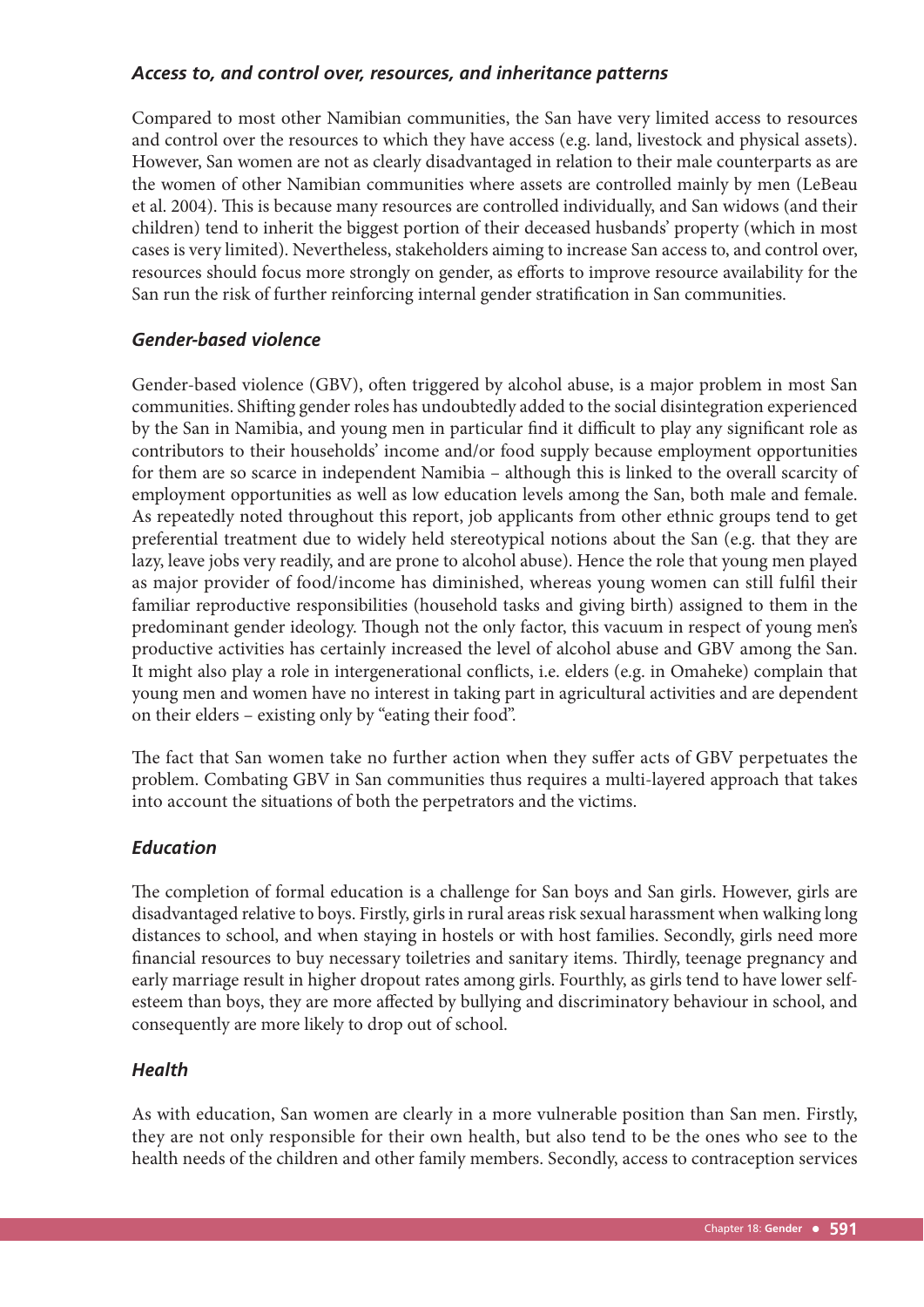is limited, and this poses additional health risks for women and especially teenagers, not to mention the socio-economic implications for their lives. Thirdly, all the issues around accessing healthcare facilities and trained personnel during pregnancy and childbirth place San women at a higher risk of complications and emergencies in this reproductive period of their lives. Fourthly, the women comprise a highly vulnerable group in terms of exposure to HIV infection, as some of them engage in exploitative sexual relationships with non-San men who are in a better economic position than themselves.

#### *Participation and representation*

With regard to the participation and representation of San women, in traditional hunter-gatherer societies women could and did occupy leadership positions, but during the colonial period, San women came to be excluded from decision-making processes at higher levels (i.e. outside their households) to varying degrees, and it became increasingly difficult for them to attain leadership positions. Currently there are a number of outspoken San women in leadership positions; Namibia's progressive gender policy (though not sufficiently implemented), the engagement of NGOs that strive for gender balance, and relatively higher levels of education in recent cohorts of San girls (coupled with an attendant increase in self-confidence), have proved to be essential in this regard. However, some of the women in leadership positions still experience alienation within their own communities, because female leadership is not yet socially acceptable.

#### *External support*

Stakeholders working with San communities are generally gender-sensitive and make efforts to promote gender equality in accordance with international and national legal instruments and guidelines – despite these contradicting many customary belief systems and practices in Namibia. For example, organisations:

- raise awareness on human rights and women's rights, and provide leadership training for women (e.g. the Legal Assistance Centre and the Women's Leadership Centre respectively);
- support capacity building and training for women in, for example, local leadership and community organisation (e.g. WIMSA and DRFN); and
- implement income-generating projects targeting women (e.g. the OPM, and the Omba Arts Trust in cooperation with IRDNC, the Nyae Nyae Development Foundation of Namibia and the Habitafrica Foundation).

Most of these organisations, if not all of them, try to promote levels of female representation in established representative structures that are necessary in the development context for the successful implementation of projects (see also Felton and Becker 2001: 84). Although some headway has been made in terms of San women's empowerment and gender equality, evidence of a full commitment to gender mainstreaming is still lacking in many of these projects. For example, when planning and implementing projects, more attention has to be given to the logistical demands placed on women in representative or management roles who are already responsible for households, childcare, caring for the sick, and (sometimes) income generation. A stronger focus on the special educational and health needs of San women should also be prioritised.

Although some of the gender-related problems that San women face today are the same as those faced by women of other ethnic groups in Namibia, often the situation of San women is much worse due to the multidimensional inequality that they experience, i.e. in terms of gender, class and ethnicity.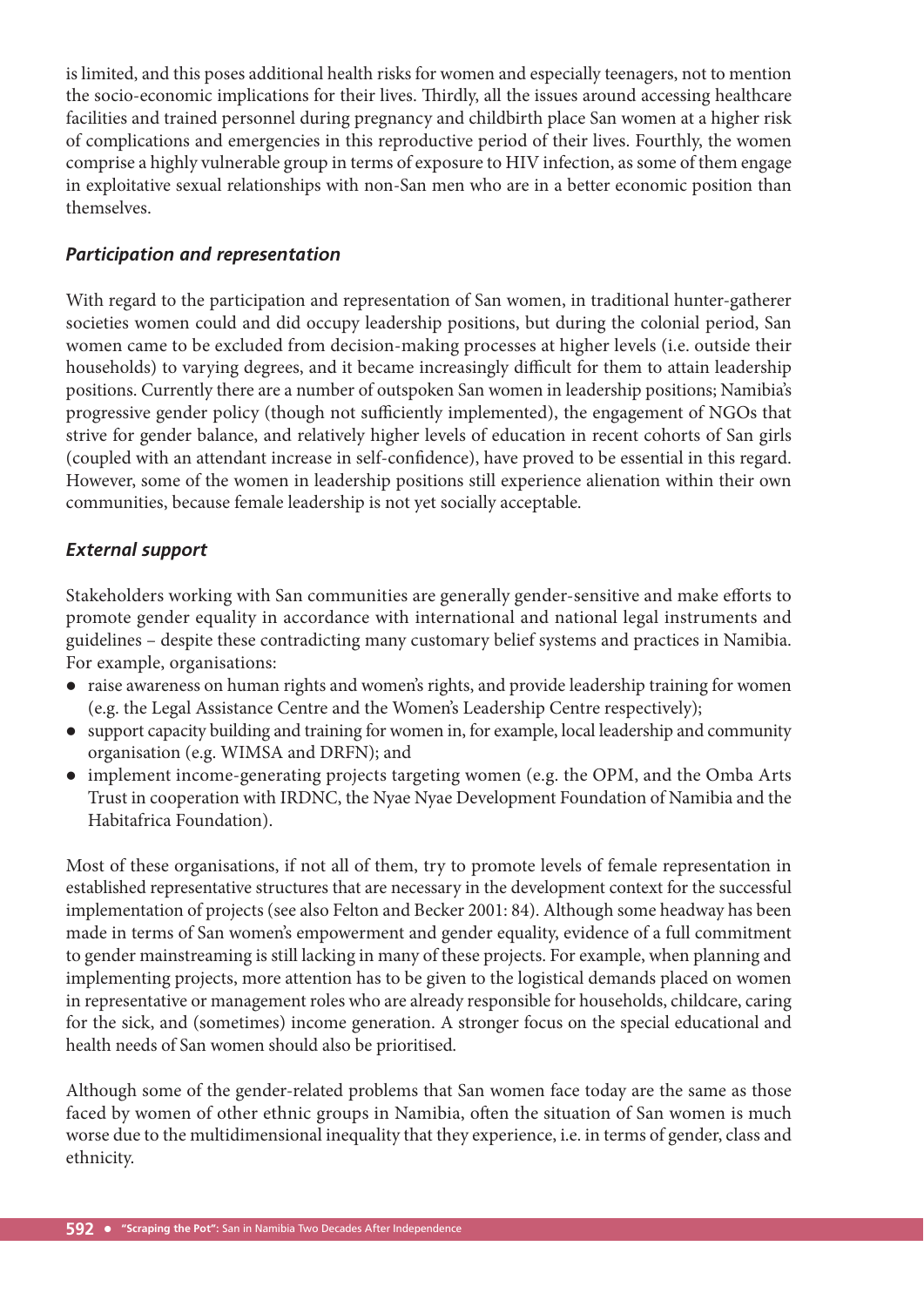# **18.5 Recommendations**

The focus on women often tends to be the natural first step towards addressing gender inequalities. However, our study findings strongly suggest that what is needed is a holistic approach that targets all members of individual San communities as well as Namibian society generally and its stakeholders and office-bearers in particular. An effort to mainstream a gender perspective in all development initiatives targeting the San is urgently called for as well: it seems as if stakeholders, faced with the extreme poverty of San communities, tend to ignore the gender perspective as a mainstreaming methodology in their efforts to improve the overall livelihoods of San communities. This is not to say that their endeavours are wholly gender blind; they might try to encourage female participation in public meetings or raise awareness among women about their human rights, for example, but then they fail to apply the same approach in all of their initiatives (e.g. in relation to animal husbandry and land allocation). By failing to implement gender mainstreaming thoroughly, they risk furthering the stratification along gender lines in these communities.

First of all, and as a long-term strategy, it is necessary to challenge the dominant gender ideology's ingrained conceptualisations of masculinity and femininity, and the resultant gendered division of labour – of course this is as relevant for the whole of Namibia as it is for San specifically. Although this process has been underway in Namibia since Independence, mainly effected through law reform and awareness-raising campaigns, the progress to date is slow – which is not surprising given the pervasiveness of such deeply entrenched internalised attitudes.

In the *Concluding comments of the Committee on the Elimination of Discrimination against Women:*  Namibia,<sup>41</sup> the Committee expressed its "concern about the persistence of strong patriarchal attitudes and stereotypes regarding the roles and responsibilities of women and men in the family and society …" and called upon this State Party "to take measures to bring about change in the widely accepted stereotypical roles of men and women". Further, "Such efforts should include comprehensive awareness-raising and educational campaigns that address women and men and girls and boys, with a view to eliminating the stereotypes associated with traditional gender roles in the family and in society, in accordance with articles 2(f) and 5(a) of the Convention." (UN Committee on the Elimination of Discrimination against Women 2007: 3).

The efforts to run awareness-raising and educational campaigns in San communities will have to be innovative and creative. Conventional workshops on human rights and related issues will certainly not suffice to achieve a fundamental change in the attitudes and convictions that have been passed down through generations. Radio programmes in San languages and community theatre events, and techniques such as role-plays, are all communication methods that could be investigated with a view to expanding the repertoire of methods used. As with all development initiatives, longterm involvement with the communities, and effective monitoring and evaluation of successes and failures, will be required to achieve a sustainable change.

Although fundamental and wholesale change is the ultimate goal of all efforts to address gender inequality in its various manifestations – change that would eventually reveal itself through the altered gender relationships in all of Namibia's communities – in the meantime, the stratifications and differentiations in San communities require specific attention in project design and human rights advocacy (see also Becker 2003: 22). Gender mainstreaming therefore has to be integrated into all kinds of San support initiatives.

<sup>&</sup>lt;sup>41</sup> Namibia ratified the UN Convention on the Elimination of All Forms of Discrimination against Women (CEDAW) in 1992.